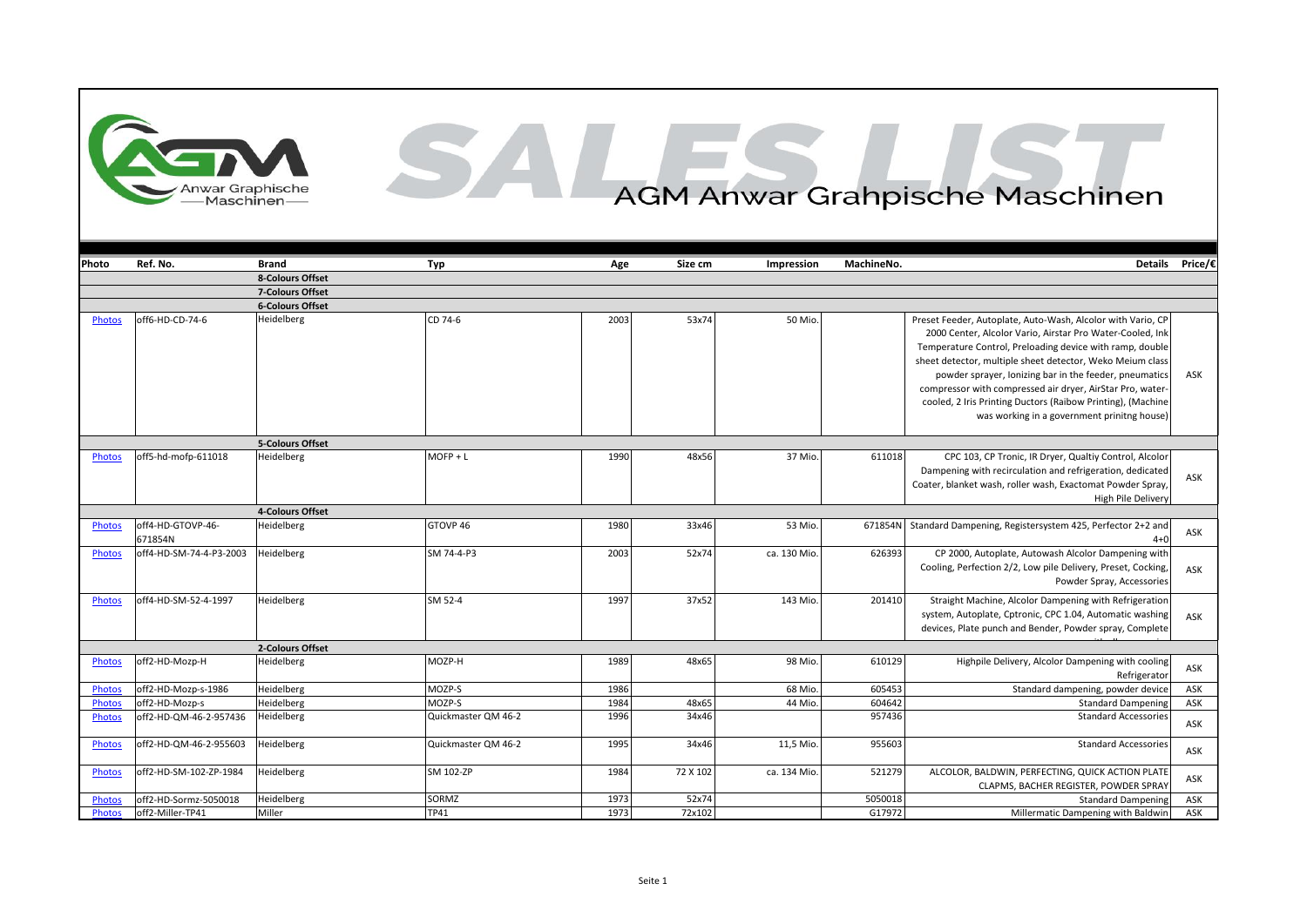| <b>Photos</b> | off2-Ryobi 522-PFH-1361                  | Ryobi                                                                  | 522 PFH                        | 1993     | 36x52      | 5 Mio.        | 1361         | Standard Dampening with Refrigerator                                                                                                                                                                                                                                                                                                                                                                                                                                                         | ASK        |
|---------------|------------------------------------------|------------------------------------------------------------------------|--------------------------------|----------|------------|---------------|--------------|----------------------------------------------------------------------------------------------------------------------------------------------------------------------------------------------------------------------------------------------------------------------------------------------------------------------------------------------------------------------------------------------------------------------------------------------------------------------------------------------|------------|
| Photos        | off2-Ryobi 522-1318                      | Ryobi                                                                  | 522                            | 1990     | 36x52      |               | 1318         | Standard Dampening                                                                                                                                                                                                                                                                                                                                                                                                                                                                           | ASK        |
|               |                                          | 1-Colours Offset                                                       |                                |          |            |               |              |                                                                                                                                                                                                                                                                                                                                                                                                                                                                                              |            |
| <b>Photos</b> | off1-Adast-Dominant 714-<br>1995         | Adast Dominant                                                         | 715                            | 1995     | 48x65      |               | 12642        | <b>Standard Dampening</b>                                                                                                                                                                                                                                                                                                                                                                                                                                                                    | ASK        |
| <b>Photos</b> | off1-Adast-Dominant 714-<br>1993         | <b>Adast Dominant</b>                                                  | 715                            | 1993     | 48x65      |               | 12006        | Standard Dampening                                                                                                                                                                                                                                                                                                                                                                                                                                                                           | <b>ASK</b> |
| Photos        | off1-Adast-Dominant 514                  | <b>Adast Dominant</b>                                                  | 514                            | 1981     |            |               | 8111731      | <b>Standard Dampening</b>                                                                                                                                                                                                                                                                                                                                                                                                                                                                    | ASK        |
| Photos        | off1-Gestetner                           | Gestetner                                                              | 211                            | ca. 1989 |            |               | 26B433       | <b>Standard Dampening</b>                                                                                                                                                                                                                                                                                                                                                                                                                                                                    | ASK        |
| <b>Photos</b> | off1-HD-PM-GTO 52-1                      | Heidelberg                                                             | PM GTO 52-1                    | 2007     | 36x52      | 32 Mio        | 721732       | DDS Dampening with Refrigerator, Plus Version, Standard<br>Accessories                                                                                                                                                                                                                                                                                                                                                                                                                       | ASK        |
| <b>Photos</b> | off1-HD-PM-52-1-720007                   | Heidelberg                                                             | <b>PM GTO 52-1</b>             | 2002     | 36x52      |               | 72000        | DDS Dampening with Refrigerator, Plus Version, Standard<br>Accessories                                                                                                                                                                                                                                                                                                                                                                                                                       | ASK        |
| <b>Photos</b> | off1-HD-GTO-46-1979                      | Heidelberg                                                             | GTO 46                         | 1979     |            |               |              |                                                                                                                                                                                                                                                                                                                                                                                                                                                                                              | ASK        |
| <b>Photos</b> | off1-HD-TOK                              | Heidelberg                                                             | <b>TOK</b>                     |          | 39x28      |               |              | <b>Standard Dampening</b>                                                                                                                                                                                                                                                                                                                                                                                                                                                                    | ASK        |
| <b>Photos</b> | off1-HD-Sorm-1981                        | Heidelberg                                                             | SORM                           | 1981     | 52x74      |               | 517598       | <b>Standard Accessoires</b>                                                                                                                                                                                                                                                                                                                                                                                                                                                                  | ASK        |
| Photos        | off1-Sork-509826                         | Heidelberg                                                             | <b>SORK</b>                    | 1977     | 48x65      |               | 509826       | Chrome Impression Cylinder, Standard Dampening                                                                                                                                                                                                                                                                                                                                                                                                                                               | ASK        |
| <b>Photos</b> | off1-Makrograf-LTD CS<br>Ranger          | Markograf                                                              | LTD CS Ranger                  | ca. 1984 | 40x50      |               |              | 1 Colour Formprinting Machine                                                                                                                                                                                                                                                                                                                                                                                                                                                                | ASK        |
| Photos        | off1-Rotaprint-R37KV                     | Rotaprint                                                              | R37KV                          | ca. 1988 | 35,6x51    |               | 1361BC-01014 | <b>Standard Dampening</b>                                                                                                                                                                                                                                                                                                                                                                                                                                                                    | ASK        |
| Photos        | off1-Rotaprint-R37K                      | Rotaprint                                                              | <b>R37K</b>                    | ca. 1989 | 35,6x51    |               | 2261BB42011  | <b>Standard Dampening</b>                                                                                                                                                                                                                                                                                                                                                                                                                                                                    | ASK        |
| Photos        | off1-Rota-R36K-2004                      | Rotaprint                                                              | <b>R36K</b>                    | ca.2004  | 36x50      |               |              | <b>Standard Dampening</b>                                                                                                                                                                                                                                                                                                                                                                                                                                                                    | ASK        |
| Photos        | off1-Rota-25112-R30                      | Rotaprint                                                              | <b>R30 SK</b>                  | ca. 1985 | 29x43      |               | 25112        | <b>Standard Dampening</b>                                                                                                                                                                                                                                                                                                                                                                                                                                                                    | ASK        |
| <b>Photos</b> | off1-Rotaprint-R30                       | Rotaprint                                                              | R30                            | ca. 1985 | 29x43      |               | 15264        | <b>Standard Dampening</b>                                                                                                                                                                                                                                                                                                                                                                                                                                                                    | ASK        |
| Photos        | off1-Ryobi-530                           | Ryobi                                                                  | 530                            | ca. 1988 | 36x53      |               |              | <b>Standard Dampening</b>                                                                                                                                                                                                                                                                                                                                                                                                                                                                    | ASK        |
| <b>Photos</b> | off1-Solna-125                           | Solna                                                                  | 125                            | 1987     |            |               |              | Box Feeder, Conventional Dampening                                                                                                                                                                                                                                                                                                                                                                                                                                                           | ASK        |
|               |                                          | <b>Accessories Printing Machines</b>                                   |                                |          |            |               |              |                                                                                                                                                                                                                                                                                                                                                                                                                                                                                              |            |
| Photos        | Acc-Off-Autowash-Cloth-<br>Cutter        | Autowash Cloth Cutter                                                  |                                |          |            |               |              | Autowash Cloth Cutter                                                                                                                                                                                                                                                                                                                                                                                                                                                                        | ASK        |
| <b>Photos</b> | Acc-Off-Citot-Printline-<br>2008         | Citot                                                                  | Printline                      | 2008     |            |               |              |                                                                                                                                                                                                                                                                                                                                                                                                                                                                                              | ASK        |
| <b>Photos</b> | Acc-HD-GTO-<br>Counterpressureplate      | Heidelberg                                                             | GTO Impression Cylinder Jacket |          |            |               |              | GTO Gegendruckblech / Counterpressure plate                                                                                                                                                                                                                                                                                                                                                                                                                                                  | ASK        |
| Photos        | Acc-NP for-GTO-52786633                  | Heidelberg                                                             | NP for GTO 52                  |          | 52         |               | 786633       | NP for GTO 52                                                                                                                                                                                                                                                                                                                                                                                                                                                                                | ASK        |
| Photos        | ctp-HD-CP31-1997                         | Heidelberg                                                             | CPC31                          | 1997     | max. 102cm | Plate Scanner | 34373        | Plate Scanner/Plate Reader for Heidelberg Speedmaster SM<br>102/SM 74, SM 52, Plate Image reader, for measuring the<br>printing part of the surface of offset plates and stores the<br>measured values on the job Memory card or in the CPC data<br>Memory, for on-line transfer of the values to the press's<br>control unit (for calculation of ink fountain zone openings<br>and ink stripe widths in CPC 1 control unit), for all types of<br>printing plates up to SM 102 plates format | ASK        |
| <b>Photos</b> | Acc-Off-Numbering-Unit-<br>for-GTO-52    | Numbering and Perforation Unit for<br>GTO 52                           | N+P Unit                       |          | 52         |               |              | Numbering Unit for GTO 52 machine                                                                                                                                                                                                                                                                                                                                                                                                                                                            | ASK        |
| <b>Photos</b> |                                          | Acc-Off-NP-Unit-for-GTO46 Numbering and Perforation Unit for<br>GTO 46 | N+P Unit                       |          | 46         |               |              | Complete with all standard Parts                                                                                                                                                                                                                                                                                                                                                                                                                                                             | ASK        |
| Photos        | Acc-Off-Numbering-Unit-<br>for-MOE-MOS   | Numbering and Perforation Unit for<br>MOE/MOS                          | N+P Unit                       |          | 65         |               |              | Numbering Unit for MO machines                                                                                                                                                                                                                                                                                                                                                                                                                                                               | ASK        |
| <b>Photos</b> | Acc-Off-Numbering-Unit-<br>for-MOE-MOS-2 | Number and Perforation N&P unit for<br>MO-E or MO-S                    | N+P Unit                       |          | 65         |               |              | Number and Perforation N&P unit for MO-E or MO-S                                                                                                                                                                                                                                                                                                                                                                                                                                             | ASK        |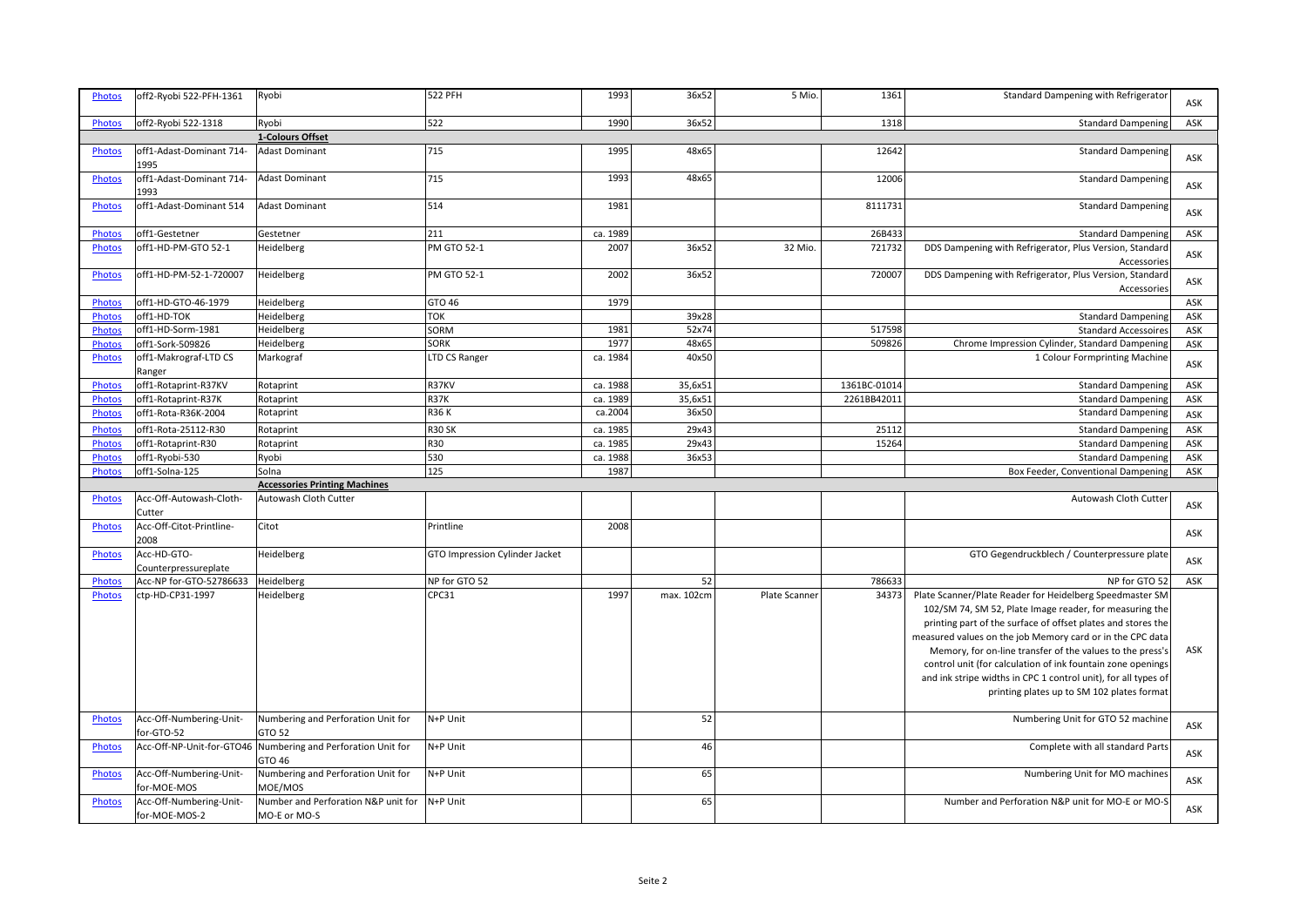| <b>Photos</b> | Acc-Off-Numbering-Unit-<br>for-MOE-MOS-3  | N&P for MO-E oder MO-S                  | N+P Unit                 |          | 65        |                                   |                  | Number and Perforation N&P unit for MO-E or MO-S                                                                    | ASK |
|---------------|-------------------------------------------|-----------------------------------------|--------------------------|----------|-----------|-----------------------------------|------------------|---------------------------------------------------------------------------------------------------------------------|-----|
| Photos        | Acc-Off-Perforating-shaft                 | Perforating Shaft                       |                          |          |           |                                   |                  | Perforating Shaft                                                                                                   | ASK |
| Photos        | Acc-Off-PGF-Ergoline                      | PGF                                     | Maxi Feeder              | 2002     |           | Envelope Feeder                   | 2/3658           | Serien No. 101173 (Year 2002), with PGF Ergoline Delivery<br>(M-No. 03141, Year: 2003)                              | ASK |
| Photos        | Acc-Off-josef-foellmer-<br>vacuumatic-620 | Josef Foellmer                          | Vacuumatic 620           | 1989     |           |                                   | 255              | Model 620 Max. counting speed: 2000 sheets/minute, Paper<br>format min.: 100 x 100 mm, Paper format max.: 770 x 770 | ASK |
| Photos        | Acc-Off-Compressor-1992                   | Rietschle                               | <b>DCLF 130</b>          | 1992     |           | Compressor                        |                  | Heidelberg Speedmaster Compressor, Typ.: DCLF 130 DVVLS<br>(2) 93.102.180/U                                         | ASK |
|               |                                           | <b>Envelope Printing Machines</b>       |                          |          |           |                                   |                  |                                                                                                                     |     |
| <b>Photos</b> | off1-Barbo-3000SF-99                      | Barbo                                   | 3000SF (model 324-76200) | 1999     | 32x46     |                                   | 3001.04.2001.003 | 3000.0199.0020, Envolop Printing Machine, Kompac<br>Dampening                                                       | ASK |
| Photos        | Envelope-halm-3981                        | <b>HALM</b>                             | JP-WOD-6D                | 1991     |           | Cover Feeder /<br>Umschlaganleger | 3981             | enveloppes 1 Coleur + Conveyeur sortie 2,50m + unité<br>Badwin                                                      | ASK |
| Photos        | Envelope-halm-4138                        | <b>HALM</b>                             | JP-TDO-6D                | 1992     |           | Cover Feeder /<br>Umschlaganleger | 4138             | enveloppes 1 Coleur + Conveyeur sortie 2,50m + unité<br>Badwin                                                      | ASK |
| <b>Photos</b> | Envelope-halm-737R                        | <b>HALM</b>                             | JP-WOD-6                 | ca. 1990 |           | Cover Feeder /<br>Umschlaganleger | 737R             | enveloppes 1 Coleur + Conveyeur sortie 2,50m + unité<br>Badwin                                                      | ASK |
|               |                                           | <b>Offset Rotations Printingmachine</b> |                          |          |           |                                   |                  |                                                                                                                     |     |
|               |                                           | <b>Reel to Sheet Cutter</b>             |                          |          |           |                                   |                  |                                                                                                                     |     |
|               |                                           | <b>Cutting Machines</b>                 |                          |          |           |                                   |                  |                                                                                                                     |     |
| <b>Photos</b> | cut-Adast-Maxima-MS-80-<br>G              | Adast Maxima                            | MS 80-G                  | ca. 1996 | 80 cm     |                                   | 5650047          | Programs, Side Tables, Air Table, Standard Accessories                                                              | ASK |
| <b>Photos</b> | cut-Adast-Maxima-MH-80-                   | Adast Maxima                            | MH 80-2                  | ca.1973  | 80 cm     |                                   | 13308            | Side Tables, Air Table, Standard Accessories                                                                        | ASK |
| <b>Photos</b> | cut-Adast-Maxima-MH-58-                   | Adast Maxima                            | MM 58-2                  |          | 58 cm     |                                   |                  | Side Tables, Standard Accessories                                                                                   | ASK |
| Photos        | cut-Dahle-Manual-Cutter                   | Dahle                                   | Manual Cutter            | ca. 1995 |           |                                   |                  | Manual Cutter                                                                                                       | ASK |
| Photos        | cut-manual-cutter-wod                     | <b>Manual Cutter</b>                    |                          | ca. 1991 |           |                                   |                  | <b>Manual Cutter</b>                                                                                                | ASK |
| Photos        | cut-polar-107-1955                        | Polar                                   | 107 EL                   | 1955     | 107 cm    |                                   | 1/55744          | Side Tables, Air Table, Standard Accessories                                                                        | ASK |
| <b>Photos</b> | cut-Polar-78-XT-2007                      | Polar                                   | <b>78 XT</b>             | 2007     | 78 cm     |                                   | 7760402          | Programs with touch screen color display, Side Air-Tables,<br>Light Bariers, Air Table, Standard Accessories        | ASK |
| Photos        | cut-Schneider-Senator-<br>76SC-1987       | Schneider                               | Senator 76SC             | 1987     | 76 cm     |                                   | 81283            | Programs, Side Tables, Standard Accessories                                                                         | ASK |
| Photos        | cut-Wohlenberg-115-2001- Wohlenberg       |                                         | 115                      | 2001     | 115 cm    |                                   | 3784-010         | Programs, Side Tables, Light Bariers, Air Table, Standard<br>Accessories                                            | ASK |
| <b>Photos</b> | cut-Wohlenberg-92                         | Wohlenberg                              | 92                       | 2003     | 92 cm     |                                   | 3857-006         | Programs, Side Tables, Light Bariers, Air Table, Standard<br>Accessories                                            | ASK |
| <b>Photos</b> | cut-Wohlenberg-Cut-Tec-<br>76-2002        | Wohlenberg                              | Cut-Tec 76               | 2002     | 76 cm     |                                   | 3640             | Programs, Side Tables, Light Bariers, Air Table, Standard<br>Accessories                                            | ASK |
|               |                                           | <b>Accessories Cutting Machines</b>     |                          |          |           |                                   |                  |                                                                                                                     |     |
| <b>Photos</b> | Acc-Cut-Restbin                           | Restbin                                 |                          |          |           |                                   |                  |                                                                                                                     | ASK |
|               |                                           | Jogger                                  |                          |          |           |                                   |                  |                                                                                                                     |     |
| <b>Photos</b> | cut-Baumann-BSB3-L-<br>211163             | Baumann                                 | BSB <sub>3L</sub>        |          |           | Jogger                            | 211163           | Jogger                                                                                                              | ASK |
| <b>Photos</b> | cut-Heinrich-Baumann-<br>Ruetteltisch     | Heinrich Baumann                        | Rütteltisch              |          |           | Jogger                            | 1886             | Rütteltisch, Jogger                                                                                                 | ASK |
| Photos        | cut-Brima-355923                          | <b>Brima</b>                            |                          |          | <b>B2</b> | Jogger                            | 355923           | Jogger                                                                                                              | ASK |
| <b>Photos</b> | cut-busch-sbv-2414                        | Gerhard Busch                           | SBV                      | 1993     |           | Jogger                            | 2414             | Jogger                                                                                                              | ASK |
| Photos        | cut-busch-GW2AS-206                       | Gerhard Busch                           | GW2AS                    | 1971     |           | Jogger                            | 206              | Jogger                                                                                                              | ASK |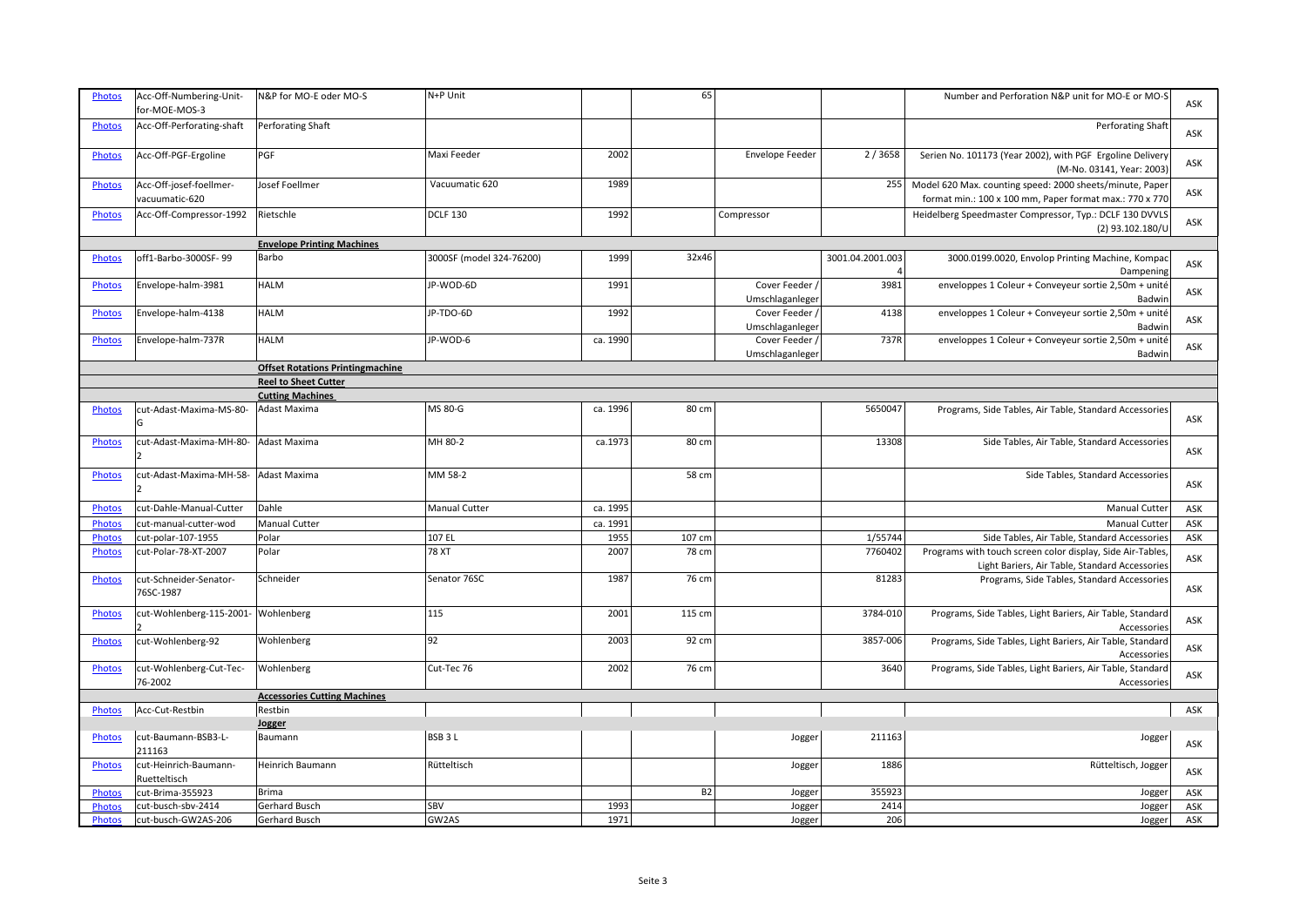| <b>Photos</b> | cut-JOG-moosb                  | Georg Frey  | Jogger          |          |             | Jogger |           | Jogger                                                   | ASK |
|---------------|--------------------------------|-------------|-----------------|----------|-------------|--------|-----------|----------------------------------------------------------|-----|
| <b>Photos</b> | cut-Hahn-Magnet                | Hahn        | Magnet VS 9-21  |          |             | Jogger | <b>BF</b> | Jogger                                                   | ASK |
| <b>Photos</b> | cut-Rüttler-blue               | Jogger      |                 |          | Blue        | Jogger |           | Small Paper Jogger                                       | ASK |
| Photos        | cut-Rüttler-dark-brown         | Jogger      |                 |          | Dark brown  | Jogger |           | Small Paper Jogger                                       | ASK |
| Photos        | cut-Jogger-No.1                | Jogger      |                 |          |             | Jogger |           | Jogger                                                   | ASK |
| <b>Photos</b> | cut-Jogger-No.2                | Jogger      |                 |          |             | Jogger |           | Jogger                                                   | ASK |
| <b>Photos</b> | cut-Jogger-o-N                 | Jogger      |                 |          |             | Jogger |           | Jogger                                                   | ASK |
| Photos        | cut-JOG1                       | Jogger      |                 |          |             | Jogger |           | Jogger                                                   | ASK |
| <b>Photos</b> | cut-JOG2                       | Jogger      |                 |          |             | Jogger |           |                                                          | ASK |
|               | cut-JOG3                       |             |                 |          |             |        |           | Jogger                                                   | ASK |
| <b>Photos</b> |                                | Jogger      |                 |          |             | Jogger |           | Jogger                                                   |     |
| Photos        | cut-Kaiser-Jogger              | Kaiser      | Rütteltisch     |          |             | Jogger |           | Rüttler Jogger                                           | ASK |
| Photos        | cut-Müro-light-brown           | Müro        |                 |          | Light brown | Jogger |           | Small Paper Jogger                                       | ASK |
| <b>Photos</b> | cut-Müro-P1-3364               | Müro        |                 |          | Light brown | Jogger | P1-3364   | small Jogger                                             | ASK |
| Photos        | cut-Müro                       | Müro        |                 |          |             | Jogger |           | small Jogger; Rüttler                                    | ASK |
| <b>Photos</b> | cut-OLA                        | OLA         | Rüttler         |          |             | Jogger |           | grau                                                     | ASK |
| <b>Photos</b> | cut-Perfecta-SAB 105A-<br>7162 | Perfecta    | <b>SAB 105A</b> | ca. 1989 |             | Jogger | 7162      | Paper Jogger with Pressingroll                           | ASK |
|               |                                |             | Planaxator      |          |             |        | A8678     |                                                          |     |
| Photos        | cut-Planax-Planaxator          | Planax      |                 |          |             | Jogger |           | Jogger                                                   | ASK |
| Photos        | cut-polar-gw2AS-5771041        | Polar       | GW2AS           | 1987     |             | Jogger | 5771041   | Jogger                                                   | ASK |
| Photos        | cut-polar-gw-1-6471016         | Polar       | $GW-1$          | 1994     |             | Jogger | 6471016   | Paper Jogger                                             | ASK |
| <b>Photos</b> | cut-polar-gw2-6471017          | Polar       | $GW-2$          | 1994     |             | Jogger | 6471017   | Paper Jogger                                             | ASK |
| <b>Photos</b> | jog-polar-rab5                 | Polar       | RAB5            | 1993     |             | Jogger | 6381237   | Paper Jogger                                             | ASK |
| Photos        | cut-polar-RAB5-5881140         | Polar       | RAB5            | 1988     |             | Jogger | 5881140   | Jogger                                                   | ASK |
| <b>Photos</b> | cut-polar-rb2                  | Polar       | RB <sub>2</sub> | 1995     |             | Jogger | 6581158   | Paper Jogger                                             | ASK |
| Photos        | cut-polar-rb5                  | Polar       | RB5             | 1991     |             | Jogger | 6181489   | Paper Jogger                                             | ASK |
| Photos        | cut-Polar-RAL6-5781095         | Polar       | RAL6            | 1987     |             |        | 5781095   | Jogger with Pressing Roller                              | ASK |
|               |                                | Polar       |                 | 1994     |             | Jogger | 6481340   | with Bizerba MCI-Z Weighting Device                      |     |
| Photos        | cut-polar-jogger-rab2-1994     |             | Jogger RAB2     |          |             | Jogger |           |                                                          | ASK |
| Photos        | cut-polar-jogger               | Polar       | Jogger          |          |             | Jogger |           | Paper Jogger                                             | ASK |
| Photos        | cut-polar-jogger-IT            | Polar       | Jogger          |          |             | Jogger |           | Paper Jogger                                             | ASK |
| <b>Photos</b> | cut-Jogger-Schneider-          | Schneider   | Senator Vibro   | 1976     |             | Jogger | 9789      | Jogger                                                   | ASK |
|               | Senator                        |             |                 |          |             |        |           |                                                          |     |
| Photos        | cut-Triumf-3775519             | Triumf      |                 |          | Light blue  | Jogger | 3775519   | small Jogger                                             | ASK |
| Photos        | cut-Triumf-2                   | Triumf      |                 |          |             | Jogger |           | Jogger                                                   | ASK |
| <b>Photos</b> | cut-G-Zoell-701PC-PRE          | G. Zöll     | 701PC-PRE       | 1988     |             | Jogger | 5871663   | Jogger                                                   | ASK |
| Photos        | cut-Zoell-701                  | <b>Zöll</b> | 701             |          |             | Jogger | 6271894   | Jogger                                                   | ASK |
|               |                                | Lift        |                 |          |             |        |           |                                                          |     |
| <b>Photos</b> | cut-Baumann-52295              | Baumann     | <b>NUP 650</b>  | ca. 1994 |             | Lift   | 52295     | Paper Palletlift with Weighting Device, Overhead Control | ASK |
|               |                                |             |                 |          |             |        |           | Panel                                                    |     |
| <b>Photos</b> | cut-Baumann-52096              | Baumann     | <b>NUP 650</b>  | ca. 1985 |             | Lift   | 52096     | Paper Palletlift, Overhead Control Panel                 | ASK |
| <b>Photos</b> | cut-Baumann-525024             | Baumann     | <b>NUP 650</b>  | ca. 1987 |             | Lift   | 525024    | Paper Palletlift, Overhead Control Panel                 | ASK |
| Photos        | cut-Hunkeler-106               | Hunkeler    |                 | ca. 1986 |             | Lift   | 106       | Palletlift                                               | ASK |
| Photos        | cut-Hunkeler-AS1000-3          | Hunkeler    | AS1000          | ca. 1994 |             | Lift   |           | Palletlift                                               | ASK |
| Photos        | cut-Hunkeler-AS1004-           | Hunkeler    | AS1004          | ca.1991  |             | Lift   | 13940     | Palletlift                                               |     |
|               | 13940                          |             |                 |          |             |        |           |                                                          | ASK |
| Photos        | cut-Hunkeler-AS1000-90-        | Hunkeler    | AS1000          | ca. 1990 |             | Lift   | 90-AS59   | Palletlift                                               | ASK |
|               | AS59                           |             |                 |          |             |        |           |                                                          |     |
| Photos        | cut-Hunkeler-AS1000-2          | Hunkeler    | AS1000          | ca. 1988 |             | Lift   |           | Palletlift                                               | ASK |
| Photos        | cut-Hunkeler-AS1000-           | Hunkeler    | AS1000          | ca. 1985 |             | Lift   | 85AS031   | Palletlift                                               | ASK |
|               | 85AS031                        |             |                 |          |             |        |           |                                                          |     |
| Photos        | cut-Hunkeler-AS1000-           | Hunkeler    | AS1000          | ca. 1985 |             | Lift   | 85AS019   | Palletlift                                               |     |
|               | 85AS019                        |             |                 |          |             |        |           |                                                          | ASK |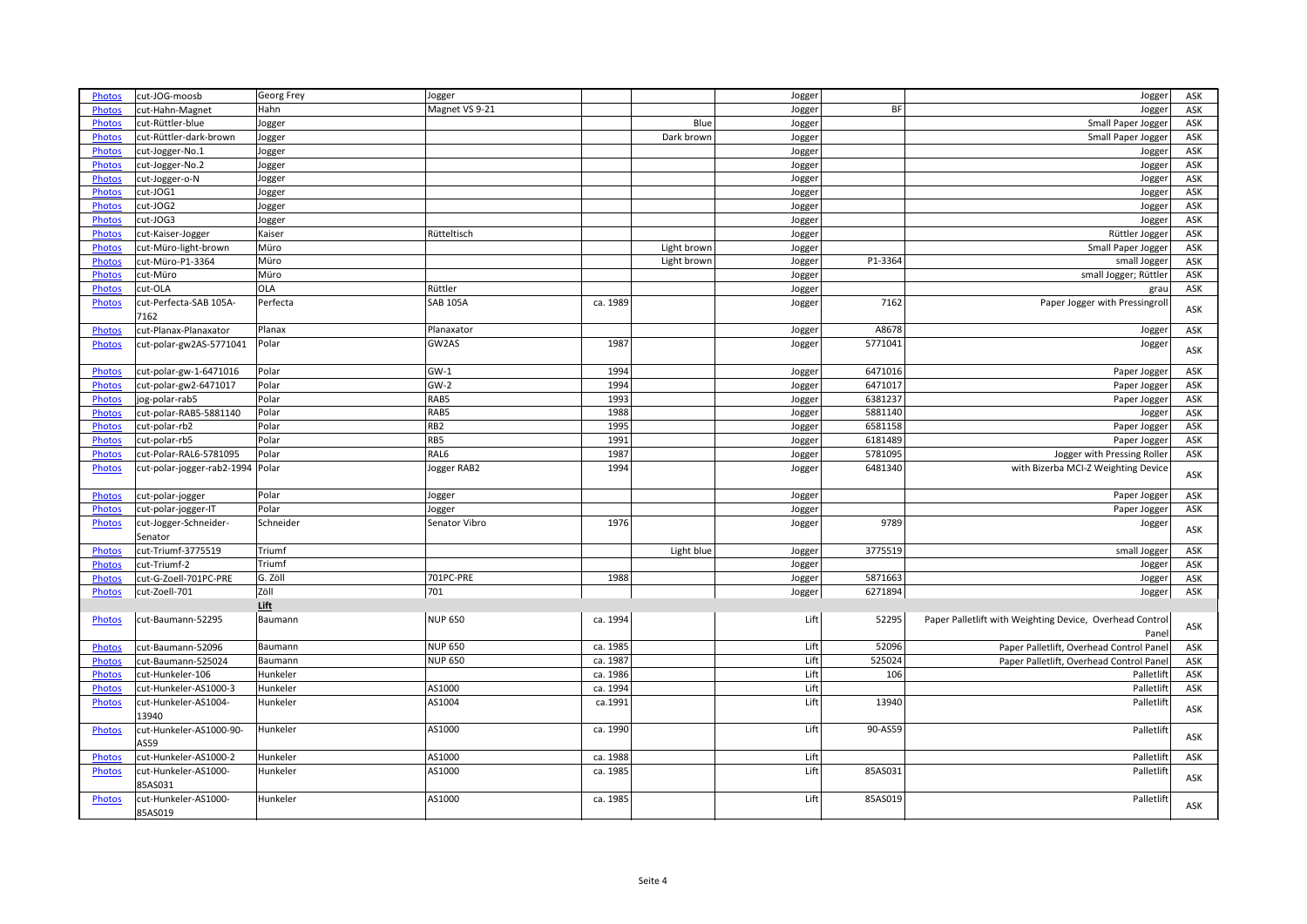| <b>Photos</b> | cut-Hunkeler-AB1000-                 | Hunkeler                                | AB1000           | ca. 1982 |                    | Lift                    | 56A8037  | Palletlift                               | ASK |
|---------------|--------------------------------------|-----------------------------------------|------------------|----------|--------------------|-------------------------|----------|------------------------------------------|-----|
|               | 56A8037                              |                                         |                  |          |                    |                         |          |                                          |     |
| <b>Photos</b> | cut-Lechner-G900K-B-1729             | Lechner                                 | G900K/B          | 1986     |                    | Lift                    | 1729     | Palletlift                               | ASK |
| Photos        | cut-Lechner-G900B-1985               | Lechner                                 | G900B            | 1985     |                    | Lift                    | 1709     | Palletlift                               | ASK |
| <b>Photos</b> | cut-Lechner-G900B-1982               | Lechner                                 | G900B            | 1982     |                    | Lift                    | 1604     | Palletlift                               | ASK |
| <b>Photos</b> | cut-Lechner-G900K-1336               | Lechner                                 | G900K            | 1978     |                    | Lift                    | 1336     | Palletlift                               | ASK |
| <b>Photos</b> | cut-Lechner-G900K-B-1275             | Lechner                                 | G900K/B          | 1978     |                    | Lift                    | 1275     | Palletlift                               | ASK |
| Photos        | cut-Lechner-G900S-832                | Lechner                                 | G900S            | 1973     |                    | Lift                    | 832      | Palletlift                               | ASK |
| <b>Photos</b> | cut-Lechner-G900S-831                | Lechner                                 | G900S            | 1973     |                    | Lift                    | 831      | Palletlift                               | ASK |
| <b>Photos</b> | cut-Polar-BFA1000-W-3-               | Polar                                   | BFA 1000-W-3     | 1992     |                    | Lift                    | 6276025  | Paper Palletlift, Overhead Control Panel |     |
|               | 6276025                              |                                         |                  |          |                    |                         |          |                                          | ASK |
| <b>Photos</b> | cut-Polar-L600-3-EV                  | Polar                                   | L600-3 EV        | 1987     |                    | Lift                    | 5772408  | Paperlift                                | ASK |
| <b>Photos</b> | cut-Polar-L600W-3                    | Polar                                   | L600W-3          | 1988     |                    | Lift                    | 5872270  | Paperlift                                | ASK |
| <b>Photos</b> | cut-polar-HL600A-5071513             | Polar                                   | <b>HL600A</b>    | 1980     |                    | Lift                    | 5071513  | Paper Palletlift                         |     |
|               |                                      |                                         |                  |          |                    |                         |          |                                          | ASK |
| <b>Photos</b> | cut-polar-rab5                       | Polar                                   | RAB5             | ca. 1981 |                    | Lift                    |          | Lift                                     | ASK |
| <b>Photos</b> | cut-Schneider-PLE-87                 | Schneider                               | PLE              | 1987     |                    | Lift                    | 25463    | Palletlift                               | ASK |
| Photos        | cut-Schneider-PLEQ-87                | Schneider                               | <b>PLEQ</b>      | 1987     |                    | Lift                    | 25453    | Palletlift                               | ASK |
|               |                                      | <b>Pile Turner</b>                      |                  |          |                    |                         |          |                                          |     |
| <b>Photos</b> | cut-rotek-900                        | Rotek                                   | 900              | ca. 1987 |                    | Pile Turner             | 5262392  | Pile Turner                              | ASK |
|               |                                      | <b>Transomat</b>                        |                  |          |                    |                         |          |                                          |     |
| Photos        | cut-baumann-BB3LE                    | Baumann                                 | <b>BB3LE</b>     | ca. 2001 |                    | Transomat               | 1405     | Transomat                                | ASK |
| Photos        | cut-Polar-TR-2ER-145-3               | Polar                                   | TR 2ER 145-3     | 1988     |                    | Transomat               | 5891126  | Transomat                                | ASK |
| Photos        | cut-Polar-TR 1ER 145-3               | Polar                                   | TR 1ER 145-3     | 1989     |                    | Transomat               | 5991192  | Transomat                                | ASK |
| <b>Photos</b> | tran-schneider-1556                  | Schneider                               | 1556             | 1989     |                    | Transomat               | 607-1186 | Transomat                                | ASK |
| <b>Photos</b> | tran-Polar-TR1EL                     | Polar                                   | TR1EL 145-4      | 1995     |                    | Transomat               | 6591142  | Transomat                                | ASK |
|               |                                      | <b>Side Tables</b>                      |                  |          |                    |                         |          |                                          |     |
| <b>Photos</b> | cut-Perfecta-Seitentische            | Perfecta Side Tables                    |                  |          | 3 Pieces available | Side Tables for Cutting |          | Side Tables                              |     |
|               |                                      |                                         |                  |          |                    |                         |          |                                          | ASK |
| <b>Photos</b> | cut-Schneider-PS-650-1965 Schneider  |                                         | <b>PS 650</b>    | 1965     | Steelcutter        | 2074                    |          | Steelcutter                              |     |
|               |                                      |                                         |                  |          |                    |                         |          |                                          | ASK |
|               |                                      | <b>Cylinders/Platens (letter Press)</b> |                  |          |                    |                         |          |                                          |     |
| <b>Photos</b> | cyl-HD-SGS-1976                      | Heidelberg                              | SGS              | 1976     | 72×102             | Cylinder                | 38829    | <b>Standard Accessories</b>              | ASK |
| <b>Photos</b> | cyl-Adast-Grafopress-GPE-            | <b>Adast Grafopress</b>                 | GPE              | 1982     | 26x38              | Plater                  | 60469    | Standard Accessories, Platen             |     |
|               | 60469                                |                                         |                  |          |                    |                         |          |                                          | ASK |
| <b>Photos</b> | cyl-HD-GTS-1962                      | Heidelberg                              | GTS Tiegel A3    | 1962     | 34x46              | Plater                  | 61203N   | Standard Accessories, Platen             | ASK |
| <b>Photos</b> | cyl-HD-Tiegel-A4-11                  | Heidelberg                              | Tiegel A4        | 1969     | 26x38              | Plater                  | T171601N | Standard Accessories, Platen             | ASK |
| <b>Photos</b> | cyl-HD-Tiegel-A4-T155135N Heidelberg |                                         | Tiegel A4        | 1966     | 26x38              | Plater                  | T155135N | Standard Accessories, Platen             | ASK |
| Photos        | cyl-HD-T164751N                      | Heidelberg                              | Tiegel A4        | 1968     | 26x38              | Plater                  | T164751N | Standard Accessories, Platen             | ASK |
| Photos        | cyl-HD-T162817N                      | Heidelberg                              | Tiegel A4        | 1967     | 26x38              | Platen                  | T162817N | Standard Accessories, Platen             | ASK |
| <b>Photos</b> | cyl-HD-T149201N                      | Heidelberg                              | <b>Tiegel A4</b> | 1964     | 26x38              | Platen                  | T149201N | Standard Accessories, Platen             | ASK |
| <b>Photos</b> | cyl-HD-T145310N                      | Heidelberg                              | <b>Tiegel A4</b> | 1964     | 26x38              | Plater                  | T145310N | Standard Accessories, Platen             | ASK |
| <b>Photos</b> | cyl-HD-125066E                       | Heidelberg                              | Tiegel A4        | 1960     | 26x38              | Plater                  | 125066E  | Standard Accessories, Platen             | ASK |
| Photos        | cyl-HD-T116406N                      | Heidelberg                              | Tiegel A4        | 1957     | 26x38              |                         | 116406N  | Standard Accessories, Platen             | ASK |
| <b>Photos</b> | cyl-HD-49620N                        | Heidelberg                              | Tiegel A4        | 1954     | 26x38              | Platen                  | 49620N   | Standard Accessories, Platen             | ASK |
| <b>Photos</b> | tieg-HD-TiegelA4-gij-nl              | Heidelberg                              | Tiegel A4        | 1963     | 26x38              | Platen                  | T143509N | Standard Accessories, Platen             | ASK |
|               |                                      | <b>Hot Stamping / Embossing</b>         |                  |          |                    |                         |          |                                          |     |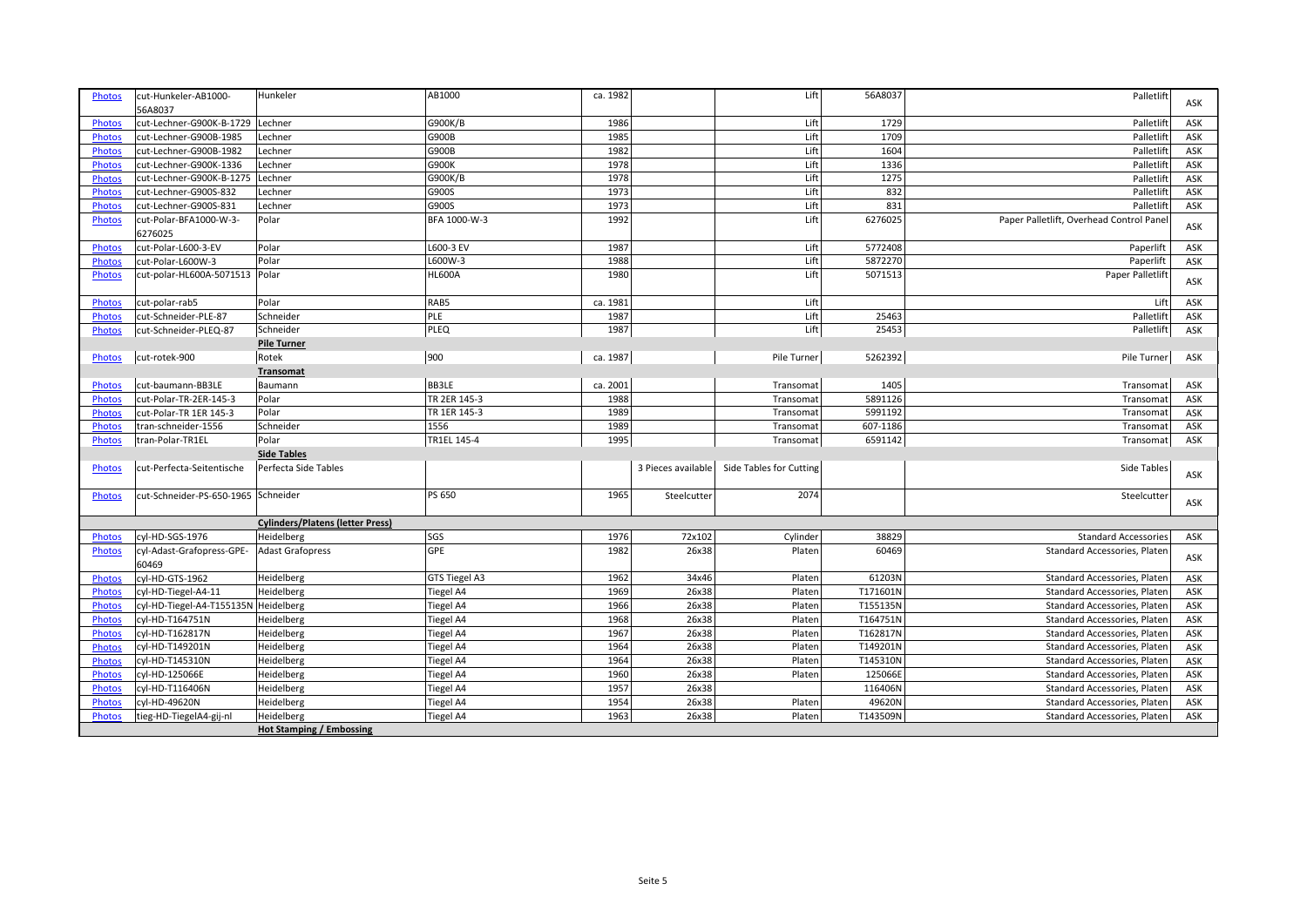| FBR-104<br>104 can apply foil decorations and holograms onto sheets of<br>Embossing<br>labels, banknotes, cards and similar items, and can also be<br>used to perform blind embossing of these items. Technical<br>Details: Speed up to 12.000 sheets/hour for foil units, speed<br>up to 10.000 sheets/hour for foil and embossing unit, min<br>size: 28cm x 42cm, max size: 72cm x 104cm, max. stamping<br>ASK<br>temperature 250°C, gripper margin 10-12mm, working<br>material 0,1-0,75mm, Rotary stamping, Hologram<br>application, preset device for feeder & delivery, non-stop<br>device for feeder & delivery, 8x foil webs, 3x foil programm<br>controls, reel width 35-1020 mm, 2x form cylinder shell with<br>bore, standard accessories<br>hot-stamp-Kluge-EHD-25<br>Kluge<br>EHD <sub>25</sub><br>EHD series Kluge automatic press : foil stamping, embossing,<br>Hot Stamping -<br>147759<br><b>Photos</b><br>Embossing<br>die cutting. Operating speed : up to 3,300 iph, Platen Size :<br>14 " x 22" / 356 mm x 559 mm, Maximum sheet size : 15" x<br>24,75" / 381 x 629 mm, Minimum sheet size: 3" x 3" / 76 x 73 |
|-------------------------------------------------------------------------------------------------------------------------------------------------------------------------------------------------------------------------------------------------------------------------------------------------------------------------------------------------------------------------------------------------------------------------------------------------------------------------------------------------------------------------------------------------------------------------------------------------------------------------------------------------------------------------------------------------------------------------------------------------------------------------------------------------------------------------------------------------------------------------------------------------------------------------------------------------------------------------------------------------------------------------------------------------------------------------------------------------------------------------------------|
|                                                                                                                                                                                                                                                                                                                                                                                                                                                                                                                                                                                                                                                                                                                                                                                                                                                                                                                                                                                                                                                                                                                                     |
|                                                                                                                                                                                                                                                                                                                                                                                                                                                                                                                                                                                                                                                                                                                                                                                                                                                                                                                                                                                                                                                                                                                                     |
|                                                                                                                                                                                                                                                                                                                                                                                                                                                                                                                                                                                                                                                                                                                                                                                                                                                                                                                                                                                                                                                                                                                                     |
|                                                                                                                                                                                                                                                                                                                                                                                                                                                                                                                                                                                                                                                                                                                                                                                                                                                                                                                                                                                                                                                                                                                                     |
|                                                                                                                                                                                                                                                                                                                                                                                                                                                                                                                                                                                                                                                                                                                                                                                                                                                                                                                                                                                                                                                                                                                                     |
|                                                                                                                                                                                                                                                                                                                                                                                                                                                                                                                                                                                                                                                                                                                                                                                                                                                                                                                                                                                                                                                                                                                                     |
|                                                                                                                                                                                                                                                                                                                                                                                                                                                                                                                                                                                                                                                                                                                                                                                                                                                                                                                                                                                                                                                                                                                                     |
|                                                                                                                                                                                                                                                                                                                                                                                                                                                                                                                                                                                                                                                                                                                                                                                                                                                                                                                                                                                                                                                                                                                                     |
|                                                                                                                                                                                                                                                                                                                                                                                                                                                                                                                                                                                                                                                                                                                                                                                                                                                                                                                                                                                                                                                                                                                                     |
|                                                                                                                                                                                                                                                                                                                                                                                                                                                                                                                                                                                                                                                                                                                                                                                                                                                                                                                                                                                                                                                                                                                                     |
|                                                                                                                                                                                                                                                                                                                                                                                                                                                                                                                                                                                                                                                                                                                                                                                                                                                                                                                                                                                                                                                                                                                                     |
|                                                                                                                                                                                                                                                                                                                                                                                                                                                                                                                                                                                                                                                                                                                                                                                                                                                                                                                                                                                                                                                                                                                                     |
|                                                                                                                                                                                                                                                                                                                                                                                                                                                                                                                                                                                                                                                                                                                                                                                                                                                                                                                                                                                                                                                                                                                                     |
|                                                                                                                                                                                                                                                                                                                                                                                                                                                                                                                                                                                                                                                                                                                                                                                                                                                                                                                                                                                                                                                                                                                                     |
|                                                                                                                                                                                                                                                                                                                                                                                                                                                                                                                                                                                                                                                                                                                                                                                                                                                                                                                                                                                                                                                                                                                                     |
|                                                                                                                                                                                                                                                                                                                                                                                                                                                                                                                                                                                                                                                                                                                                                                                                                                                                                                                                                                                                                                                                                                                                     |
| mm, Magazine Capacity 14" 356 mm, Delivery Capacity 14"                                                                                                                                                                                                                                                                                                                                                                                                                                                                                                                                                                                                                                                                                                                                                                                                                                                                                                                                                                                                                                                                             |
| 356 mm, Machine power required 3 h.p., A.C. 230/460 volt, 3<br>ASK                                                                                                                                                                                                                                                                                                                                                                                                                                                                                                                                                                                                                                                                                                                                                                                                                                                                                                                                                                                                                                                                  |
| phase, 1800 rpm, 60 cycle                                                                                                                                                                                                                                                                                                                                                                                                                                                                                                                                                                                                                                                                                                                                                                                                                                                                                                                                                                                                                                                                                                           |
| Machine dimensions 74" x 50" x 68" 1880 x 1270 x 1727 mm                                                                                                                                                                                                                                                                                                                                                                                                                                                                                                                                                                                                                                                                                                                                                                                                                                                                                                                                                                                                                                                                            |
| Net Weight (approx.) 4400 lbs 1996 kg                                                                                                                                                                                                                                                                                                                                                                                                                                                                                                                                                                                                                                                                                                                                                                                                                                                                                                                                                                                                                                                                                               |
| Total weight (approx.) 5,000 lbs 2,268 kg                                                                                                                                                                                                                                                                                                                                                                                                                                                                                                                                                                                                                                                                                                                                                                                                                                                                                                                                                                                                                                                                                           |
|                                                                                                                                                                                                                                                                                                                                                                                                                                                                                                                                                                                                                                                                                                                                                                                                                                                                                                                                                                                                                                                                                                                                     |
| lmĸ<br>Roll to roll Hotfoil<br>hot-stamp-MK-Gilding-<br>ca. 1992<br>Roll to roll Hotfoil stamping machine<br><b>Photos</b><br>ASK                                                                                                                                                                                                                                                                                                                                                                                                                                                                                                                                                                                                                                                                                                                                                                                                                                                                                                                                                                                                   |
| Punch<br>stamping machine                                                                                                                                                                                                                                                                                                                                                                                                                                                                                                                                                                                                                                                                                                                                                                                                                                                                                                                                                                                                                                                                                                           |
| <b>Accessories for Goldpunch</b>                                                                                                                                                                                                                                                                                                                                                                                                                                                                                                                                                                                                                                                                                                                                                                                                                                                                                                                                                                                                                                                                                                    |
| <b>Carton &amp; Packaging</b>                                                                                                                                                                                                                                                                                                                                                                                                                                                                                                                                                                                                                                                                                                                                                                                                                                                                                                                                                                                                                                                                                                       |
| Folder Gluer                                                                                                                                                                                                                                                                                                                                                                                                                                                                                                                                                                                                                                                                                                                                                                                                                                                                                                                                                                                                                                                                                                                        |
| 1989<br>Folder Gluer<br>1.044.816<br>folglu-Jagenberg-Diana-90- Jagenberg<br>Diana 90-1<br>Folder Gluer (Faltschachtelklebemaschine)<br><b>Photos</b>                                                                                                                                                                                                                                                                                                                                                                                                                                                                                                                                                                                                                                                                                                                                                                                                                                                                                                                                                                               |
| ASK<br>1-1989<br>(Faltschachtelklebemas<br>chine)                                                                                                                                                                                                                                                                                                                                                                                                                                                                                                                                                                                                                                                                                                                                                                                                                                                                                                                                                                                                                                                                                   |
| 1984<br>folglu-Jagenberg-Diana-90- Jagenberg<br>Diana 90-1<br>Folder Gluer<br>Folder Gluer (Faltschachtelklebemaschine)<br><b>Photos</b>                                                                                                                                                                                                                                                                                                                                                                                                                                                                                                                                                                                                                                                                                                                                                                                                                                                                                                                                                                                            |
| 1-1984<br>1.044.262<br>(Faltschachtelklebemas)<br>ASK                                                                                                                                                                                                                                                                                                                                                                                                                                                                                                                                                                                                                                                                                                                                                                                                                                                                                                                                                                                                                                                                               |
| chine)                                                                                                                                                                                                                                                                                                                                                                                                                                                                                                                                                                                                                                                                                                                                                                                                                                                                                                                                                                                                                                                                                                                              |
| Diana 125-1<br>1984<br>Folder Gluer<br>1.044.261<br>folglu-Jagenberg-Diana-125-Jagenberg<br>Folder Gluer (Faltschachtelklebemaschine)<br><b>Photos</b>                                                                                                                                                                                                                                                                                                                                                                                                                                                                                                                                                                                                                                                                                                                                                                                                                                                                                                                                                                              |
| 1-1984<br>(Faltschachtelklebemas<br>ASK                                                                                                                                                                                                                                                                                                                                                                                                                                                                                                                                                                                                                                                                                                                                                                                                                                                                                                                                                                                                                                                                                             |
| chine)                                                                                                                                                                                                                                                                                                                                                                                                                                                                                                                                                                                                                                                                                                                                                                                                                                                                                                                                                                                                                                                                                                                              |
| Kartonage                                                                                                                                                                                                                                                                                                                                                                                                                                                                                                                                                                                                                                                                                                                                                                                                                                                                                                                                                                                                                                                                                                                           |
| Diff. Book Production Machines                                                                                                                                                                                                                                                                                                                                                                                                                                                                                                                                                                                                                                                                                                                                                                                                                                                                                                                                                                                                                                                                                                      |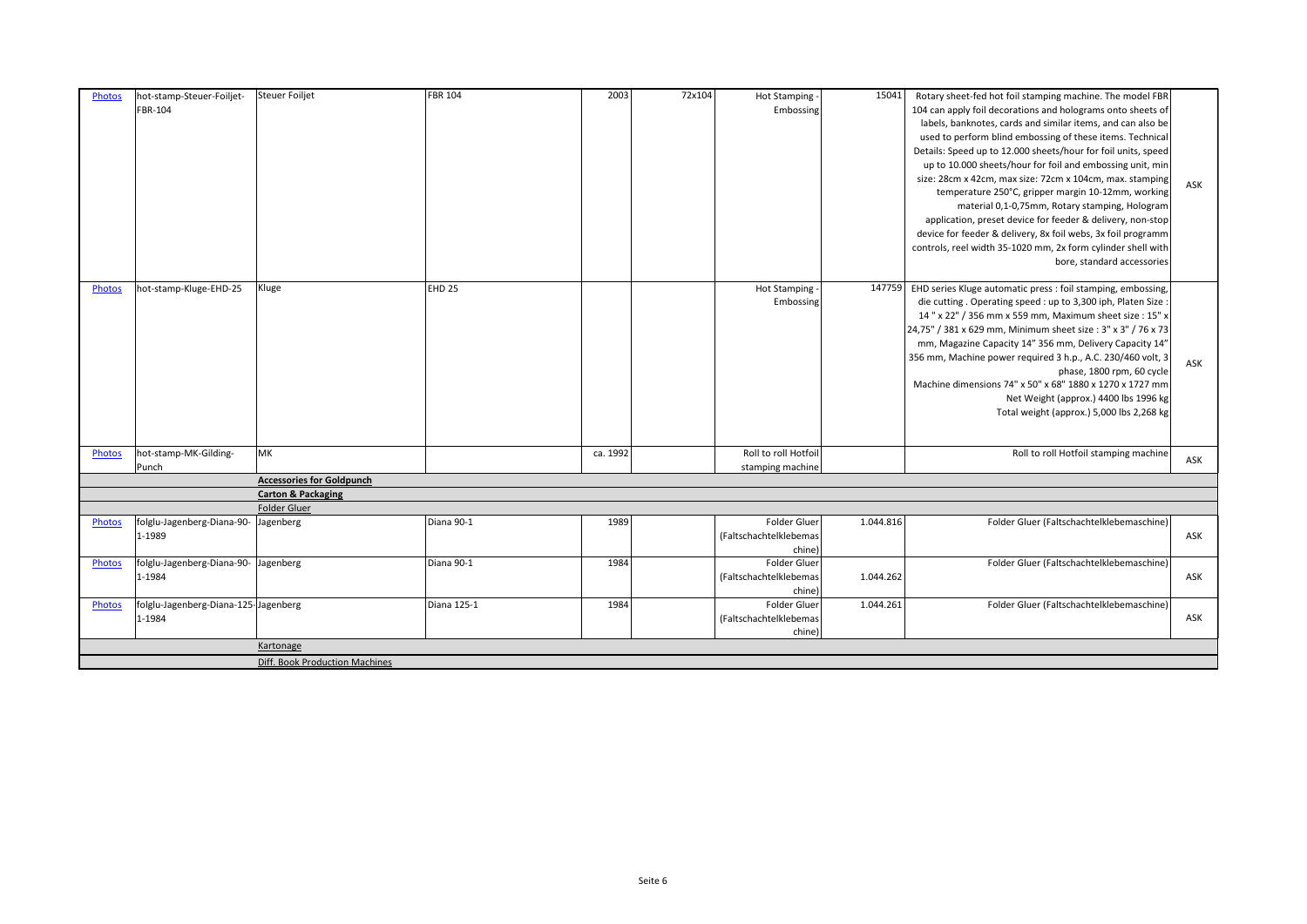| <b>Photos</b> | diff-bpm-Bobst-ER                                 | Bobst                        | ER 1300                 | ca. 1962 | Corrogated sheet<br>slotting machine<br>(Rotations-Schlitz und<br>Stanzmaschine) | 12062     | Corrogated sheet slotting machine (Rotations Schlitz- und<br>Stanzmaschine, Stärke der Pappe: 0,5 - 4 mm, Stärke der<br>Wellpappe: 3-7 mm, Leistung (Geschwindigkeit): bis 3600<br>einzelne Zuschnitte pro Stunde, Schlitze und Heftrand<br>werden beiseitig in einem Durchgang ausgefuehrt, Böder<br>oder Deckel können in einem Arbeitsgang einzeln, und mit<br>Zentralo-schnitt doppelt, hergestellt werden, Bei zusätzlicher<br>Lieferung einer Schneide-und Rillvorrichtung kann Wellpappe<br>in einem Arbeitsgang gestanzt, geschlitzt und in einer<br>Richtung gerillt und beschnitten werden, Automatische Abfall<br>Auswerfvorrichtung, Serie 5301, Max: 1300x1200mm, Min:<br>250mm, 3600/Hours) | ASK |
|---------------|---------------------------------------------------|------------------------------|-------------------------|----------|----------------------------------------------------------------------------------|-----------|-----------------------------------------------------------------------------------------------------------------------------------------------------------------------------------------------------------------------------------------------------------------------------------------------------------------------------------------------------------------------------------------------------------------------------------------------------------------------------------------------------------------------------------------------------------------------------------------------------------------------------------------------------------------------------------------------------------|-----|
| <b>Photos</b> | diff-bpm-bobst-IRT                                | <b>Bobst</b>                 | <b>IRT</b>              | ca. 1962 | One Colour Flexo<br><b>Punching Machine</b>                                      | 12250     | One Colour Flexo Punching Machine (serie 7641, 1 farbige<br>Flexo-Typo/Druckmaschine Bobst IRT, Max: 1050×1600mm<br>Min: 100x300mm, Geschwindigkeit: 3200, (Buchdruck, Druck<br>auf Karton, Druckbare Materialien: Karton, Vollpappe 0,7-3<br>mm, Wellpappe bis 6 mm), Kartonschneider, möglich zu<br>Längsschneiden, Pappe, Planschneider, Typo.]                                                                                                                                                                                                                                                                                                                                                        | ASK |
| <b>Photos</b> | diff-bpm-Bobst-MIT-430                            | <b>Bobst</b>                 | MIT 430                 | 1957     | <b>Rotary Board cutting</b><br>and creasing machine                              | 12761     | Rotary Board cutting and creasing machine, Serie 4596-57<br>Max: 1360x1050mm, Min: 300x100mm, 4000 Sheets/Hours                                                                                                                                                                                                                                                                                                                                                                                                                                                                                                                                                                                           | ASK |
| Photos        | diff-bpm-bobst-2-side-rill                        | <b>Bobst</b>                 | Standard 1300           | 1960     | 2 Side Rotary creasing<br>and slotting Machine                                   | 13612     | 2 Side Rotary creasing and slotting Machine, serie 69175/60<br>Max: 1300mm, Min: 135x80mm, 100m./minute                                                                                                                                                                                                                                                                                                                                                                                                                                                                                                                                                                                                   | ASK |
| <b>Photos</b> | diff-bpm-bobst-Standard-<br>serie-5310            | <b>Bobst</b>                 | Standard 1300           | ca. 1961 | 2 Side Rotary creasing<br>and slotting Machine                                   | 12072     | (serie 5310) 2 Side Rotary creasing and slotting Machine<br>Max: 1300mm, Min: 135x80mm, 100m./minute                                                                                                                                                                                                                                                                                                                                                                                                                                                                                                                                                                                                      | ASK |
| Photos        | diff-Graphic-Wizard                               | Graphic Wizard               |                         |          |                                                                                  |           | Numbering machine                                                                                                                                                                                                                                                                                                                                                                                                                                                                                                                                                                                                                                                                                         | ASK |
| <b>Photos</b> | diff-bpm-Hunkeler-<br>BDRM450-HY                  | Hunkeler                     | BDRM450-HY              |          | <b>Book Cover Rounding</b><br>Machine                                            | 50414/4   | Book Cover Rounding Machine                                                                                                                                                                                                                                                                                                                                                                                                                                                                                                                                                                                                                                                                               | ASK |
| <b>Photos</b> | diff-bpm-Karl-Krause-<br>207369                   | Karl Krause Leipzig          |                         |          | Rise and Fall Die cutting<br>machine                                             | 207369    | Rise and Fall Die cutting machine                                                                                                                                                                                                                                                                                                                                                                                                                                                                                                                                                                                                                                                                         | ASK |
| Photos        | diff-Kolbus-421-Kaliko                            | Kolbus                       | KS                      | 1964     | Cloth Cutter<br>Kalikoschere                                                     | 421       | Cloth Cutter / Kalikoschere, up to 1400 mm                                                                                                                                                                                                                                                                                                                                                                                                                                                                                                                                                                                                                                                                | ASK |
| <b>Photos</b> | diff-bpm-Krause-Biagosch-<br>U135YS-57            | Krause Biagosch              | U135YS-57               | 1957     | <b>Creasing Machine</b>                                                          | 307342    | <b>Creasing Machine</b>                                                                                                                                                                                                                                                                                                                                                                                                                                                                                                                                                                                                                                                                                   | ASK |
| <b>Photos</b> | diff-bpm-Krause-Biagosch-<br>Y50-12EM58           | Krause Biagosch              | Y50-12EM58              | 1958     | Rise and Fall Die cutting<br>machine                                             | 308701    | Rise and Fall Die cutting machine                                                                                                                                                                                                                                                                                                                                                                                                                                                                                                                                                                                                                                                                         | ASK |
| Photos        | diff-bpm-Krause-Biagosch-<br>YFM120-20Z-58        | Krause Biagosch              | YFM120-20Z-58           | 1958     | Rise and Fall Die cutting<br>machine                                             | 308522    | Rise and Fall Die cutting machine                                                                                                                                                                                                                                                                                                                                                                                                                                                                                                                                                                                                                                                                         | ASK |
| <b>Photos</b> | diff-mubea-kl30-44810                             | Mubea                        | KL30                    | 1977     |                                                                                  | 44810     | (Stanze / Punch)                                                                                                                                                                                                                                                                                                                                                                                                                                                                                                                                                                                                                                                                                          | ASK |
| <b>Photos</b> | diff-bpm-Prakma-GI-<br>162021                     | Prakma                       | GI                      | ca. 1973 | <b>Book Cases Pressing</b><br>Machine                                            | 162021    | Deckenbiegemaschine / Book Cases Pressing Machine                                                                                                                                                                                                                                                                                                                                                                                                                                                                                                                                                                                                                                                         | ASK |
| Photos        | diff-form-Prakma                                  | Prakma                       | 940 Tisch               | ca. 1974 | Spine Press Case back<br>rounding with Heating                                   | 158082    | Spine Press Case back rounding with Heating                                                                                                                                                                                                                                                                                                                                                                                                                                                                                                                                                                                                                                                               | ASK |
| Photos        | diff-bpm-Preusse-&-Co                             | Preusse & Co.                | <b>Creasing Machine</b> | ca. 1968 | <b>Creasing Machine</b>                                                          | 41659     | <b>Creasing Machine</b>                                                                                                                                                                                                                                                                                                                                                                                                                                                                                                                                                                                                                                                                                   | ASK |
| <b>Photos</b> | diff-Punching-Numbering-<br>machine               | Punching & Numbering machine |                         | ca. 1970 | Punching & Numbering<br>machine                                                  |           | Punching & Numbering machine                                                                                                                                                                                                                                                                                                                                                                                                                                                                                                                                                                                                                                                                              | ASK |
| <b>Photos</b> | diff-Sirozo                                       | Sirozo                       |                         |          |                                                                                  |           |                                                                                                                                                                                                                                                                                                                                                                                                                                                                                                                                                                                                                                                                                                           | ASK |
| <b>Photos</b> | diff-bpm-K-Tränklein-1413- Karl Tränklein<br>66-4 |                              |                         | ca. 1971 | <b>Book Cover Pressing</b><br>Machine                                            | 1413/66/4 | <b>Book Cover Pressing Machine</b>                                                                                                                                                                                                                                                                                                                                                                                                                                                                                                                                                                                                                                                                        | ASK |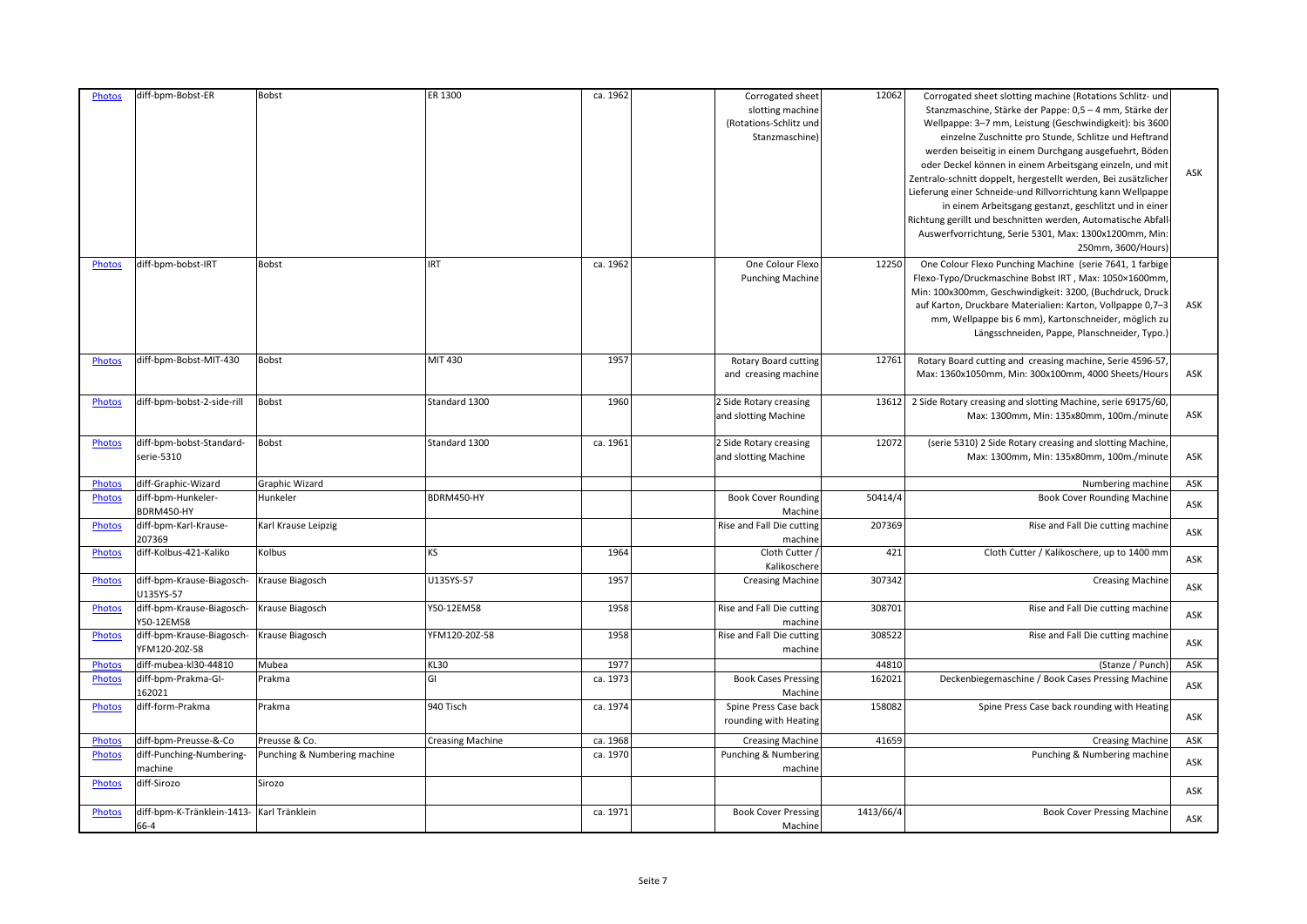| <b>Photos</b> | diff-unknown-rise-and-fall                         | <b>Unknown</b>                          | Rise and Fall Die Cutting Machine |          |                                    | Rise and Fall Die Cutting | 8-80-10555                      | Rise and Fall Die Cutting Machine                                                                                                                                                                                                                                                                                                                                                                                                |     |
|---------------|----------------------------------------------------|-----------------------------------------|-----------------------------------|----------|------------------------------------|---------------------------|---------------------------------|----------------------------------------------------------------------------------------------------------------------------------------------------------------------------------------------------------------------------------------------------------------------------------------------------------------------------------------------------------------------------------------------------------------------------------|-----|
|               |                                                    |                                         |                                   |          |                                    | Machine                   |                                 |                                                                                                                                                                                                                                                                                                                                                                                                                                  | ASK |
|               |                                                    | Die-Cutter                              |                                   |          |                                    |                           |                                 |                                                                                                                                                                                                                                                                                                                                                                                                                                  |     |
| Photos        | cyl-Rexroth-Die-Cutter                             | Busch                                   | lв                                |          |                                    | Die-Cutting               |                                 | Die-Cutting/Lable Punching Machine                                                                                                                                                                                                                                                                                                                                                                                               | ASK |
| <b>Photos</b> | cyl-kama-TS 96-1-1-35562-                          | Kama                                    | TS 96-1                           | 1982     | 62x96                              | Die-Cutting               | 1-35562/1                       | Die-Cutting, Standard Accessories                                                                                                                                                                                                                                                                                                                                                                                                | ASK |
| <b>Photos</b> | cyl-lemm-gaby-1991                                 | Lemm                                    | Gaby                              | 1991     |                                    | Die-Cutting               |                                 | Capacity: 60t, Bar: 150                                                                                                                                                                                                                                                                                                                                                                                                          | ASK |
| Photos        | cyl-Polygraph-Victoria-<br>V820                    | Polygraph Victoria                      | V820                              |          | 72x102                             | Die-Cutting               | 14411                           | Stop Cylinder, Automatic Die-Cutting Machine, max Speed<br>4500 Sheets/hour, paper range 30-500 g/mp, feeder pile 360                                                                                                                                                                                                                                                                                                            | ASK |
| Photos        | cyl-IKOS-diecut                                    | Schön Sandt                             | $N1, 1 - 4 - 0$                   | ca. 1972 |                                    | Die-Cutting               | 2369457                         | Die-Cutting with Heater, Platte Nr. 24914-8                                                                                                                                                                                                                                                                                                                                                                                      | ASK |
|               |                                                    | <b>Perfect Binders</b>                  |                                   |          |                                    |                           |                                 |                                                                                                                                                                                                                                                                                                                                                                                                                                  |     |
| Photos        | p-bin-Bourg-BBF-2005-2                             | Bourg                                   | <b>BBF 2005</b>                   |          |                                    | 1 Clamp                   | 11949039                        | 1 Clamp Perfect Binder                                                                                                                                                                                                                                                                                                                                                                                                           | ASK |
| Photos        | p-bin-Bourg-BBF-2005                               | Bourg (CP Bourg)                        | <b>BBF 2005</b>                   | ca. 1993 |                                    | 1 Clamp                   |                                 | 1 Clamp Perfect Binder, Delivery Belt                                                                                                                                                                                                                                                                                                                                                                                            | ASK |
| Photos        | p-bin-Fastbind-210-Practic                         | Fastbind                                | 210 Practic                       | ca. 1989 |                                    | 1 Clamp                   |                                 | 1 Clamp Perfect Binder                                                                                                                                                                                                                                                                                                                                                                                                           | ASK |
| Photos        | p-bin-Bufalo-Rondofix                              | Gantenbein Bufalo                       | Rondofix                          | ca. 1987 |                                    | 8 Clamps                  |                                 | 72030 Size: 570 x 330 x 60 mm, Speed: 1.600 c/h, 8 clamps, hotmelt<br>spine gluing unit, hotmelt side gluing unit, milling and<br>roughening station, cover station, pressing station, delivery<br>dust extraction                                                                                                                                                                                                               | ASK |
| <b>Photos</b> | p-bin-Horizon-BQ-460                               | Horizon                                 | <b>BQ 460</b>                     | ca. 2001 |                                    | 4 Clamps                  | 31006                           | 4 Clamps Perfect Binder, Delivery Belt                                                                                                                                                                                                                                                                                                                                                                                           | ASK |
| <b>Photos</b> | p-bin-Martini-Econobinder                          | Martini                                 | Econobinder E.B II                | 1972     |                                    | 1 Clamp                   | 4600.6                          | Max. paper lenght: 275cm, Max. paper width: 420cm, Min.<br>paper lenght: 60cm, Min. paper width: 90cm, Speed max<br>2400 c/h, Speed: 800 c/h, Book block thickness max: 45mm,<br>min: 3mm, Cover size max: 620 x 420mm, min: 170 x 90mm,<br>PVA (cold glue) spine gluing unit, PVA (cold gluing) side gluing<br>unit, Gauzing station, Cover scoring 2 to 8 lines, Milling<br>station with pressing roller, Standard Accessories | ASK |
| <b>Photos</b> | p-bin-rigo-perfect-binder-<br>420                  | Rigo Perfect binder                     | 420                               | 2007     |                                    | 1 Clamp                   | Serien-No. P.B<br>420-0001-2007 | 1 Clamp, PUR Perfectbinder, Max Cover thickness: 50mm,<br>Max. Block lenght: 420mm, 500 Books/hr.                                                                                                                                                                                                                                                                                                                                | ASK |
| <b>Photos</b> | p-bin-Planax-Perfect-Binder-Planax<br><b>FII</b>   |                                         | Perfect-Binder F II               |          |                                    |                           | 74074                           |                                                                                                                                                                                                                                                                                                                                                                                                                                  | ASK |
|               |                                                    | <b>Perfect Bindingline</b>              |                                   |          |                                    |                           |                                 |                                                                                                                                                                                                                                                                                                                                                                                                                                  |     |
| Photos        | p-bin-line-Wohlenberg-City-Wohlenberg<br>4000-1995 |                                         | <b>City 4000</b>                  | 1995     | max 370 x 320 x<br>50 mm min 140 : | 12 Clamps                 | 101                             | Mechanical speed: 4.000 c/h, Gathering machine: 8 clamps,<br>missing sheet and double sheet control. Perfect binder: 15                                                                                                                                                                                                                                                                                                          | ASK |
|               |                                                    | <b>Accessories Perfect Binding Line</b> |                                   |          |                                    |                           |                                 |                                                                                                                                                                                                                                                                                                                                                                                                                                  |     |
| <b>Photos</b> | acc-perf-bl-Tec-Graf-S82-<br>508                   | Tec-Graf                                | <b>S82</b>                        | 1988     |                                    | Splitter / SAW            | 508                             | Splitter / SAW                                                                                                                                                                                                                                                                                                                                                                                                                   | ASK |
|               |                                                    | <b>Book Sewing Machine</b>              |                                   |          |                                    |                           |                                 |                                                                                                                                                                                                                                                                                                                                                                                                                                  |     |
| <b>Photos</b> | sew-Müller-Martini-3257                            | Müller Martini                          | 3257                              |          | Max 285 x 360<br>mm                |                           |                                 | 9.38 918 B 224 Semi Automatic Sewing Machine, Max Speed 110 cycles/min                                                                                                                                                                                                                                                                                                                                                           | ASK |
|               |                                                    | <b>Accessories Book Sewing Machine</b>  |                                   |          |                                    |                           |                                 |                                                                                                                                                                                                                                                                                                                                                                                                                                  |     |
|               |                                                    | <b>Three Knife Trimmer</b>              |                                   |          |                                    |                           |                                 |                                                                                                                                                                                                                                                                                                                                                                                                                                  |     |
| <b>Photos</b> | 3-t-Perfecta-SD-75-F-55126 Perfecta                |                                         | <b>SD 75 F</b>                    | ca. 1990 |                                    |                           | 55126                           | Automatic Three Knife Trimmer, Standard Accessories                                                                                                                                                                                                                                                                                                                                                                              | ASK |
| Photos        | 3-t-Perfecta-SDY-1-52317                           | Perfecta                                | SDY-1                             | 1987     |                                    |                           | 52317                           | Semi Auto Feed, Conveyor Belt                                                                                                                                                                                                                                                                                                                                                                                                    | ASK |
|               |                                                    | <b>Accessories Three Knife Trimmer</b>  |                                   |          |                                    |                           |                                 |                                                                                                                                                                                                                                                                                                                                                                                                                                  |     |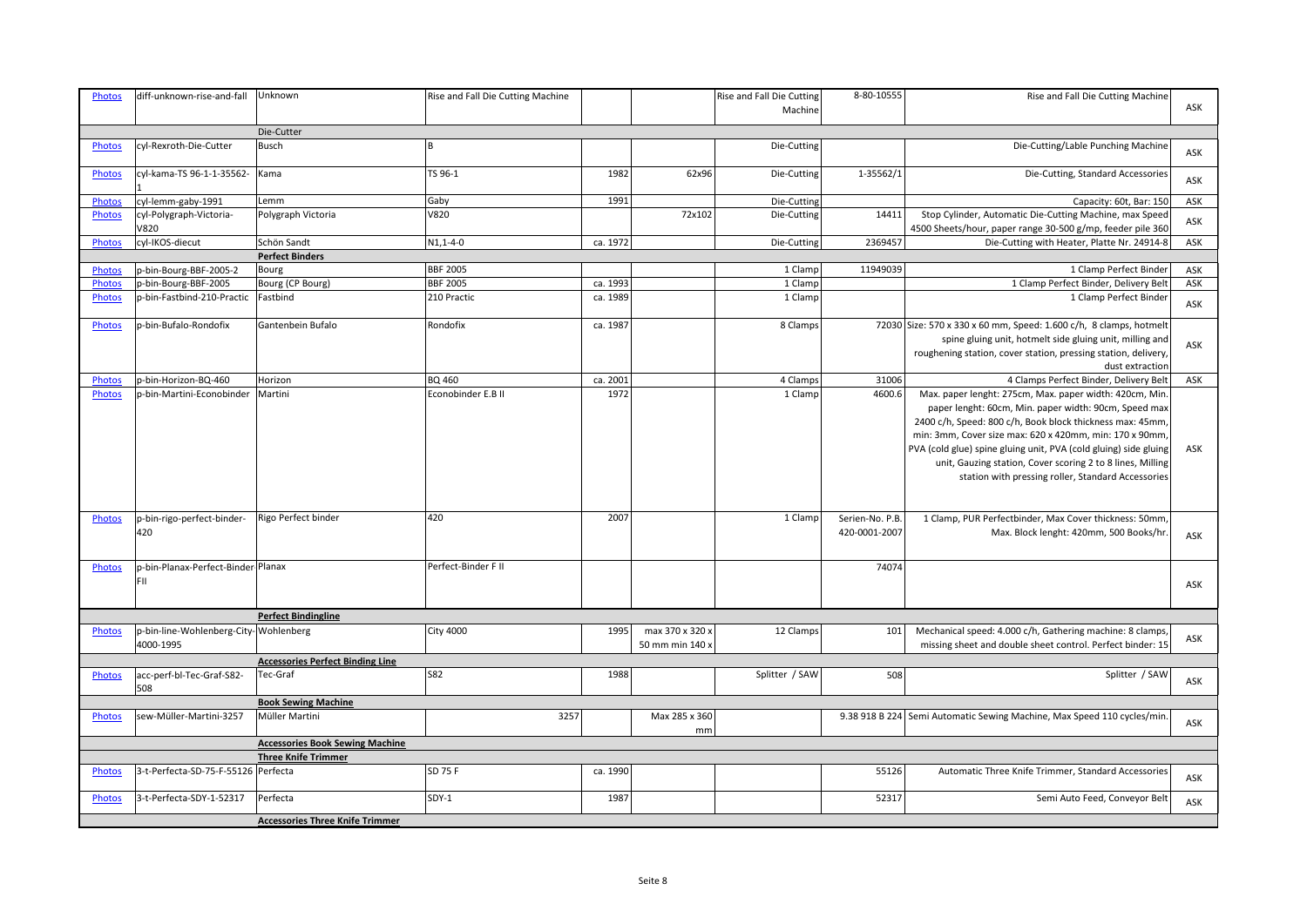| <b>Photos</b> | acc-3-t-Technograf-Tecno-<br>100                  | Technograf                                       | Tecno 100         | 2005     |                | Stacker       | 5363                 | Kreuzleger mit Cartonverpackung                                                                                                                                                                                                                                                                                       | <b>ASK</b> |
|---------------|---------------------------------------------------|--------------------------------------------------|-------------------|----------|----------------|---------------|----------------------|-----------------------------------------------------------------------------------------------------------------------------------------------------------------------------------------------------------------------------------------------------------------------------------------------------------------------|------------|
|               |                                                   | Saddle Stichers / Collators / Gathering Machines |                   |          |                |               |                      |                                                                                                                                                                                                                                                                                                                       |            |
| <b>Photos</b> | sad-col-Barenthin-with-SPF-Barenthin              |                                                  | with SPF-10II     | 1992     |                | Collator      | 106008               | Format: A5-A3, 30 Stations = 3x 10 Stations Baventhin GmbH                                                                                                                                                                                                                                                            |            |
|               | 10II-92                                           |                                                  |                   |          |                |               |                      | Collators, with Horizon SPF-10II Stiching Unit                                                                                                                                                                                                                                                                        | ASK        |
| Photos        | sad-col-Bourg-Collator                            | Bourg                                            | BT 12/BT15        | ca. 1988 |                | Collator      | 228040054            | 20 Stations Collator, with Stiching Unit and Trimmer                                                                                                                                                                                                                                                                  | ASK        |
| Photos        | sad-col-Duplo-5000                                | Duplo                                            | 5000              |          |                | Collator      |                      | Collator with 10 Stations                                                                                                                                                                                                                                                                                             | ASK        |
| <b>Photos</b> | sad-col-Duplo-DC-1200                             | Duplo                                            | DC-1200           |          |                | Collator      | 71234288             | 12 Stations Collator                                                                                                                                                                                                                                                                                                  | ASK        |
| <b>Photos</b> | sad-col-Duplo-DC-10-mini                          | Duplo                                            | DC-10 mini        |          |                | Collator      | 71001314             | Collator with 10 Stations                                                                                                                                                                                                                                                                                             | ASK        |
| Photos        | sad-col-Duplo-DC8-Mini                            | Duplo                                            | DC8 Mini          | ca. 1984 | A <sub>3</sub> | Collator      | 7000524              | 8 Stations Collator                                                                                                                                                                                                                                                                                                   | ASK        |
| <b>Photos</b> | sad-col-Guternic AB-Typ-<br>Plockmatic 12         | Guternic AB                                      | Typ Plockmatic 12 | ca. 1984 |                | Collator      | 120101263            | 12 Stations Collator                                                                                                                                                                                                                                                                                                  | ASK        |
| <b>Photos</b> | sad-col-Horizon-VAC-100                           | Horizon                                          | <b>VAC 100</b>    | 1998     | A <sub>3</sub> | Collator      | 64025                | 20 Stations, format: A/3, Stiching Unit SPF-10II Sticher &<br>Folder, Fronttrimmer FC-10II Trimmer, M-No.64025, 40.000<br>Exp./hr                                                                                                                                                                                     | ASK        |
| <b>Photos</b> | sad-col-Horizon-Stielow-<br>$MC-8-m$              | Horizon                                          | Stielow MC 8-m    | 1995     |                | Collator      | 39035                | 24 Stations MC-8 Collators (3x8 Stations), with Horizon<br>Stiching Unit SPF-10, Format A5 to A3, serial 39035                                                                                                                                                                                                        | ASK        |
| Photos        | sad-col-Horizon-TAC-8                             | Horizon                                          | TAC-8             | 1994     | A <sub>3</sub> | Collator      | 377101 and<br>377301 | Format: A3 width x Lenght: Max. 470 x 636 mm or 18,5" x<br>25.0", Min. 148 x 210 mm or 5.8" x 8.3", Sheet weight Range:<br>23 to 230 gsm, Bin Pile Height: 90 mm or 3.5", Production<br>Speed: 230 to 3,200 sets per hour (8 bins), 230 to 3,200 sets<br>per hour (16 bins), 2x8 Stations, total 16 Stations Collator | ASK        |
| <b>Photos</b> | sad-col-Horizon-MAC-80                            | Horizon                                          | <b>MAC-80</b>     | ca. 1993 |                | Collator      |                      | 15319 16 Stations Collator with Jogger PJ-77, Sticher and Folder SPF<br>10II, Format A5 to A3                                                                                                                                                                                                                         | ASK        |
| Photos        | sad-col-Horizon-MC-80                             | Horizon                                          | <b>MC 80</b>      | ca. 1993 | A5 to A3       | Collator      | 8213                 | a + c, SPF-10, FC-11, with Horizon Collator MC-80C, Serial:<br>008213, Paper Size: A5 to A3, Horizon Air Suction collator MC<br>80a, Serial: 048010, Horizon Fore-Egde Trimmer, Model FC-<br>11, Serial: 140003, Horizon Jogger PJ-75, Serial: 34919, Paper<br>Size: A3, Thickness: 8 cm                              | ASK        |
| <b>Photos</b> | sad-col-Horizon-MC-8m                             | Horizon                                          | MC-8m             | ca. 1992 |                | Collator      |                      | 57018 32 Stations with Stitching and folding unit SPF-2, No. 016012<br>Tower 1: MC-8m, No. 09102. Tower 2: MC-8m, No. 33110<br>Tower 3: MC-8m, No. 11126. Tower 4: MC-8a, No. 09002<br>With Trimmer FC-20, No. 016004                                                                                                 | ASK        |
| <b>Photos</b> | sad-col-Lindaco-3025                              | Lindaco                                          | 3025              | ca. 1979 |                | Collator      | 12483                | 12 Stations Collator, Delivery                                                                                                                                                                                                                                                                                        | ASK        |
| Photos        | coll-Plockmatic-100-<br>DocuVac                   | Plockmatic                                       | 100 DocuVac       |          |                | Collator      | 100024100            | with Plockmatic 101 DocuStack                                                                                                                                                                                                                                                                                         | ASK        |
| Photos        | coll-Plockmatic-60                                | Plockmatic                                       | 60                |          |                | Collator      | 60101581             | Sticher                                                                                                                                                                                                                                                                                                               | ASK        |
| <b>Photos</b> | col-TMF10                                         | <b>TMF10</b>                                     | N10               | ca. 1985 |                | Collator      | L1250                | 10 Stations Collator, Delivery                                                                                                                                                                                                                                                                                        | ASK        |
| <b>Photos</b> | sad-col-TMF-Schwenningen TMF Schwenningen         |                                                  | TypeE-10          | ca. 1983 |                | Collator      | K0304                | 10 Stations Collator, Delivery                                                                                                                                                                                                                                                                                        | ASK        |
| Photos        | sad-col-ricoh-75656                               | Ricoh                                            | Booklemaker SR 85 | 2000     |                | Collator      | 75656                | Collator                                                                                                                                                                                                                                                                                                              | ASK        |
| <b>Photos</b> | saddl-Brehmer-Stahl-ST-                           | <b>Brehmer Stahl</b>                             | ST 100            | 1998     | 305x349 mm     | Saddlesticher |                      | Max. Format: 305x349 mm, Min. Format: 89x140 mm, 4                                                                                                                                                                                                                                                                    | <b>ASK</b> |
| Photos        | 100-1998<br>saddl-HD-Prosetter-562-<br>2000       | Heidelberg                                       | Prosetter 562     | 2000     |                | Saddlesticher |                      | stations, 1xcover feeder Product thickness max. 1 cm<br>6 feeders + cover feeder, 2 x stitching heads Hohner<br>Universal 52/8, Three knife trimmer, BS 15 cross stacker<br>Complete with documentation                                                                                                               | ASK        |
| Photos        | saddl-Müller-Martini-1509                         | Müller Martini                                   | 1509              | ca. 1992 |                | Saddlesticher | 9.932.471            | Saddlesticher, 6 Stations, Cover Feeder, Stiching Unit,<br>Trimmer, Complete with Standard Accessories                                                                                                                                                                                                                | ASK        |
| <b>Photos</b> | saddl-Müller-Martini-1509- Müller Martini<br>1994 |                                                  | 1509              | ca. 1994 |                | Saddlesticher |                      | Saddlesticher, 6 Stations, Cover Feeder, Stiching Unit<br>Trimmer, Complete with Standard Accessories                                                                                                                                                                                                                 | ASK        |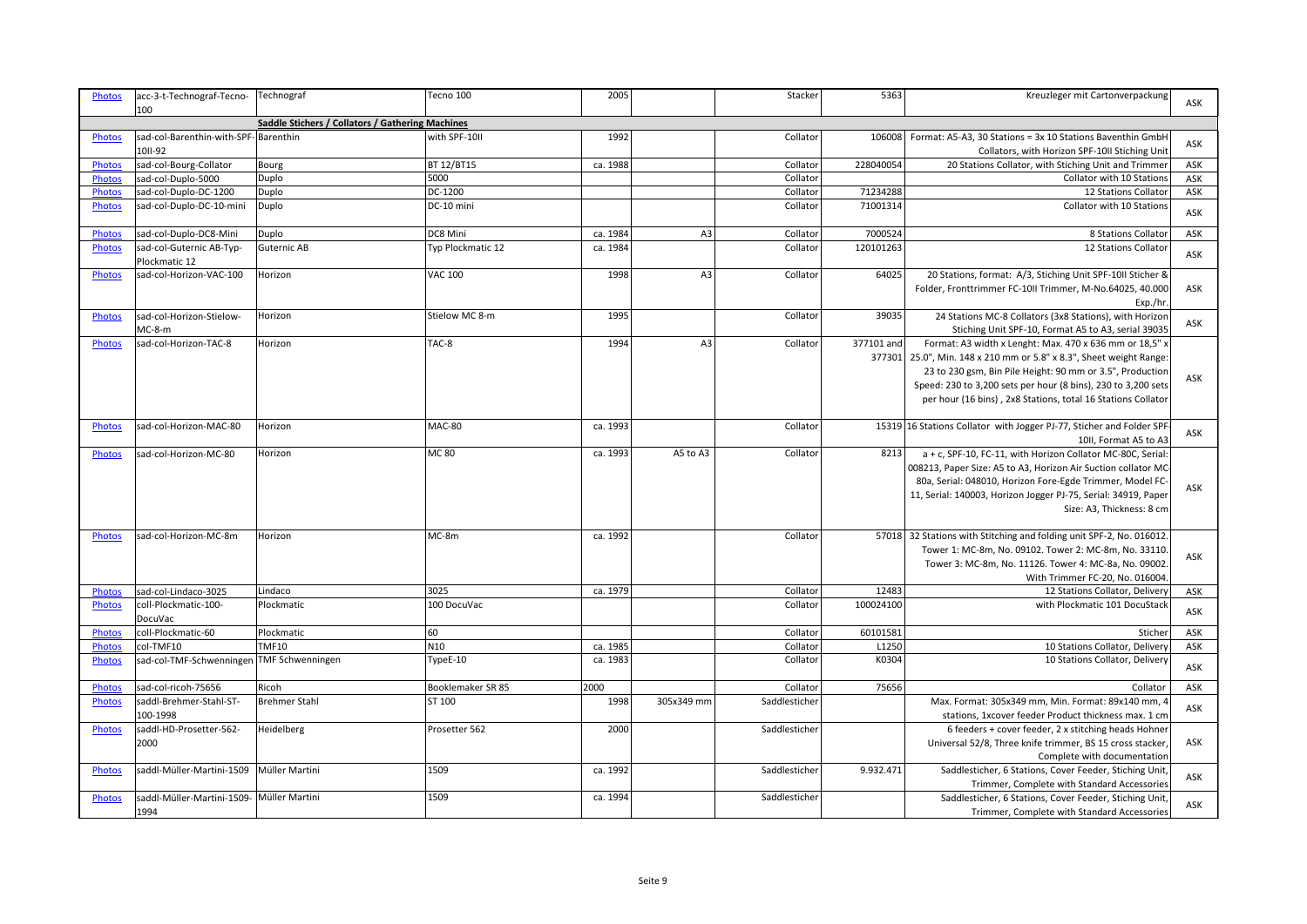| <b>Photos</b> | saddl-Müller-Martini-63973 Müller Martini |                                                              | <b>JGV</b>                      | ca. 1978 |        | Saddlesticher                | 63973          | Saddlesticher, 6 Stations, Cover Feeder, Stiching Unit,<br>Trimmer, Complete with Standard Accessories                     | ASK        |
|---------------|-------------------------------------------|--------------------------------------------------------------|---------------------------------|----------|--------|------------------------------|----------------|----------------------------------------------------------------------------------------------------------------------------|------------|
| Photos        | sad-col-Purlux                            | Purlux                                                       | DQ8E (Papyrus)                  | 2000     |        | Saddlesticher                | 134-5          | 6 Stations, 1 Cover Feeder, Stiching Unit, Trimmer, Delivery                                                               | <b>ASK</b> |
| Photos        | sad-col-Nagel-Fk-80                       | Nagel                                                        | Foldnak FK 80 Rapid             |          |        | Sticher + Trimmer            | 60900005       | with Nagel Trimmer 100 (M-No. 060200047)                                                                                   | ASK        |
|               |                                           | Accessories Saddle Stichers / Collators / Gathering Machines |                                 |          |        |                              |                |                                                                                                                            |            |
| <b>Photos</b> | sad-col-Mü-Mart-314                       | Müller Martini                                               | 314                             |          |        | Accessories<br>Saddlesticher | 99.12964/C.419 | (type 310-14)                                                                                                              | ASK        |
| <b>Photos</b> | sad-col-Reel-Holder                       | Reel Holder                                                  |                                 |          |        | Reel Holder                  |                | Reel Holder                                                                                                                | ASK        |
| <b>Photos</b> | sad-col-Stiching-Wires                    | <b>Stiching Wires</b>                                        |                                 |          |        | Stiching Wires               |                | <b>Stiching Wires</b>                                                                                                      | ASK        |
|               |                                           | <b>Folding Machines</b>                                      |                                 |          |        |                              |                |                                                                                                                            |            |
| Photos        | fol-cfm-345                               | <b>CFM</b>                                                   | 345                             | ca. 1985 | 34x46  |                              |                | Small Table Folder                                                                                                         | ASK        |
| Photos        | fol-Duplex                                | <b>Duplex</b>                                                | Folder                          | ca. 1978 | 35x55  |                              |                | Small Table Folder                                                                                                         | ASK        |
| <b>Photos</b> | fol-Duplo-Paperfolder                     | Duplo                                                        |                                 |          | 35x55  |                              |                | Paperfolder                                                                                                                | ASK        |
| Photos        | fol-Eurofold-hu                           | Eurofold                                                     | 235                             | ca. 1991 | 35x55  |                              |                | Suction Feeder, 2 pockets, 2 pockets, Delivery                                                                             | ASK        |
| Photos        | fol-Eurofold-kh-ir-de                     | Eurofold                                                     | 235.121                         | ca. 1990 | 35x55  |                              | 4843           | Suction Feeder, 2 pockets, Delivery                                                                                        | ASK        |
| <b>Photos</b> | fol-GUK-FA72-4-37587                      | <b>GUK</b>                                                   | FA 72/4 STAT 1, F4              | 1997     | 72x102 |                              | 3758           | Flatepile Feeder, 4 Pockets, 4 Pockets, 2 Pockets, Delivery                                                                | ASK        |
| Photos        | fol-GUK-FA49/4-1991                       | <b>GUK</b>                                                   | FA49/4                          | 1991     | 49x79  |                              | 30477          | Flatpile Feeder, 4 Pockets, Delivery                                                                                       | ASK        |
|               |                                           |                                                              |                                 | 1991     | 35x52  |                              | 30533          |                                                                                                                            |            |
| Photos        | fol-GUK-FA35-4-R1-AS-35                   | <b>GUK</b>                                                   | FA35/4 - R1-AS 35 Automatic 720 |          |        |                              |                | 4 Pockets, Delivery                                                                                                        | ASK        |
| Photos        | fol-Martin-Yale-959-<br>Autofolder        | Martin Yale                                                  | 959 Autofolder                  | ca. 1987 | 35x55  |                              | 959220         | serial: 5105, 2 Pockets, Delivery                                                                                          | ASK        |
| Photos        | fol-Multipili-382-79831001   MB Multipili |                                                              | 382                             | ca. 1979 | 38x52  |                              | 79831001       | Suction Feeder, 2 Pockets, Compressor, Table Folding<br>Machine                                                            | ASK        |
| Photos        | fol-MB-Multipili-382-<br>77430446         | <b>MB Multipili</b>                                          | 382                             | ca. 1977 | 38x52  |                              | 77430446       | Suction Feeder, 2 Pockets, Table Folding Machine                                                                           | ASK        |
| <b>Photos</b> | fol-MB-Multipili-382-kro-de MB Multipili  |                                                              | 382                             | ca. 1982 | 38x52  |                              |                | Suction Feeder, 2 Pockets, Delivery                                                                                        | ASK        |
| Photos        | fol-MB-Multipili-FM-352                   | MB Matthias Bäuerle Multipili                                | FM 352                          | ca. 1979 | 35x55  |                              | 79350316       | 2 Pockets, Delivery, Table folding Machine                                                                                 | ASK        |
| Photos        | fol-MB-Multimaster-CAS-<br>38             | <b>MB Multimaster</b>                                        | <b>CAS 38</b>                   |          |        |                              |                | <b>Folding Machine</b>                                                                                                     | ASK        |
| Photos        | fol-MB-Multipili                          | <b>MB Multipili</b>                                          | 35                              | ca. 1993 | 35x55  |                              |                | 2 Pockets, Delivery, Table folding Machine                                                                                 | ASK        |
| Photos        | fol-MB-Multipili-2                        | <b>MB Multipili</b>                                          | 35                              | ca. 1992 | 35x55  |                              |                | 2 Pockets, Delivery, Table folding Machine                                                                                 | ASK        |
| <b>Photos</b> | fold-mbo-t72-1-72-4-1993                  | <b>MBO</b>                                                   | T72-1-72/4                      | 1993     | 72x102 |                              | 930714441      | Pallet Feeder with MBO Vaculift Feederhead, 1. Station: 4<br>Pockets, 2nd Station: 4 Pockets, 3rd Station: 2 Pockets, with |            |
|               |                                           |                                                              |                                 |          |        |                              |                | MBO pressing Delivery SAP46, M-No. 85058495                                                                                | ASK        |
| Photos        | fol-MBO-T52/4X-130119                     | <b>MBO</b>                                                   | T52/4X                          | 1980     | 52x72  |                              | 130119         | (ser: 80025129), Roundpile, 4 Pockets, 1 electronic Knife,<br>Delivery                                                     | ASK        |
| Photos        | fol-MBO-T49-4x-C04 17                     | <b>MBO</b>                                                   | T49/4X                          | 1985     | 49x69  |                              | C04 17         | Flatepile Feeder, 4 Pockets, 1 electronic Knfie, Delivery                                                                  | ASK        |
| Photos        | fol-MBO-B30E                              | <b>MBO</b>                                                   | B30E-1-76/4 FP                  | 1997     |        |                              | Z11/74         | Palletfeeder, 4 Pockets, 4 Pockets, Z Mobile Knife, MBO<br>Pressing Delivery                                               | ASK        |
| <b>Photos</b> | fol-MBO-B-30-R                            | <b>MBO</b>                                                   | B30-1-30/4                      | 1989     | 72x102 |                              | 30539          | Serial No. R09/105, mit Rundstapelanleger und                                                                              |            |
|               |                                           |                                                              |                                 |          |        |                              |                | Taschenfalzzusatzaggregat inkl Auslage - with Pocket folding                                                               | ASK        |
|               |                                           |                                                              |                                 |          |        |                              |                | additional aggregate, Delivery                                                                                             |            |
| Photos        | fol-MBO-terb                              | <b>MBO</b>                                                   | T52/44                          | 1988     | 52x72  |                              | 880210483      | Serien-Nr. 50871101, Flatepile Feeder, 4 Pockets, Delivery                                                                 | ASK        |
| Photos        | fol-MCCain-Brehmer-T73-1- MC Cain Brehmer |                                                              | T73/1-C.F.RSA                   | 1989     | 73x108 |                              | 0002           | Roundpile, 4 Pockets, Delivery                                                                                             | ASK        |
| Photos        | fol-Otto-Klingner-Type-45                 | Otto Klingner                                                | Type 45                         | ca. 1975 | 45x55  |                              | 1147           | 2 Pockets, Table Folding Machine                                                                                           | ASK        |
| Photos        | fol-schmidt-k52-1-832                     | Schmidt                                                      | K52                             | ca. 1979 | 52x72  |                              | 1-832          | Flatpile Feeder, 4 Pockets, 1 knive, Delivery                                                                              | ASK        |
| Photos        | fol-Stahl-78-1224412055                   | Heidelberg Stahl                                             | RFH <sub>82</sub>               | 2005     | 78x108 |                              | 1224412055     | Roundpile Feeder, 6 Pockets, 2 Knifes, Delivery                                                                            | ASK        |
|               |                                           |                                                              |                                 |          |        |                              |                |                                                                                                                            |            |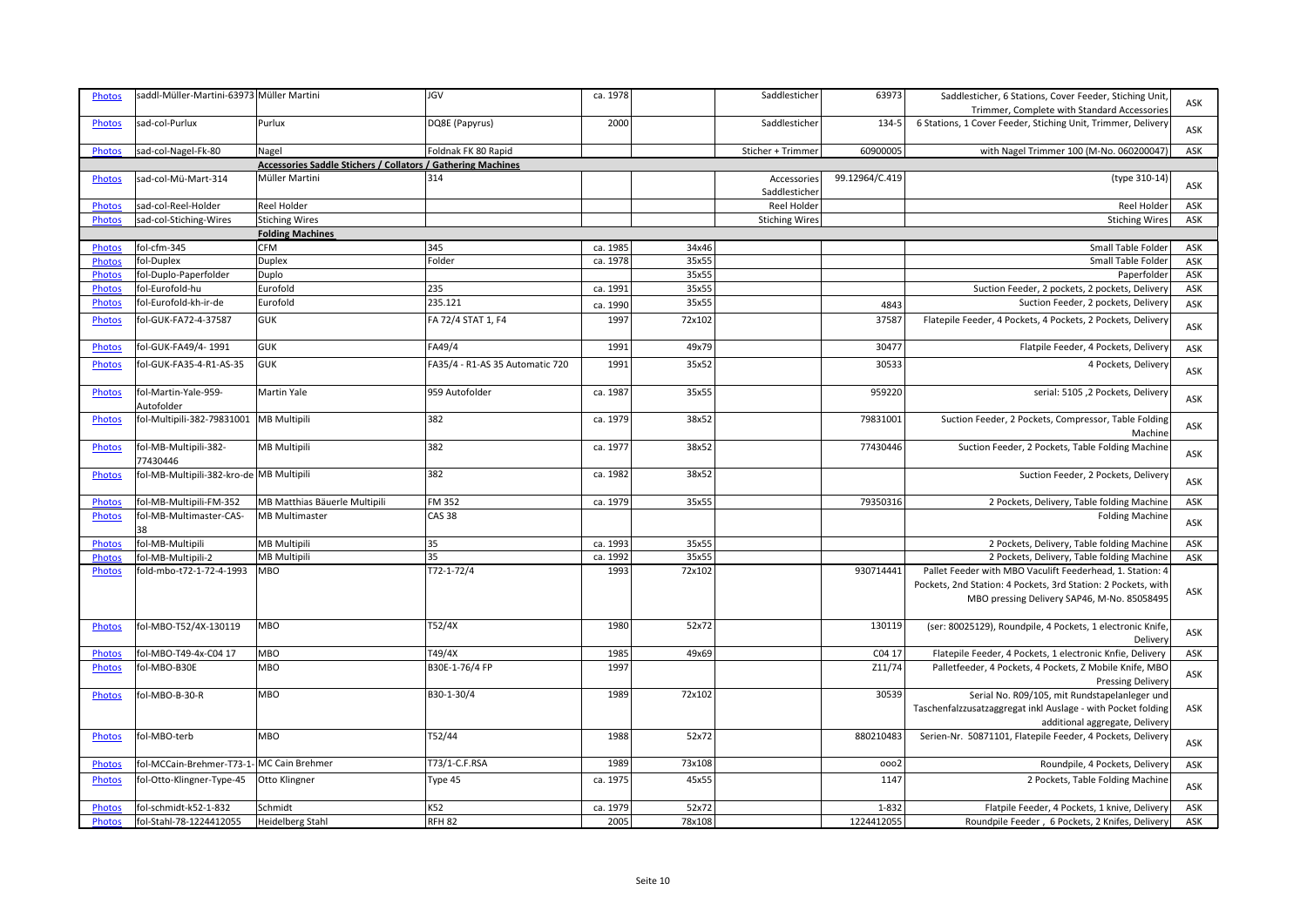| <b>Photos</b> | fol-HD-Stahl-RFH-82-2005                 | Heidelberg Stahl                    | <b>RFH 82</b>                       | 2005     | 78x108 |                                                        | 1224406727               | serial no. FH.HAC0-00383, Roundpile feeder, 6 Pockets, 2                                                                                                                                                                           |     |
|---------------|------------------------------------------|-------------------------------------|-------------------------------------|----------|--------|--------------------------------------------------------|--------------------------|------------------------------------------------------------------------------------------------------------------------------------------------------------------------------------------------------------------------------------|-----|
|               |                                          |                                     |                                     |          |        |                                                        |                          | Knives, with Stahl SBP Pressing Station Delivery, with Gluing                                                                                                                                                                      | ASK |
|               |                                          |                                     |                                     |          |        |                                                        |                          | Station, 10.000 Folds/Hr                                                                                                                                                                                                           |     |
| <b>Photos</b> | fol-HD-Stahl-KC-78-6-KL                  | Stahl                               | <b>KC 78/6 KL</b>                   | 1989     | 78x116 |                                                        |                          | Pallettfeeder, 6 Pockets, 2 Knives, SBP 46 Delivery                                                                                                                                                                                | ASK |
| <b>Photos</b> | fol-Stahl-KD-78-1-4KL-FD                 | Stahl                               | KD 78.1/4KL-FD                      | ca. 1999 | 78x108 |                                                        | 116501-267002            | Flatpile Feeder, 4 Pockets, 2 Knives, Delivery                                                                                                                                                                                     | ASK |
| <b>Photos</b> | fol-Stahl-KD-78-4-KL-FD-T                | <b>Stahl</b>                        | KD-78/4 KL-FD-T                     | 2002     | 78x108 |                                                        | 702546-237126            | Flatpile feeder with Tremat Head, 4 Pockets, 2 Knives,<br><b>Pressing Delivery</b>                                                                                                                                                 | ASK |
| <b>Photos</b> | fold-Stahl-KD-78-4-KTL-PD-<br>T-703411   | Stahl                               | KD-78-4 KTL-PD-T                    | 2001     | 78x108 |                                                        | 703411-01-297144         | Palletfeeder with Tremat Head, 4 Pockets, 2 Knives                                                                                                                                                                                 | ASK |
| Photos        | fol-Stahl-TD 78/4-PD-T                   | Stahl                               | TD 78/4-PD-T                        | 1996     | 78x108 |                                                        | 77504/96-239040          | Palletfeeder with Tremathead, 4 Pockets, 4 Pockets, Marking<br>device, Delivery, Complete with all standard accessories                                                                                                            | ASK |
| <b>Photos</b> | fol-Stahl-KD56-4KL-FD-T-<br>1997         | Stahl                               | KD56-4KL-FD-T                       | 1997     | 56x76  |                                                        | 94706-97-251085          | Flatpile Feeder with Tremat Head, 4 Pockets, 2 Knives,<br>Delivery                                                                                                                                                                 | ASK |
| Photos        | fol-Stahl-TF-56-44                       | Stahl                               | TF56/442-FB2                        | ca. 1985 | 56x76  |                                                        | 1963                     | Flatpile Feeder with Tremat, 4 Pockets, 4 Pockets, Delivery                                                                                                                                                                        | ASK |
| <b>Photos</b> | fol-Stahl-T52-4-52-4-F.2                 | Stahl                               | T52/4-52/4-F.2                      | 1995     | 52x72  |                                                        | 37087-151195             | 4 Pockets, 1 electronic Knife, Delivery                                                                                                                                                                                            | ASK |
| <b>Photos</b> | fol-Stahl-Ti52-4-Fi                      | Stahl                               | Ti52-4-Fi                           | ca. 1999 | 52x72  |                                                        | 112866-266752            | 4 Pockets, Delivery                                                                                                                                                                                                                | ASK |
| <b>Photos</b> | fol-Stahl-TX52. 4/52.4/KX<br>$52-FX$     | Stahl                               | TX52. 4/52.4/KX 52-FX               | 1987     | 52x72  |                                                        | 31343/87-127081          | Flatpilefeeder, 1 Station: 4 Pockets, 2nd Station: 4 Pockets,<br>Delivery                                                                                                                                                          | ASK |
| Photos        | fol-Stahl-K44/4 K-F-14953                | Stahl                               | K44/4K-F                            | ca. 1979 | 44x74  |                                                        | 14953                    | Flatpile Feeder, 4 Pockets, 1 Knive, Delivery                                                                                                                                                                                      | ASK |
| <b>Photos</b> | fol-Stahl-K44-4K-F-14118                 | Stahl                               | K44/4K-F                            | 1975     | 44x74  |                                                        | 14118                    | Flatpile Feeder, 4 Pockets, 1 Knive, Delivery                                                                                                                                                                                      | ASK |
|               |                                          | <b>Accessories Folding Machines</b> |                                     |          |        |                                                        |                          |                                                                                                                                                                                                                                    |     |
| Photos        | fol-Palamides-BA700                      | Palamides                           | <b>BA700</b>                        | 1999     |        | <b>Bundle Delivery with</b><br><b>Pressing Station</b> | 102-9-700-016            | Serial 0317, infeed station, pressing station, jogging station,<br>banding station for up to 2 up production, transport to<br>paternoster delivery table format sizes 1 up production 720 x<br>235 mm, 2up production 335 x 235 mm | ASK |
| Photos        | fol-Palamides-BA700-2                    | Palamides                           | <b>BA700</b>                        | 1999     |        | <b>Bundle Delivery with</b><br><b>Pressing Station</b> | 1026-700-011             | infeed station, pressing station, jogging station, banding<br>station for up to 2 up production, transport to paternoster<br>delivery table format sizes 1 up production 720 x 235 mm,<br>2up production 335 x 235 mm              | ASK |
| <b>Photos</b> | fol-MBO-Coupling-Box-16-<br>10-Pin-DC-AC | MBO                                 | Coupling Box 16/10 Pin DC/AC        |          |        | <b>Coupling Box</b>                                    |                          | Coupling Box 16/10 Pin DC/AC                                                                                                                                                                                                       | ASK |
| <b>Photos</b> | fol-Multieffect-delivery                 | Multieffect                         | Delivery                            |          |        | Delivery                                               |                          | Delivery                                                                                                                                                                                                                           | ASK |
| <b>Photos</b> | fol-MBO-Access-Fold-2                    | <b>MBO</b>                          | <b>Accessories Folding Machines</b> | ca. 1976 |        | Delivery                                               |                          | Delivery                                                                                                                                                                                                                           | ASK |
| <b>Photos</b> | fol-Stahl-SAK78-3                        | <b>Stahl</b>                        | <b>SAK78.3</b>                      | 1989     | 78     | Delivery                                               | 38745/89-158148          | Delivery                                                                                                                                                                                                                           | ASK |
| <b>Photos</b> | fol-Stahl-SAK78-2                        | Stahl                               | <b>SAK78.2</b>                      | 1989     | 78     | Delivery                                               | 30223-116172             | Delivery                                                                                                                                                                                                                           | ASK |
| Photos        | fol-MBO-Access-Fold                      | <b>MBO</b>                          | <b>Accessories Folding Machines</b> | ca. 1976 |        | <b>Folding Station</b>                                 |                          | <b>Folding Station</b>                                                                                                                                                                                                             | ASK |
| <b>Photos</b> | fol-Gluing-station                       | Gluing station                      | Opimatic                            | ca. 1981 |        | <b>Gluing Station</b>                                  |                          | Gluing station                                                                                                                                                                                                                     | ASK |
| <b>Photos</b> | fol-Stahl-2.TF66-4                       | <b>Stahl</b>                        | 2.TF66-4                            | 1991     | 66     | <b>Folding Station</b>                                 | 42835-177077             | 2nd Station                                                                                                                                                                                                                        | ASK |
| <b>Photos</b> | fol-Stahl-2-TV-66-4LD1                   | Stahl                               | 2.TV 66/4LD1                        | 1979     | 66     | <b>Folding Station</b>                                 | 13856/79                 | <b>Folding Station</b>                                                                                                                                                                                                             | ASK |
| <b>Photos</b> | fol-Stahl-MKE-112-D                      | Stahl                               | MKE 112.D                           | 1997     | 112    | <b>Marking Device</b>                                  | 96886-97-254002          | Marking Device MKE 112                                                                                                                                                                                                             | ASK |
| <b>Photos</b> | fol-Stahl-MKE86                          | <b>Stahl</b>                        | <b>MKE 86</b>                       | ca. 1988 | 86     | <b>Marking Device</b>                                  | 33736-135060             | Marking Device MKE 86                                                                                                                                                                                                              | ASK |
| <b>Photos</b> | fol-Stahl-MKE66-1991                     | Stahl                               | <b>MKE66</b>                        | 1991     | 66     | <b>Marking Device</b>                                  | 41733-91-174047          | Marking Device MKE66                                                                                                                                                                                                               | ASK |
| <b>Photos</b> | fol-MBO-A76                              | <b>MBO</b>                          | A76                                 | ca. 1979 | 76     | Delivery                                               |                          | Delivery for Folding Machine                                                                                                                                                                                                       | ASK |
| <b>Photos</b> | fol-MBO-PA46-80810411                    | <b>MBO</b>                          | <b>PA 46</b>                        | 1980     | 46     | <b>Pressing Delivery</b>                               | 80810411<br>Ser:81056004 | <b>MBO Pressing Delivery Unit</b>                                                                                                                                                                                                  | ASK |
| <b>Photos</b> | fol-MBO-SAP46                            | <b>MBO</b>                          | SAP46                               | 1983     | 46     | <b>Pressing Delivery</b>                               | 83097396                 | Fabr. Nr.8083080772, for Spare Parts                                                                                                                                                                                               | ASK |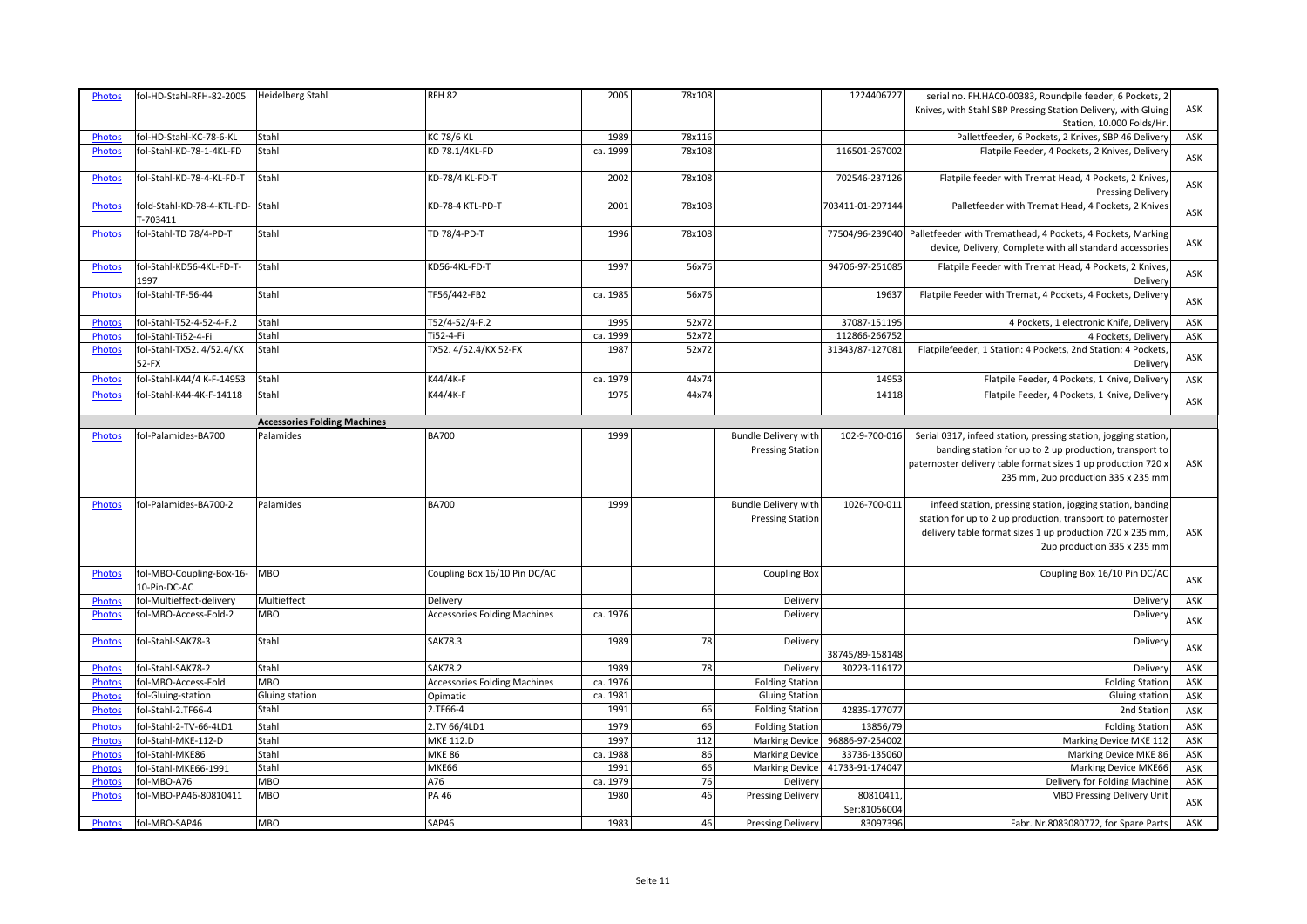| Photos        | fol-stahl-ps66.2-44191                                       | Stahl                                                 | PS 66.2                                             | ca. 1992 | 66 | <b>Pressing Delivery</b> | 44191-180558                      | Pressing Delivery Unit                                                                    | ASK |
|---------------|--------------------------------------------------------------|-------------------------------------------------------|-----------------------------------------------------|----------|----|--------------------------|-----------------------------------|-------------------------------------------------------------------------------------------|-----|
| <b>Photos</b> | fol-stahl-ps66-27262-84                                      | Stahl                                                 | PS 66                                               | 1984     | 66 | <b>Pressing Delivery</b> | 27262/84                          | <b>Pressing Delivery</b>                                                                  | ASK |
| <b>Photos</b> | fol-stahl-sbp66.2-47052-93-Stahl<br>200507                   |                                                       | SBP 66.2                                            | 1993     | 66 | Pressing Delivery        | 47052/93-200507                   | Stahl SBP Pressing Delivery Unit for Folding Machine                                      | ASK |
| <b>Photos</b> | fol-stahl-sbp46-31625/86-<br>124031                          | Stahl                                                 | <b>SBP 46</b>                                       | 1986     |    |                          | Pressing Delivery 31625/86-124031 | Stahl SBP Pressing Delivery Unit for Folding Machine                                      | ASK |
| Photos        | fol-stahl-sbp46-21289/81                                     | Stahl                                                 | <b>SBP 40</b>                                       | 1981     |    | <b>Pressing Delivery</b> | 21289/81                          | Stahl SBP Pressing Delivery Unit for Folding Machine                                      | ASK |
| Photos        | fol-Stahl-SBP46.2-47872                                      | Stahl                                                 | PS 46.2                                             | ca. 1994 | 46 | <b>Pressing Delivery</b> | 47872-207503                      | <b>Pressing Delivery</b>                                                                  | ASK |
|               |                                                              | CTP / CTF / Plate Maker                               |                                                     |          |    |                          |                                   |                                                                                           |     |
| Photos        | ctp-glunz-jensen-3000                                        | Glunz & Jensen                                        | Professional                                        |          |    | iCtP Platewriter 3000    |                                   | Sqz0a7lue, Plate thicknesses: 0.15 - 0.30 mm, Panel widths:                               |     |
|               |                                                              |                                                       |                                                     |          |    |                          |                                   | 210 - 650 mm, Plate lengths: 274 - 1100 mm, Maximum<br>imaging area (W x L) : 609 x 896mm | ASK |
| <b>Photos</b> | ctp-Glunz-Jensen-2400                                        | Glunz & Jensen                                        | iCtP Platewriter 2400                               |          |    | CTP                      |                                   |                                                                                           | ASK |
| <b>Photos</b> | ctp-HD-Topsetter-2335-<br>2005                               | Heidelberg                                            | Topsetter 2335                                      | 2005     |    | CTP                      | 054191192                         | with Processor, Stacker RIP                                                               | ASK |
| Photos        | ctp-screen-pt-r-8000-283                                     | Screen                                                | Plate Rite PT-R8000                                 | 2000     |    | <b>CTP</b>               | 283                               | with Agfa Elantrix 125S Plate Processor                                                   | ASK |
| <b>Photos</b> | ctf-Agfa-Accuset-1000-<br>1993                               | Agfa                                                  | Accuset 1000                                        | 1993     |    | <b>CTF</b>               | 9402-0408                         | CTF: Computer to Film                                                                     | ASK |
| <b>Photos</b> | ctf-Agfa-Accuset-100                                         | Agfa                                                  | Accuset 100                                         |          |    | <b>CTF</b>               |                                   | with Apogee PDF RIP                                                                       | ASK |
| <b>Photos</b> |                                                              | Agfa                                                  | Accuset 1000                                        |          |    | <b>CTF</b>               | 499                               | CTF: Computer to Film                                                                     |     |
|               | ctf-Agfa-Accuset-1000-499                                    |                                                       |                                                     |          |    |                          |                                   |                                                                                           | ASK |
| <b>Photos</b> | ctf-DPX-System-Eskofot                                       | Eskofot                                               | DPX System Purup                                    |          |    | <b>CTF</b>               |                                   | CTF: Computer to Film                                                                     | ASK |
| Photos        | ctf-HD-Signasetter-Pro-<br>Model-1250                        | Heidelberg                                            | Signasetter Pro Model 1250 with<br>Kodak Polychrome |          |    | <b>CTF</b>               |                                   | CTF: Computer to Film                                                                     | ASK |
| Photos        | more-Müro-Filmcutter-<br>4911                                | Müro                                                  | Film Cutter                                         | ca. 1982 |    | Film cutter              | 4911                              | Film cutter                                                                               | ASK |
| Photos        | ctf-Agfa-Accuset-1000                                        | Agfa                                                  | Accuset 1000                                        |          |    | Film Exposure            |                                   | Film Exposure                                                                             | ASK |
| Photos        | ctf-SGB-Filmexposure                                         | SGB                                                   | Film Exposure                                       |          |    | Film Exposure            |                                   | Film Exposure                                                                             | ASK |
| Photos        | ctf-Alfalith-T51-365                                         | Alfalith                                              | <b>T51</b>                                          |          |    | Film Processor           | 365                               | Film Processor                                                                            | ASK |
| Photos        | ctp-Acosgraf-MC-6080                                         | Acosgraf                                              | MC 6080                                             |          |    | Light Table              | 1300104101                        | Light Table                                                                               | ASK |
| Photos        | ctp-Bacher-wod                                               | Bacher                                                | 1510                                                |          |    | Light Table              | 6765                              | Light Table                                                                               | ASK |
| <b>Photos</b> | ctp-Bacher-schom-de                                          | Bacher                                                |                                                     |          |    | Light Table              |                                   | Light Table                                                                               | ASK |
| <b>Photos</b> | ctp-Boettcher-Renner-light-Böttcher + Renner (Sixt)<br>table |                                                       |                                                     |          |    | Light Table              |                                   | Light Table                                                                               | ASK |
| <b>Photos</b> | light-tab-Just                                               | Just                                                  | Color-Control Professional                          |          |    | Light Table              |                                   | Light Table                                                                               | ASK |
| Photos        | ctp-light-table-vo                                           | Light Table                                           |                                                     |          |    | Light Table              |                                   | Light Table                                                                               | ASK |
| Photos        | ctp-light-table-MesM                                         | Light Table                                           |                                                     |          |    | Light Table              |                                   | Light Table                                                                               | ASK |
| <b>Photos</b> | ctp-light-table-k-h-irg                                      | Light Table                                           |                                                     |          |    | Light Table              |                                   | Light Table                                                                               | ASK |
| <b>Photos</b> | ctp-light-table-o.N.                                         | Light Table                                           |                                                     |          |    | Light Table              |                                   | <b>Light Table</b>                                                                        | ASK |
| <b>Photos</b> | ctp-Mega-Stahl-699-2-<br>91314                               | Mega Stahl                                            | 699-2                                               | 1991     |    | Light Table              | 91314                             | Light Table                                                                               | ASK |
| <b>Photos</b> | ctp-Megastahl-Light-Table                                    | Megastahl                                             | Light Table                                         | ca. 1975 |    | Light Table              |                                   | Light Table                                                                               | ASK |
| <b>Photos</b> | ctp-Mega-Stahl-wod                                           | Mega Stahl                                            | Light Table                                         |          |    | <b>Light Table</b>       | 6765                              | Light Table                                                                               | ASK |
| <b>Photos</b> | Table                                                        | ctp-Proofprint-on-movable-Proofprint-on-movable-Table | Proofprint Table                                    |          |    | Light Table              |                                   | Proofprint Table / Light Table                                                            | ASK |
| Photos        | ctp-Ritter-DTL9                                              | Ritter                                                | DTL9                                                | 1995     |    | <b>Light Table</b>       | 30679                             | Light Table                                                                               | ASK |
| Photos        | pl-bend-HD-Nela-C2.144-<br>1301-06                           | Heidelberg                                            | Nela C2.144.1301/06                                 | 2001     |    | Plate Bender             | 5065/09                           | Plate Bender                                                                              | ASK |
| <b>Photos</b> | ctp-Agfa-Printon-CDL-2000-Agfa                               |                                                       | Printon CDL 2000 S                                  |          |    | Plate Exposure           |                                   | Plate Exposure                                                                            | ASK |
| Photos        | ctp-Bacher-Repro-2000                                        | Bacher                                                | Repro 2000                                          |          |    | Plate Exposure           |                                   | Plate Exposure                                                                            | ASK |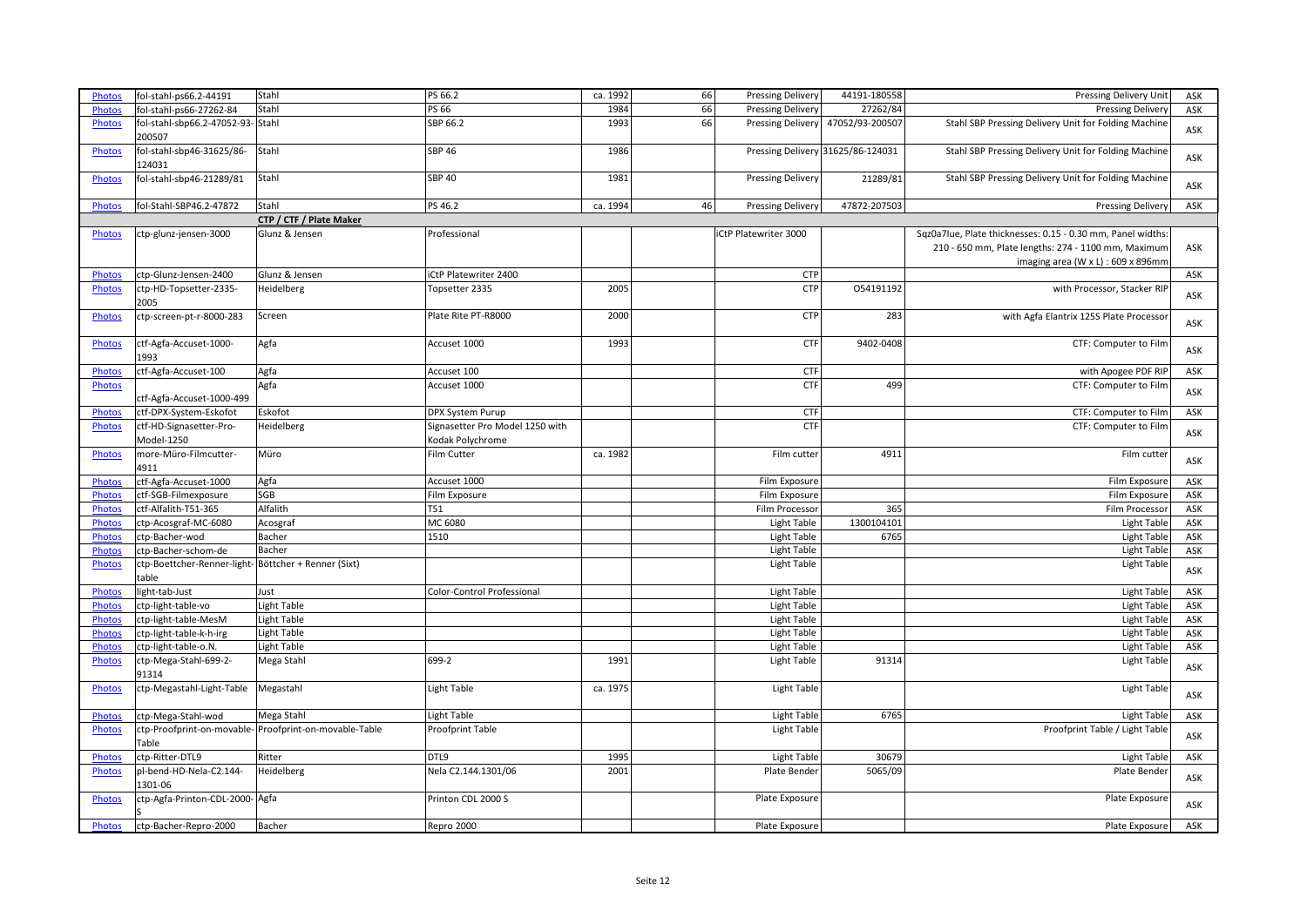| Unicop 620<br>ca. 1984<br>50x62<br>Plate Exposure<br>Plate Exposure<br>p-m-Degra-Unicop-620<br>Degra<br>ASK<br><b>Photos</b><br>263 FPP<br>p-m-Eskofot-263FPP<br>Eskofot<br>Plate Exposure<br>ASK<br><b>Photos</b><br>Plate Exposure<br>p-m-Eskofot-1440+<br>Eskofot<br>1440+<br>14400717<br>Plate Exposure<br>Plate Exposure<br>ASK<br><b>Photos</b><br>Reprostar 31.5<br>ca. 1976<br>52x72<br>Plate Exposure<br>76-1347<br>Plate Exposure<br>Fotoclark<br>p-m-Fotoclark-Reprostar-<br><b>Photos</b><br>ASK<br>31.5<br>p-m-Montakop-wod<br>3417<br>93100204<br><b>Photos</b><br>Montakop<br>Plate Exposure<br>Plate Exposure<br>ASK<br>Montakop<br>Plate Exposure<br>Plate Exposure<br>p-m-Montakop-2<br><b>Photos</b><br>ASK<br>0.M.S.<br>Typ Copystar A2<br>Plate Exposure<br>Nr. 99-2060<br>p-m-O.M.S.-Typ-Copystar-<br>Plate Exposure<br><b>Photos</b><br>ASK<br>A2-Nr-99-2060<br>ASK<br><b>Photos</b><br>p-m-Plate-Exposure-HU<br>Plate Exposure<br>Plate Exposure<br>Plate Exposure<br>Plate Exposure<br>Plate Exposure<br>p-m-theimer-copymat-<br>Theimer<br>Copymat<br><b>Photos</b><br>ASK<br>plate-exposure<br>90x110<br>Plate Exposure<br><b>Photos</b><br>p-m-Polygraph-5300.2<br>Polygraph<br>5300.2<br>ca. 1993<br>Plate Exposure<br>ASK<br>00002<br>ACX 650=2003<br>87217<br>ca. 2003<br>60x70<br>Plate Exposure<br><b>Reprocontact Actalux</b><br>Plate Exposure<br><b>Photos</b><br>p-m-Reprocontact-Actalux-<br>ASK<br>ACX 650=2003<br>p-m-Sack-190855<br>Plate Exposure<br>19941612<br>Plate Exposure, (Kom Nr. T4-1612)<br>Sack<br>Typ 190855<br>65x85<br>ASK<br><b>Photos</b><br>Sack<br>Typ 1191155-S<br>92x115<br>Plate Exposure<br>Kom Nr. 00/1388<br>p-m-Sack-1191155-S<br>fabrik nr<br><b>Photos</b><br>ASK<br>119001388<br>19857981<br>Typ: 190850, K-No.85/0001<br><b>Photos</b><br>p-m-sack-Kopieranlage 850 Sack<br>Kopieranlage 850<br>65x85<br>Plate Exposure<br>ASK<br>p-m-sack-90-2990<br>90/2990<br><b>Photos</b><br>Sack<br>Plate Exposure<br>Plate Exposure<br>(Fab. Nr. 30907096)<br>ASK<br>Sack<br>p-m-Sack-300920<br>300920<br>Plate Exposure<br>Kom-Nr. 87-2351<br>Fabrik Nr.30871568<br>ASK<br><b>Photos</b><br>P-641-FW<br>p-m-Screen-P-641-FW-92<br>1992<br>70×100<br>521200516<br><b>Photos</b><br>Screen<br>Plate Exposure<br>Plate Exposure<br>ASK<br>1990<br>70x82<br>22809<br><b>Photos</b><br>p-m-Sixt-Flip-Kop-CNC.65<br><b>Hans Sixt</b><br>Flip-Kop/CNC 65<br>Plate Exposure<br>Plate Exposure<br>ASK<br>Sixt<br>UKK-CNC<br>Plate Exposure<br>32170<br>p-m-Sixt-UKK-CNC<br>Plate Exposure<br>ASK<br><b>Photos</b><br>263610<br>p-m-Technigraf-Variocop-<br>Technigraf<br>Variocop Aktitron Type: VP00598<br>ca. 1988<br>64x90<br>Plate Exposure<br>Plate Exposure<br><b>Photos</b><br>Aktitron-VP00598<br>ASK<br>Theimer<br>O<br>350<br>93070046<br><b>Photos</b><br>p-m-Theimer-Copymat-<br>Copymat 3169<br>Plate Exposure<br>Plate Exposure<br>ASK<br>3169<br><b>Photos</b><br>pl-maker-theimer-copymat<br>Theimer<br>Plate Exposure<br>Plate Exposure<br>Copymat<br>ASK<br>350<br>99120053<br><b>Photos</b><br>p-m-Theimer-Montakop-<br>Theimer<br>Montakop Rapid 3513<br>Plate Exposure<br>Plate Exposure<br>ASK<br>Rapid-3513<br>p-m-Multimat-O 64-3180<br>Theimer Multimat O 64<br>3180<br>1982<br>64x72<br>86120166<br><b>Photos</b><br>Plate Exposure<br>Plate Exposure<br>ASK<br>63x74<br>90110080<br>mit Streufolieneinzug<br><b>Photos</b><br>p-m-Theimer-Plate-<br>Theimer<br>Theimoplan Powercontact 750,<br>Plate Exposure<br>ASK<br>Exposure<br>Тур: 3168<br>p-p-Agfa-Elantrix<br>Agfa<br>Elantrix 95S<br>2006<br>AA110580<br><b>Photos</b><br>Plate Processor<br>Plate Processor, Modell:095SVL000S<br>ASK<br>1999<br>SLP 72-11<br>7093<br>Plate Processor<br>Plate Processor, Color Italia<br>p-p-Atag-SLP-72-11<br>Atag<br>ASK<br><b>Photos</b><br>p-p-Kodak-Mercury-MK6<br>KODAK Polychrome<br>125<br>ME 9020<br><b>Photos</b><br>Mercury MK6<br>Plate Processor<br>Plate Processor<br>ASK<br>Plate Processor<br>Plate Processor<br>Plate Processor<br>p-p-Theimer-Copymat<br><b>Theimer Copymat</b><br>ASK<br><b>Photos</b><br>p-p-Bacher-2005<br>2000<br>2491<br><b>Photos</b><br>Bacher<br>Type: 2005.01<br>Plate Punch<br>Plate Punch<br>ASK<br>2002.04<br>1996<br>2223<br>p-p-Bacher-2002-04-2223<br>Bacher<br>Plate Punch<br>Plate Punch<br>ASK<br><b>Photos</b><br>p-p-Bacher-Type-4518004<br>1990<br>90 / 174017<br><b>Photos</b><br>Bacher<br>Type: 4518004<br>Plate Punch<br>Plate Punch<br>ASK<br>pl-punch-Bacher-2045-<br>Bacher<br>2045<br>1983<br>2670<br><b>Photos</b><br>Plate Punch<br>Plate Punch<br>ASK<br>2670<br>Bacher<br>2045<br>ca. 1980<br>4530<br>Plate Punch<br><b>Photos</b><br>pl-punch-Bacher-2045-<br>Plate Punch<br>ASK<br>4530 |               |                    |         |  |                |                |     |
|------------------------------------------------------------------------------------------------------------------------------------------------------------------------------------------------------------------------------------------------------------------------------------------------------------------------------------------------------------------------------------------------------------------------------------------------------------------------------------------------------------------------------------------------------------------------------------------------------------------------------------------------------------------------------------------------------------------------------------------------------------------------------------------------------------------------------------------------------------------------------------------------------------------------------------------------------------------------------------------------------------------------------------------------------------------------------------------------------------------------------------------------------------------------------------------------------------------------------------------------------------------------------------------------------------------------------------------------------------------------------------------------------------------------------------------------------------------------------------------------------------------------------------------------------------------------------------------------------------------------------------------------------------------------------------------------------------------------------------------------------------------------------------------------------------------------------------------------------------------------------------------------------------------------------------------------------------------------------------------------------------------------------------------------------------------------------------------------------------------------------------------------------------------------------------------------------------------------------------------------------------------------------------------------------------------------------------------------------------------------------------------------------------------------------------------------------------------------------------------------------------------------------------------------------------------------------------------------------------------------------------------------------------------------------------------------------------------------------------------------------------------------------------------------------------------------------------------------------------------------------------------------------------------------------------------------------------------------------------------------------------------------------------------------------------------------------------------------------------------------------------------------------------------------------------------------------------------------------------------------------------------------------------------------------------------------------------------------------------------------------------------------------------------------------------------------------------------------------------------------------------------------------------------------------------------------------------------------------------------------------------------------------------------------------------------------------------------------------------------------------------------------------------------------------------------------------------------------------------------------------------------------------------------------------------------------------------------------------------------------------------------------------------------------------------------------------------------------------------------------------------------------------------------------------------------------------------------------------------------------------------------------------------------------------------------------------------------------------------------------------------------------------------------------------------------------------------------------------------------------------------------------------------------------------------------------------------------------------------------------------------------------------------------------------------------------------------------------------------------|---------------|--------------------|---------|--|----------------|----------------|-----|
|                                                                                                                                                                                                                                                                                                                                                                                                                                                                                                                                                                                                                                                                                                                                                                                                                                                                                                                                                                                                                                                                                                                                                                                                                                                                                                                                                                                                                                                                                                                                                                                                                                                                                                                                                                                                                                                                                                                                                                                                                                                                                                                                                                                                                                                                                                                                                                                                                                                                                                                                                                                                                                                                                                                                                                                                                                                                                                                                                                                                                                                                                                                                                                                                                                                                                                                                                                                                                                                                                                                                                                                                                                                                                                                                                                                                                                                                                                                                                                                                                                                                                                                                                                                                                                                                                                                                                                                                                                                                                                                                                                                                                                                                                                                                          | <b>Photos</b> | p-m-copymat-dru-HU | Copymat |  | Plate Exposure | Plate Exposure | ASK |
|                                                                                                                                                                                                                                                                                                                                                                                                                                                                                                                                                                                                                                                                                                                                                                                                                                                                                                                                                                                                                                                                                                                                                                                                                                                                                                                                                                                                                                                                                                                                                                                                                                                                                                                                                                                                                                                                                                                                                                                                                                                                                                                                                                                                                                                                                                                                                                                                                                                                                                                                                                                                                                                                                                                                                                                                                                                                                                                                                                                                                                                                                                                                                                                                                                                                                                                                                                                                                                                                                                                                                                                                                                                                                                                                                                                                                                                                                                                                                                                                                                                                                                                                                                                                                                                                                                                                                                                                                                                                                                                                                                                                                                                                                                                                          |               |                    |         |  |                |                |     |
|                                                                                                                                                                                                                                                                                                                                                                                                                                                                                                                                                                                                                                                                                                                                                                                                                                                                                                                                                                                                                                                                                                                                                                                                                                                                                                                                                                                                                                                                                                                                                                                                                                                                                                                                                                                                                                                                                                                                                                                                                                                                                                                                                                                                                                                                                                                                                                                                                                                                                                                                                                                                                                                                                                                                                                                                                                                                                                                                                                                                                                                                                                                                                                                                                                                                                                                                                                                                                                                                                                                                                                                                                                                                                                                                                                                                                                                                                                                                                                                                                                                                                                                                                                                                                                                                                                                                                                                                                                                                                                                                                                                                                                                                                                                                          |               |                    |         |  |                |                |     |
|                                                                                                                                                                                                                                                                                                                                                                                                                                                                                                                                                                                                                                                                                                                                                                                                                                                                                                                                                                                                                                                                                                                                                                                                                                                                                                                                                                                                                                                                                                                                                                                                                                                                                                                                                                                                                                                                                                                                                                                                                                                                                                                                                                                                                                                                                                                                                                                                                                                                                                                                                                                                                                                                                                                                                                                                                                                                                                                                                                                                                                                                                                                                                                                                                                                                                                                                                                                                                                                                                                                                                                                                                                                                                                                                                                                                                                                                                                                                                                                                                                                                                                                                                                                                                                                                                                                                                                                                                                                                                                                                                                                                                                                                                                                                          |               |                    |         |  |                |                |     |
|                                                                                                                                                                                                                                                                                                                                                                                                                                                                                                                                                                                                                                                                                                                                                                                                                                                                                                                                                                                                                                                                                                                                                                                                                                                                                                                                                                                                                                                                                                                                                                                                                                                                                                                                                                                                                                                                                                                                                                                                                                                                                                                                                                                                                                                                                                                                                                                                                                                                                                                                                                                                                                                                                                                                                                                                                                                                                                                                                                                                                                                                                                                                                                                                                                                                                                                                                                                                                                                                                                                                                                                                                                                                                                                                                                                                                                                                                                                                                                                                                                                                                                                                                                                                                                                                                                                                                                                                                                                                                                                                                                                                                                                                                                                                          |               |                    |         |  |                |                |     |
|                                                                                                                                                                                                                                                                                                                                                                                                                                                                                                                                                                                                                                                                                                                                                                                                                                                                                                                                                                                                                                                                                                                                                                                                                                                                                                                                                                                                                                                                                                                                                                                                                                                                                                                                                                                                                                                                                                                                                                                                                                                                                                                                                                                                                                                                                                                                                                                                                                                                                                                                                                                                                                                                                                                                                                                                                                                                                                                                                                                                                                                                                                                                                                                                                                                                                                                                                                                                                                                                                                                                                                                                                                                                                                                                                                                                                                                                                                                                                                                                                                                                                                                                                                                                                                                                                                                                                                                                                                                                                                                                                                                                                                                                                                                                          |               |                    |         |  |                |                |     |
|                                                                                                                                                                                                                                                                                                                                                                                                                                                                                                                                                                                                                                                                                                                                                                                                                                                                                                                                                                                                                                                                                                                                                                                                                                                                                                                                                                                                                                                                                                                                                                                                                                                                                                                                                                                                                                                                                                                                                                                                                                                                                                                                                                                                                                                                                                                                                                                                                                                                                                                                                                                                                                                                                                                                                                                                                                                                                                                                                                                                                                                                                                                                                                                                                                                                                                                                                                                                                                                                                                                                                                                                                                                                                                                                                                                                                                                                                                                                                                                                                                                                                                                                                                                                                                                                                                                                                                                                                                                                                                                                                                                                                                                                                                                                          |               |                    |         |  |                |                |     |
|                                                                                                                                                                                                                                                                                                                                                                                                                                                                                                                                                                                                                                                                                                                                                                                                                                                                                                                                                                                                                                                                                                                                                                                                                                                                                                                                                                                                                                                                                                                                                                                                                                                                                                                                                                                                                                                                                                                                                                                                                                                                                                                                                                                                                                                                                                                                                                                                                                                                                                                                                                                                                                                                                                                                                                                                                                                                                                                                                                                                                                                                                                                                                                                                                                                                                                                                                                                                                                                                                                                                                                                                                                                                                                                                                                                                                                                                                                                                                                                                                                                                                                                                                                                                                                                                                                                                                                                                                                                                                                                                                                                                                                                                                                                                          |               |                    |         |  |                |                |     |
|                                                                                                                                                                                                                                                                                                                                                                                                                                                                                                                                                                                                                                                                                                                                                                                                                                                                                                                                                                                                                                                                                                                                                                                                                                                                                                                                                                                                                                                                                                                                                                                                                                                                                                                                                                                                                                                                                                                                                                                                                                                                                                                                                                                                                                                                                                                                                                                                                                                                                                                                                                                                                                                                                                                                                                                                                                                                                                                                                                                                                                                                                                                                                                                                                                                                                                                                                                                                                                                                                                                                                                                                                                                                                                                                                                                                                                                                                                                                                                                                                                                                                                                                                                                                                                                                                                                                                                                                                                                                                                                                                                                                                                                                                                                                          |               |                    |         |  |                |                |     |
|                                                                                                                                                                                                                                                                                                                                                                                                                                                                                                                                                                                                                                                                                                                                                                                                                                                                                                                                                                                                                                                                                                                                                                                                                                                                                                                                                                                                                                                                                                                                                                                                                                                                                                                                                                                                                                                                                                                                                                                                                                                                                                                                                                                                                                                                                                                                                                                                                                                                                                                                                                                                                                                                                                                                                                                                                                                                                                                                                                                                                                                                                                                                                                                                                                                                                                                                                                                                                                                                                                                                                                                                                                                                                                                                                                                                                                                                                                                                                                                                                                                                                                                                                                                                                                                                                                                                                                                                                                                                                                                                                                                                                                                                                                                                          |               |                    |         |  |                |                |     |
|                                                                                                                                                                                                                                                                                                                                                                                                                                                                                                                                                                                                                                                                                                                                                                                                                                                                                                                                                                                                                                                                                                                                                                                                                                                                                                                                                                                                                                                                                                                                                                                                                                                                                                                                                                                                                                                                                                                                                                                                                                                                                                                                                                                                                                                                                                                                                                                                                                                                                                                                                                                                                                                                                                                                                                                                                                                                                                                                                                                                                                                                                                                                                                                                                                                                                                                                                                                                                                                                                                                                                                                                                                                                                                                                                                                                                                                                                                                                                                                                                                                                                                                                                                                                                                                                                                                                                                                                                                                                                                                                                                                                                                                                                                                                          |               |                    |         |  |                |                |     |
|                                                                                                                                                                                                                                                                                                                                                                                                                                                                                                                                                                                                                                                                                                                                                                                                                                                                                                                                                                                                                                                                                                                                                                                                                                                                                                                                                                                                                                                                                                                                                                                                                                                                                                                                                                                                                                                                                                                                                                                                                                                                                                                                                                                                                                                                                                                                                                                                                                                                                                                                                                                                                                                                                                                                                                                                                                                                                                                                                                                                                                                                                                                                                                                                                                                                                                                                                                                                                                                                                                                                                                                                                                                                                                                                                                                                                                                                                                                                                                                                                                                                                                                                                                                                                                                                                                                                                                                                                                                                                                                                                                                                                                                                                                                                          |               |                    |         |  |                |                |     |
|                                                                                                                                                                                                                                                                                                                                                                                                                                                                                                                                                                                                                                                                                                                                                                                                                                                                                                                                                                                                                                                                                                                                                                                                                                                                                                                                                                                                                                                                                                                                                                                                                                                                                                                                                                                                                                                                                                                                                                                                                                                                                                                                                                                                                                                                                                                                                                                                                                                                                                                                                                                                                                                                                                                                                                                                                                                                                                                                                                                                                                                                                                                                                                                                                                                                                                                                                                                                                                                                                                                                                                                                                                                                                                                                                                                                                                                                                                                                                                                                                                                                                                                                                                                                                                                                                                                                                                                                                                                                                                                                                                                                                                                                                                                                          |               |                    |         |  |                |                |     |
|                                                                                                                                                                                                                                                                                                                                                                                                                                                                                                                                                                                                                                                                                                                                                                                                                                                                                                                                                                                                                                                                                                                                                                                                                                                                                                                                                                                                                                                                                                                                                                                                                                                                                                                                                                                                                                                                                                                                                                                                                                                                                                                                                                                                                                                                                                                                                                                                                                                                                                                                                                                                                                                                                                                                                                                                                                                                                                                                                                                                                                                                                                                                                                                                                                                                                                                                                                                                                                                                                                                                                                                                                                                                                                                                                                                                                                                                                                                                                                                                                                                                                                                                                                                                                                                                                                                                                                                                                                                                                                                                                                                                                                                                                                                                          |               |                    |         |  |                |                |     |
|                                                                                                                                                                                                                                                                                                                                                                                                                                                                                                                                                                                                                                                                                                                                                                                                                                                                                                                                                                                                                                                                                                                                                                                                                                                                                                                                                                                                                                                                                                                                                                                                                                                                                                                                                                                                                                                                                                                                                                                                                                                                                                                                                                                                                                                                                                                                                                                                                                                                                                                                                                                                                                                                                                                                                                                                                                                                                                                                                                                                                                                                                                                                                                                                                                                                                                                                                                                                                                                                                                                                                                                                                                                                                                                                                                                                                                                                                                                                                                                                                                                                                                                                                                                                                                                                                                                                                                                                                                                                                                                                                                                                                                                                                                                                          |               |                    |         |  |                |                |     |
|                                                                                                                                                                                                                                                                                                                                                                                                                                                                                                                                                                                                                                                                                                                                                                                                                                                                                                                                                                                                                                                                                                                                                                                                                                                                                                                                                                                                                                                                                                                                                                                                                                                                                                                                                                                                                                                                                                                                                                                                                                                                                                                                                                                                                                                                                                                                                                                                                                                                                                                                                                                                                                                                                                                                                                                                                                                                                                                                                                                                                                                                                                                                                                                                                                                                                                                                                                                                                                                                                                                                                                                                                                                                                                                                                                                                                                                                                                                                                                                                                                                                                                                                                                                                                                                                                                                                                                                                                                                                                                                                                                                                                                                                                                                                          |               |                    |         |  |                |                |     |
|                                                                                                                                                                                                                                                                                                                                                                                                                                                                                                                                                                                                                                                                                                                                                                                                                                                                                                                                                                                                                                                                                                                                                                                                                                                                                                                                                                                                                                                                                                                                                                                                                                                                                                                                                                                                                                                                                                                                                                                                                                                                                                                                                                                                                                                                                                                                                                                                                                                                                                                                                                                                                                                                                                                                                                                                                                                                                                                                                                                                                                                                                                                                                                                                                                                                                                                                                                                                                                                                                                                                                                                                                                                                                                                                                                                                                                                                                                                                                                                                                                                                                                                                                                                                                                                                                                                                                                                                                                                                                                                                                                                                                                                                                                                                          |               |                    |         |  |                |                |     |
|                                                                                                                                                                                                                                                                                                                                                                                                                                                                                                                                                                                                                                                                                                                                                                                                                                                                                                                                                                                                                                                                                                                                                                                                                                                                                                                                                                                                                                                                                                                                                                                                                                                                                                                                                                                                                                                                                                                                                                                                                                                                                                                                                                                                                                                                                                                                                                                                                                                                                                                                                                                                                                                                                                                                                                                                                                                                                                                                                                                                                                                                                                                                                                                                                                                                                                                                                                                                                                                                                                                                                                                                                                                                                                                                                                                                                                                                                                                                                                                                                                                                                                                                                                                                                                                                                                                                                                                                                                                                                                                                                                                                                                                                                                                                          |               |                    |         |  |                |                |     |
|                                                                                                                                                                                                                                                                                                                                                                                                                                                                                                                                                                                                                                                                                                                                                                                                                                                                                                                                                                                                                                                                                                                                                                                                                                                                                                                                                                                                                                                                                                                                                                                                                                                                                                                                                                                                                                                                                                                                                                                                                                                                                                                                                                                                                                                                                                                                                                                                                                                                                                                                                                                                                                                                                                                                                                                                                                                                                                                                                                                                                                                                                                                                                                                                                                                                                                                                                                                                                                                                                                                                                                                                                                                                                                                                                                                                                                                                                                                                                                                                                                                                                                                                                                                                                                                                                                                                                                                                                                                                                                                                                                                                                                                                                                                                          |               |                    |         |  |                |                |     |
|                                                                                                                                                                                                                                                                                                                                                                                                                                                                                                                                                                                                                                                                                                                                                                                                                                                                                                                                                                                                                                                                                                                                                                                                                                                                                                                                                                                                                                                                                                                                                                                                                                                                                                                                                                                                                                                                                                                                                                                                                                                                                                                                                                                                                                                                                                                                                                                                                                                                                                                                                                                                                                                                                                                                                                                                                                                                                                                                                                                                                                                                                                                                                                                                                                                                                                                                                                                                                                                                                                                                                                                                                                                                                                                                                                                                                                                                                                                                                                                                                                                                                                                                                                                                                                                                                                                                                                                                                                                                                                                                                                                                                                                                                                                                          |               |                    |         |  |                |                |     |
|                                                                                                                                                                                                                                                                                                                                                                                                                                                                                                                                                                                                                                                                                                                                                                                                                                                                                                                                                                                                                                                                                                                                                                                                                                                                                                                                                                                                                                                                                                                                                                                                                                                                                                                                                                                                                                                                                                                                                                                                                                                                                                                                                                                                                                                                                                                                                                                                                                                                                                                                                                                                                                                                                                                                                                                                                                                                                                                                                                                                                                                                                                                                                                                                                                                                                                                                                                                                                                                                                                                                                                                                                                                                                                                                                                                                                                                                                                                                                                                                                                                                                                                                                                                                                                                                                                                                                                                                                                                                                                                                                                                                                                                                                                                                          |               |                    |         |  |                |                |     |
|                                                                                                                                                                                                                                                                                                                                                                                                                                                                                                                                                                                                                                                                                                                                                                                                                                                                                                                                                                                                                                                                                                                                                                                                                                                                                                                                                                                                                                                                                                                                                                                                                                                                                                                                                                                                                                                                                                                                                                                                                                                                                                                                                                                                                                                                                                                                                                                                                                                                                                                                                                                                                                                                                                                                                                                                                                                                                                                                                                                                                                                                                                                                                                                                                                                                                                                                                                                                                                                                                                                                                                                                                                                                                                                                                                                                                                                                                                                                                                                                                                                                                                                                                                                                                                                                                                                                                                                                                                                                                                                                                                                                                                                                                                                                          |               |                    |         |  |                |                |     |
|                                                                                                                                                                                                                                                                                                                                                                                                                                                                                                                                                                                                                                                                                                                                                                                                                                                                                                                                                                                                                                                                                                                                                                                                                                                                                                                                                                                                                                                                                                                                                                                                                                                                                                                                                                                                                                                                                                                                                                                                                                                                                                                                                                                                                                                                                                                                                                                                                                                                                                                                                                                                                                                                                                                                                                                                                                                                                                                                                                                                                                                                                                                                                                                                                                                                                                                                                                                                                                                                                                                                                                                                                                                                                                                                                                                                                                                                                                                                                                                                                                                                                                                                                                                                                                                                                                                                                                                                                                                                                                                                                                                                                                                                                                                                          |               |                    |         |  |                |                |     |
|                                                                                                                                                                                                                                                                                                                                                                                                                                                                                                                                                                                                                                                                                                                                                                                                                                                                                                                                                                                                                                                                                                                                                                                                                                                                                                                                                                                                                                                                                                                                                                                                                                                                                                                                                                                                                                                                                                                                                                                                                                                                                                                                                                                                                                                                                                                                                                                                                                                                                                                                                                                                                                                                                                                                                                                                                                                                                                                                                                                                                                                                                                                                                                                                                                                                                                                                                                                                                                                                                                                                                                                                                                                                                                                                                                                                                                                                                                                                                                                                                                                                                                                                                                                                                                                                                                                                                                                                                                                                                                                                                                                                                                                                                                                                          |               |                    |         |  |                |                |     |
|                                                                                                                                                                                                                                                                                                                                                                                                                                                                                                                                                                                                                                                                                                                                                                                                                                                                                                                                                                                                                                                                                                                                                                                                                                                                                                                                                                                                                                                                                                                                                                                                                                                                                                                                                                                                                                                                                                                                                                                                                                                                                                                                                                                                                                                                                                                                                                                                                                                                                                                                                                                                                                                                                                                                                                                                                                                                                                                                                                                                                                                                                                                                                                                                                                                                                                                                                                                                                                                                                                                                                                                                                                                                                                                                                                                                                                                                                                                                                                                                                                                                                                                                                                                                                                                                                                                                                                                                                                                                                                                                                                                                                                                                                                                                          |               |                    |         |  |                |                |     |
|                                                                                                                                                                                                                                                                                                                                                                                                                                                                                                                                                                                                                                                                                                                                                                                                                                                                                                                                                                                                                                                                                                                                                                                                                                                                                                                                                                                                                                                                                                                                                                                                                                                                                                                                                                                                                                                                                                                                                                                                                                                                                                                                                                                                                                                                                                                                                                                                                                                                                                                                                                                                                                                                                                                                                                                                                                                                                                                                                                                                                                                                                                                                                                                                                                                                                                                                                                                                                                                                                                                                                                                                                                                                                                                                                                                                                                                                                                                                                                                                                                                                                                                                                                                                                                                                                                                                                                                                                                                                                                                                                                                                                                                                                                                                          |               |                    |         |  |                |                |     |
|                                                                                                                                                                                                                                                                                                                                                                                                                                                                                                                                                                                                                                                                                                                                                                                                                                                                                                                                                                                                                                                                                                                                                                                                                                                                                                                                                                                                                                                                                                                                                                                                                                                                                                                                                                                                                                                                                                                                                                                                                                                                                                                                                                                                                                                                                                                                                                                                                                                                                                                                                                                                                                                                                                                                                                                                                                                                                                                                                                                                                                                                                                                                                                                                                                                                                                                                                                                                                                                                                                                                                                                                                                                                                                                                                                                                                                                                                                                                                                                                                                                                                                                                                                                                                                                                                                                                                                                                                                                                                                                                                                                                                                                                                                                                          |               |                    |         |  |                |                |     |
|                                                                                                                                                                                                                                                                                                                                                                                                                                                                                                                                                                                                                                                                                                                                                                                                                                                                                                                                                                                                                                                                                                                                                                                                                                                                                                                                                                                                                                                                                                                                                                                                                                                                                                                                                                                                                                                                                                                                                                                                                                                                                                                                                                                                                                                                                                                                                                                                                                                                                                                                                                                                                                                                                                                                                                                                                                                                                                                                                                                                                                                                                                                                                                                                                                                                                                                                                                                                                                                                                                                                                                                                                                                                                                                                                                                                                                                                                                                                                                                                                                                                                                                                                                                                                                                                                                                                                                                                                                                                                                                                                                                                                                                                                                                                          |               |                    |         |  |                |                |     |
|                                                                                                                                                                                                                                                                                                                                                                                                                                                                                                                                                                                                                                                                                                                                                                                                                                                                                                                                                                                                                                                                                                                                                                                                                                                                                                                                                                                                                                                                                                                                                                                                                                                                                                                                                                                                                                                                                                                                                                                                                                                                                                                                                                                                                                                                                                                                                                                                                                                                                                                                                                                                                                                                                                                                                                                                                                                                                                                                                                                                                                                                                                                                                                                                                                                                                                                                                                                                                                                                                                                                                                                                                                                                                                                                                                                                                                                                                                                                                                                                                                                                                                                                                                                                                                                                                                                                                                                                                                                                                                                                                                                                                                                                                                                                          |               |                    |         |  |                |                |     |
|                                                                                                                                                                                                                                                                                                                                                                                                                                                                                                                                                                                                                                                                                                                                                                                                                                                                                                                                                                                                                                                                                                                                                                                                                                                                                                                                                                                                                                                                                                                                                                                                                                                                                                                                                                                                                                                                                                                                                                                                                                                                                                                                                                                                                                                                                                                                                                                                                                                                                                                                                                                                                                                                                                                                                                                                                                                                                                                                                                                                                                                                                                                                                                                                                                                                                                                                                                                                                                                                                                                                                                                                                                                                                                                                                                                                                                                                                                                                                                                                                                                                                                                                                                                                                                                                                                                                                                                                                                                                                                                                                                                                                                                                                                                                          |               |                    |         |  |                |                |     |
|                                                                                                                                                                                                                                                                                                                                                                                                                                                                                                                                                                                                                                                                                                                                                                                                                                                                                                                                                                                                                                                                                                                                                                                                                                                                                                                                                                                                                                                                                                                                                                                                                                                                                                                                                                                                                                                                                                                                                                                                                                                                                                                                                                                                                                                                                                                                                                                                                                                                                                                                                                                                                                                                                                                                                                                                                                                                                                                                                                                                                                                                                                                                                                                                                                                                                                                                                                                                                                                                                                                                                                                                                                                                                                                                                                                                                                                                                                                                                                                                                                                                                                                                                                                                                                                                                                                                                                                                                                                                                                                                                                                                                                                                                                                                          |               |                    |         |  |                |                |     |
|                                                                                                                                                                                                                                                                                                                                                                                                                                                                                                                                                                                                                                                                                                                                                                                                                                                                                                                                                                                                                                                                                                                                                                                                                                                                                                                                                                                                                                                                                                                                                                                                                                                                                                                                                                                                                                                                                                                                                                                                                                                                                                                                                                                                                                                                                                                                                                                                                                                                                                                                                                                                                                                                                                                                                                                                                                                                                                                                                                                                                                                                                                                                                                                                                                                                                                                                                                                                                                                                                                                                                                                                                                                                                                                                                                                                                                                                                                                                                                                                                                                                                                                                                                                                                                                                                                                                                                                                                                                                                                                                                                                                                                                                                                                                          |               |                    |         |  |                |                |     |
|                                                                                                                                                                                                                                                                                                                                                                                                                                                                                                                                                                                                                                                                                                                                                                                                                                                                                                                                                                                                                                                                                                                                                                                                                                                                                                                                                                                                                                                                                                                                                                                                                                                                                                                                                                                                                                                                                                                                                                                                                                                                                                                                                                                                                                                                                                                                                                                                                                                                                                                                                                                                                                                                                                                                                                                                                                                                                                                                                                                                                                                                                                                                                                                                                                                                                                                                                                                                                                                                                                                                                                                                                                                                                                                                                                                                                                                                                                                                                                                                                                                                                                                                                                                                                                                                                                                                                                                                                                                                                                                                                                                                                                                                                                                                          |               |                    |         |  |                |                |     |
|                                                                                                                                                                                                                                                                                                                                                                                                                                                                                                                                                                                                                                                                                                                                                                                                                                                                                                                                                                                                                                                                                                                                                                                                                                                                                                                                                                                                                                                                                                                                                                                                                                                                                                                                                                                                                                                                                                                                                                                                                                                                                                                                                                                                                                                                                                                                                                                                                                                                                                                                                                                                                                                                                                                                                                                                                                                                                                                                                                                                                                                                                                                                                                                                                                                                                                                                                                                                                                                                                                                                                                                                                                                                                                                                                                                                                                                                                                                                                                                                                                                                                                                                                                                                                                                                                                                                                                                                                                                                                                                                                                                                                                                                                                                                          |               |                    |         |  |                |                |     |
|                                                                                                                                                                                                                                                                                                                                                                                                                                                                                                                                                                                                                                                                                                                                                                                                                                                                                                                                                                                                                                                                                                                                                                                                                                                                                                                                                                                                                                                                                                                                                                                                                                                                                                                                                                                                                                                                                                                                                                                                                                                                                                                                                                                                                                                                                                                                                                                                                                                                                                                                                                                                                                                                                                                                                                                                                                                                                                                                                                                                                                                                                                                                                                                                                                                                                                                                                                                                                                                                                                                                                                                                                                                                                                                                                                                                                                                                                                                                                                                                                                                                                                                                                                                                                                                                                                                                                                                                                                                                                                                                                                                                                                                                                                                                          |               |                    |         |  |                |                |     |
|                                                                                                                                                                                                                                                                                                                                                                                                                                                                                                                                                                                                                                                                                                                                                                                                                                                                                                                                                                                                                                                                                                                                                                                                                                                                                                                                                                                                                                                                                                                                                                                                                                                                                                                                                                                                                                                                                                                                                                                                                                                                                                                                                                                                                                                                                                                                                                                                                                                                                                                                                                                                                                                                                                                                                                                                                                                                                                                                                                                                                                                                                                                                                                                                                                                                                                                                                                                                                                                                                                                                                                                                                                                                                                                                                                                                                                                                                                                                                                                                                                                                                                                                                                                                                                                                                                                                                                                                                                                                                                                                                                                                                                                                                                                                          |               |                    |         |  |                |                |     |
|                                                                                                                                                                                                                                                                                                                                                                                                                                                                                                                                                                                                                                                                                                                                                                                                                                                                                                                                                                                                                                                                                                                                                                                                                                                                                                                                                                                                                                                                                                                                                                                                                                                                                                                                                                                                                                                                                                                                                                                                                                                                                                                                                                                                                                                                                                                                                                                                                                                                                                                                                                                                                                                                                                                                                                                                                                                                                                                                                                                                                                                                                                                                                                                                                                                                                                                                                                                                                                                                                                                                                                                                                                                                                                                                                                                                                                                                                                                                                                                                                                                                                                                                                                                                                                                                                                                                                                                                                                                                                                                                                                                                                                                                                                                                          |               |                    |         |  |                |                |     |
|                                                                                                                                                                                                                                                                                                                                                                                                                                                                                                                                                                                                                                                                                                                                                                                                                                                                                                                                                                                                                                                                                                                                                                                                                                                                                                                                                                                                                                                                                                                                                                                                                                                                                                                                                                                                                                                                                                                                                                                                                                                                                                                                                                                                                                                                                                                                                                                                                                                                                                                                                                                                                                                                                                                                                                                                                                                                                                                                                                                                                                                                                                                                                                                                                                                                                                                                                                                                                                                                                                                                                                                                                                                                                                                                                                                                                                                                                                                                                                                                                                                                                                                                                                                                                                                                                                                                                                                                                                                                                                                                                                                                                                                                                                                                          |               |                    |         |  |                |                |     |
|                                                                                                                                                                                                                                                                                                                                                                                                                                                                                                                                                                                                                                                                                                                                                                                                                                                                                                                                                                                                                                                                                                                                                                                                                                                                                                                                                                                                                                                                                                                                                                                                                                                                                                                                                                                                                                                                                                                                                                                                                                                                                                                                                                                                                                                                                                                                                                                                                                                                                                                                                                                                                                                                                                                                                                                                                                                                                                                                                                                                                                                                                                                                                                                                                                                                                                                                                                                                                                                                                                                                                                                                                                                                                                                                                                                                                                                                                                                                                                                                                                                                                                                                                                                                                                                                                                                                                                                                                                                                                                                                                                                                                                                                                                                                          |               |                    |         |  |                |                |     |
|                                                                                                                                                                                                                                                                                                                                                                                                                                                                                                                                                                                                                                                                                                                                                                                                                                                                                                                                                                                                                                                                                                                                                                                                                                                                                                                                                                                                                                                                                                                                                                                                                                                                                                                                                                                                                                                                                                                                                                                                                                                                                                                                                                                                                                                                                                                                                                                                                                                                                                                                                                                                                                                                                                                                                                                                                                                                                                                                                                                                                                                                                                                                                                                                                                                                                                                                                                                                                                                                                                                                                                                                                                                                                                                                                                                                                                                                                                                                                                                                                                                                                                                                                                                                                                                                                                                                                                                                                                                                                                                                                                                                                                                                                                                                          |               |                    |         |  |                |                |     |
|                                                                                                                                                                                                                                                                                                                                                                                                                                                                                                                                                                                                                                                                                                                                                                                                                                                                                                                                                                                                                                                                                                                                                                                                                                                                                                                                                                                                                                                                                                                                                                                                                                                                                                                                                                                                                                                                                                                                                                                                                                                                                                                                                                                                                                                                                                                                                                                                                                                                                                                                                                                                                                                                                                                                                                                                                                                                                                                                                                                                                                                                                                                                                                                                                                                                                                                                                                                                                                                                                                                                                                                                                                                                                                                                                                                                                                                                                                                                                                                                                                                                                                                                                                                                                                                                                                                                                                                                                                                                                                                                                                                                                                                                                                                                          |               |                    |         |  |                |                |     |
|                                                                                                                                                                                                                                                                                                                                                                                                                                                                                                                                                                                                                                                                                                                                                                                                                                                                                                                                                                                                                                                                                                                                                                                                                                                                                                                                                                                                                                                                                                                                                                                                                                                                                                                                                                                                                                                                                                                                                                                                                                                                                                                                                                                                                                                                                                                                                                                                                                                                                                                                                                                                                                                                                                                                                                                                                                                                                                                                                                                                                                                                                                                                                                                                                                                                                                                                                                                                                                                                                                                                                                                                                                                                                                                                                                                                                                                                                                                                                                                                                                                                                                                                                                                                                                                                                                                                                                                                                                                                                                                                                                                                                                                                                                                                          |               |                    |         |  |                |                |     |
|                                                                                                                                                                                                                                                                                                                                                                                                                                                                                                                                                                                                                                                                                                                                                                                                                                                                                                                                                                                                                                                                                                                                                                                                                                                                                                                                                                                                                                                                                                                                                                                                                                                                                                                                                                                                                                                                                                                                                                                                                                                                                                                                                                                                                                                                                                                                                                                                                                                                                                                                                                                                                                                                                                                                                                                                                                                                                                                                                                                                                                                                                                                                                                                                                                                                                                                                                                                                                                                                                                                                                                                                                                                                                                                                                                                                                                                                                                                                                                                                                                                                                                                                                                                                                                                                                                                                                                                                                                                                                                                                                                                                                                                                                                                                          |               |                    |         |  |                |                |     |
|                                                                                                                                                                                                                                                                                                                                                                                                                                                                                                                                                                                                                                                                                                                                                                                                                                                                                                                                                                                                                                                                                                                                                                                                                                                                                                                                                                                                                                                                                                                                                                                                                                                                                                                                                                                                                                                                                                                                                                                                                                                                                                                                                                                                                                                                                                                                                                                                                                                                                                                                                                                                                                                                                                                                                                                                                                                                                                                                                                                                                                                                                                                                                                                                                                                                                                                                                                                                                                                                                                                                                                                                                                                                                                                                                                                                                                                                                                                                                                                                                                                                                                                                                                                                                                                                                                                                                                                                                                                                                                                                                                                                                                                                                                                                          |               |                    |         |  |                |                |     |
|                                                                                                                                                                                                                                                                                                                                                                                                                                                                                                                                                                                                                                                                                                                                                                                                                                                                                                                                                                                                                                                                                                                                                                                                                                                                                                                                                                                                                                                                                                                                                                                                                                                                                                                                                                                                                                                                                                                                                                                                                                                                                                                                                                                                                                                                                                                                                                                                                                                                                                                                                                                                                                                                                                                                                                                                                                                                                                                                                                                                                                                                                                                                                                                                                                                                                                                                                                                                                                                                                                                                                                                                                                                                                                                                                                                                                                                                                                                                                                                                                                                                                                                                                                                                                                                                                                                                                                                                                                                                                                                                                                                                                                                                                                                                          |               |                    |         |  |                |                |     |
|                                                                                                                                                                                                                                                                                                                                                                                                                                                                                                                                                                                                                                                                                                                                                                                                                                                                                                                                                                                                                                                                                                                                                                                                                                                                                                                                                                                                                                                                                                                                                                                                                                                                                                                                                                                                                                                                                                                                                                                                                                                                                                                                                                                                                                                                                                                                                                                                                                                                                                                                                                                                                                                                                                                                                                                                                                                                                                                                                                                                                                                                                                                                                                                                                                                                                                                                                                                                                                                                                                                                                                                                                                                                                                                                                                                                                                                                                                                                                                                                                                                                                                                                                                                                                                                                                                                                                                                                                                                                                                                                                                                                                                                                                                                                          |               |                    |         |  |                |                |     |
|                                                                                                                                                                                                                                                                                                                                                                                                                                                                                                                                                                                                                                                                                                                                                                                                                                                                                                                                                                                                                                                                                                                                                                                                                                                                                                                                                                                                                                                                                                                                                                                                                                                                                                                                                                                                                                                                                                                                                                                                                                                                                                                                                                                                                                                                                                                                                                                                                                                                                                                                                                                                                                                                                                                                                                                                                                                                                                                                                                                                                                                                                                                                                                                                                                                                                                                                                                                                                                                                                                                                                                                                                                                                                                                                                                                                                                                                                                                                                                                                                                                                                                                                                                                                                                                                                                                                                                                                                                                                                                                                                                                                                                                                                                                                          |               |                    |         |  |                |                |     |
|                                                                                                                                                                                                                                                                                                                                                                                                                                                                                                                                                                                                                                                                                                                                                                                                                                                                                                                                                                                                                                                                                                                                                                                                                                                                                                                                                                                                                                                                                                                                                                                                                                                                                                                                                                                                                                                                                                                                                                                                                                                                                                                                                                                                                                                                                                                                                                                                                                                                                                                                                                                                                                                                                                                                                                                                                                                                                                                                                                                                                                                                                                                                                                                                                                                                                                                                                                                                                                                                                                                                                                                                                                                                                                                                                                                                                                                                                                                                                                                                                                                                                                                                                                                                                                                                                                                                                                                                                                                                                                                                                                                                                                                                                                                                          |               |                    |         |  |                |                |     |
|                                                                                                                                                                                                                                                                                                                                                                                                                                                                                                                                                                                                                                                                                                                                                                                                                                                                                                                                                                                                                                                                                                                                                                                                                                                                                                                                                                                                                                                                                                                                                                                                                                                                                                                                                                                                                                                                                                                                                                                                                                                                                                                                                                                                                                                                                                                                                                                                                                                                                                                                                                                                                                                                                                                                                                                                                                                                                                                                                                                                                                                                                                                                                                                                                                                                                                                                                                                                                                                                                                                                                                                                                                                                                                                                                                                                                                                                                                                                                                                                                                                                                                                                                                                                                                                                                                                                                                                                                                                                                                                                                                                                                                                                                                                                          |               |                    |         |  |                |                |     |
|                                                                                                                                                                                                                                                                                                                                                                                                                                                                                                                                                                                                                                                                                                                                                                                                                                                                                                                                                                                                                                                                                                                                                                                                                                                                                                                                                                                                                                                                                                                                                                                                                                                                                                                                                                                                                                                                                                                                                                                                                                                                                                                                                                                                                                                                                                                                                                                                                                                                                                                                                                                                                                                                                                                                                                                                                                                                                                                                                                                                                                                                                                                                                                                                                                                                                                                                                                                                                                                                                                                                                                                                                                                                                                                                                                                                                                                                                                                                                                                                                                                                                                                                                                                                                                                                                                                                                                                                                                                                                                                                                                                                                                                                                                                                          |               |                    |         |  |                |                |     |
|                                                                                                                                                                                                                                                                                                                                                                                                                                                                                                                                                                                                                                                                                                                                                                                                                                                                                                                                                                                                                                                                                                                                                                                                                                                                                                                                                                                                                                                                                                                                                                                                                                                                                                                                                                                                                                                                                                                                                                                                                                                                                                                                                                                                                                                                                                                                                                                                                                                                                                                                                                                                                                                                                                                                                                                                                                                                                                                                                                                                                                                                                                                                                                                                                                                                                                                                                                                                                                                                                                                                                                                                                                                                                                                                                                                                                                                                                                                                                                                                                                                                                                                                                                                                                                                                                                                                                                                                                                                                                                                                                                                                                                                                                                                                          |               |                    |         |  |                |                |     |
|                                                                                                                                                                                                                                                                                                                                                                                                                                                                                                                                                                                                                                                                                                                                                                                                                                                                                                                                                                                                                                                                                                                                                                                                                                                                                                                                                                                                                                                                                                                                                                                                                                                                                                                                                                                                                                                                                                                                                                                                                                                                                                                                                                                                                                                                                                                                                                                                                                                                                                                                                                                                                                                                                                                                                                                                                                                                                                                                                                                                                                                                                                                                                                                                                                                                                                                                                                                                                                                                                                                                                                                                                                                                                                                                                                                                                                                                                                                                                                                                                                                                                                                                                                                                                                                                                                                                                                                                                                                                                                                                                                                                                                                                                                                                          |               |                    |         |  |                |                |     |
|                                                                                                                                                                                                                                                                                                                                                                                                                                                                                                                                                                                                                                                                                                                                                                                                                                                                                                                                                                                                                                                                                                                                                                                                                                                                                                                                                                                                                                                                                                                                                                                                                                                                                                                                                                                                                                                                                                                                                                                                                                                                                                                                                                                                                                                                                                                                                                                                                                                                                                                                                                                                                                                                                                                                                                                                                                                                                                                                                                                                                                                                                                                                                                                                                                                                                                                                                                                                                                                                                                                                                                                                                                                                                                                                                                                                                                                                                                                                                                                                                                                                                                                                                                                                                                                                                                                                                                                                                                                                                                                                                                                                                                                                                                                                          |               |                    |         |  |                |                |     |
|                                                                                                                                                                                                                                                                                                                                                                                                                                                                                                                                                                                                                                                                                                                                                                                                                                                                                                                                                                                                                                                                                                                                                                                                                                                                                                                                                                                                                                                                                                                                                                                                                                                                                                                                                                                                                                                                                                                                                                                                                                                                                                                                                                                                                                                                                                                                                                                                                                                                                                                                                                                                                                                                                                                                                                                                                                                                                                                                                                                                                                                                                                                                                                                                                                                                                                                                                                                                                                                                                                                                                                                                                                                                                                                                                                                                                                                                                                                                                                                                                                                                                                                                                                                                                                                                                                                                                                                                                                                                                                                                                                                                                                                                                                                                          |               |                    |         |  |                |                |     |
|                                                                                                                                                                                                                                                                                                                                                                                                                                                                                                                                                                                                                                                                                                                                                                                                                                                                                                                                                                                                                                                                                                                                                                                                                                                                                                                                                                                                                                                                                                                                                                                                                                                                                                                                                                                                                                                                                                                                                                                                                                                                                                                                                                                                                                                                                                                                                                                                                                                                                                                                                                                                                                                                                                                                                                                                                                                                                                                                                                                                                                                                                                                                                                                                                                                                                                                                                                                                                                                                                                                                                                                                                                                                                                                                                                                                                                                                                                                                                                                                                                                                                                                                                                                                                                                                                                                                                                                                                                                                                                                                                                                                                                                                                                                                          |               |                    |         |  |                |                |     |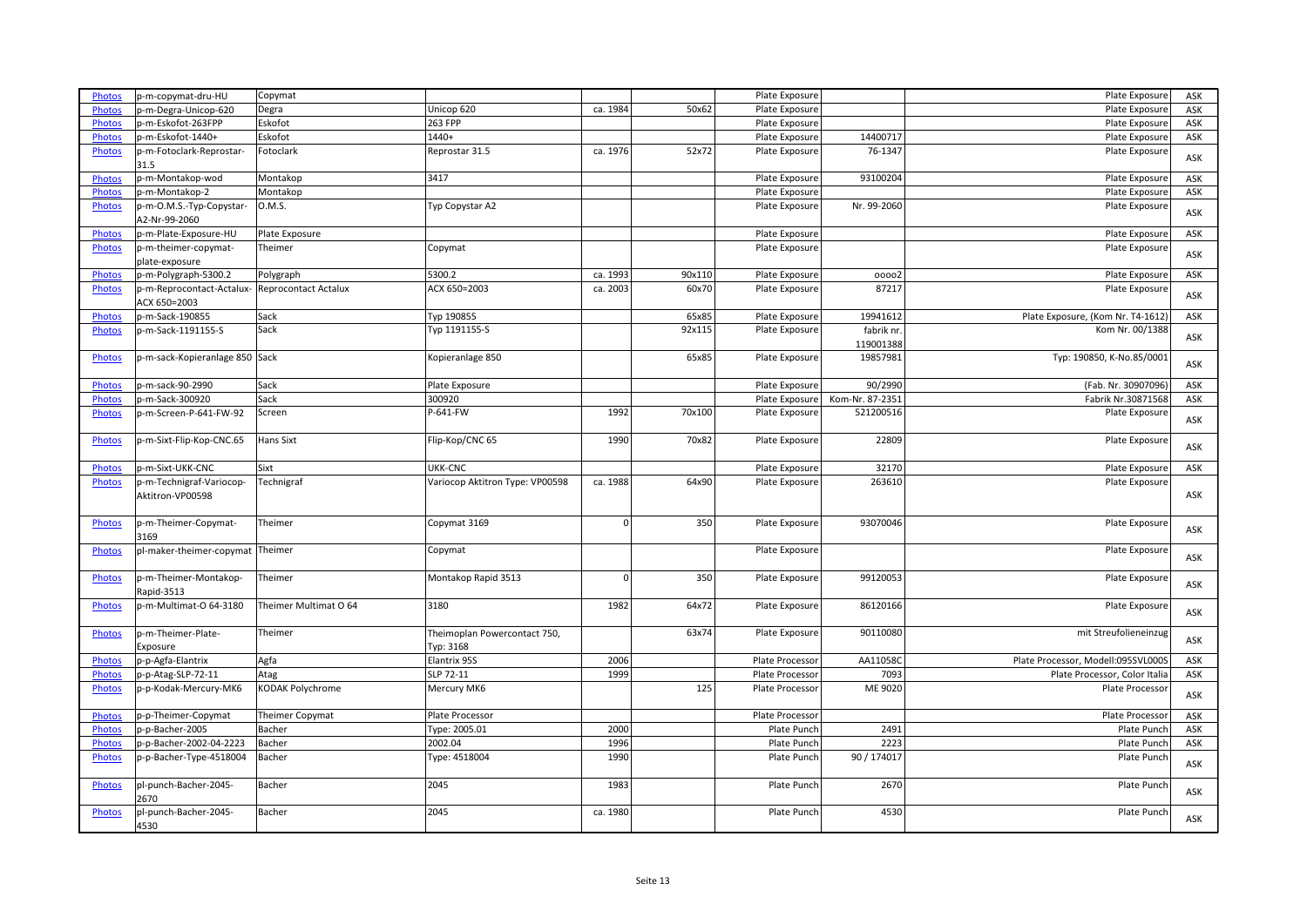| <b>Photos</b> | pl-punch-Bacher-2045-                      | Bacher                       | 2045                           | 1981                   |                 | Plate Punch                | 2832                      | Plate Punch                                                                           |     |
|---------------|--------------------------------------------|------------------------------|--------------------------------|------------------------|-----------------|----------------------------|---------------------------|---------------------------------------------------------------------------------------|-----|
|               | 2832                                       |                              |                                |                        |                 |                            |                           |                                                                                       | ASK |
| Photos        | pl-punch-Bacher-2042-<br>6809              | Bacher                       | 2042                           | ??? Ist der<br>weg ??? |                 | Plate Punch                | 6809                      | Plate Punch                                                                           | ASK |
| <b>Photos</b> | pl-punch-Bacher-2031                       | Bacher                       | 2031                           |                        |                 | Plate Punch                | 394                       | Plate Punch                                                                           | ASK |
| Photos        | pl-punch-Bacher-Controll-<br>2000          | Bacher                       | Controll 2000                  |                        |                 | Plate Punch                |                           | Plate Punch                                                                           | ASK |
| Photos        | pl-punch-Bacher                            | Bacher                       | Plate Punch                    |                        |                 | Plate Punch                |                           | Plate Punch                                                                           | ASK |
| Photos        | pl-punch-beil-HU                           | Beil                         | Plate Punch                    |                        |                 | Plate Punch                |                           | Plate Punch                                                                           | ASK |
| Photos        | pl-punch-beil-4                            | Beil                         | <b>BRS 425-T-St</b>            | 1990                   |                 | Plate Punch                | 5406                      | Plate Punch                                                                           | ASK |
| Photos        | pl-punch-Beil-425-T-H-AP                   | Beil                         | 425-T-H-AP, Typ: 11100097      | 2009                   |                 | Plate Punch                | 26646                     | Plate Punch                                                                           | ASK |
| Photos        | pl-punch-beil-635-T-110                    | Beil                         | Type 635-T-110                 | 2000                   |                 | Plate Punch                | 13660FA251922             | Plate Punch                                                                           | ASK |
| <b>Photos</b> | pl-punch-Billows-Protocol-<br>Register     | <b>Billows</b>               | Protocol Register System       | ca. 1975               |                 | Plate Punch                |                           | Plate Punch                                                                           | ASK |
| Photos        | pl-punch-HD-Nela-2020                      | Heidelberg                   | Nela                           | 2020                   |                 |                            | Plate Punch SNH2090905101 | Plate Punch                                                                           | ASK |
| Photos        | pl-punch-HD-Nela-1995                      | Heidelberg                   | Nela Autoplate, C2.144.1301/02 | 1995                   |                 | Plate Punch                | 429/04                    | Plate Punch                                                                           | ASK |
| Photos        | pl-punch-HD-Nela                           | Heidelberg                   | Nela, C2.144.1301-08           | 2003                   |                 | Plate Punch                | 6547                      | Plate Punch                                                                           | ASK |
| <b>Photos</b> | pl-punch-HD-Nela-2005                      | Heidelberg                   | Nela C2 144.1301/09            | 2005                   |                 | Plate Punch                | 7088/21                   | Plate Punch                                                                           | ASK |
| Photos        | pl-punch-HD-G2-090-9041                    | Heidelberg                   | Nela Plate Punch               |                        | 52              | Plate Punch                | G2.090.9041/              | Plate Punch                                                                           | ASK |
| Photos        | pl-punch-Kieper-285-97                     | Kieper                       | Plate Punch                    | 1997                   |                 | Plate Punch                | 285-97                    | Plate Punch                                                                           | ASK |
| Photos        | pl-punch-Horst-Kieper                      | Horst Kieper                 |                                | 1997                   |                 | Plate Punch                | 285-97                    | Plate Punch                                                                           | ASK |
| <b>Photos</b> | pl-punch-Liorigrafic                       | Liorigrafic                  | Plate Punch                    |                        |                 | Plate Punch                | 661880                    | Plate Punch                                                                           | ASK |
| Photos        | pl-punch-montaloch                         | Montaloch                    | Plate Punch                    |                        |                 | Plate Punch                |                           | Plate Punch                                                                           | ASK |
| Photos        | pl-punch-MA-Pass-System                    | M+A Pass-System              | Type HD-B                      |                        |                 | Plate Punch                | 1-3-995                   | Plate Punch                                                                           | ASK |
| <b>Photos</b> | pl-punch-OPS-24-2                          | Offset Plate Punch           | OPS-24-2                       |                        |                 | Plate Punch                | 001315                    | Offset Plate Punch                                                                    | ASK |
| <b>Photos</b> | pl-Plate-Punch-3.2.1974.3                  | Plate Punch                  |                                |                        |                 | Plate Punch                | 3.2.1974.3                | Plate Punch                                                                           | ASK |
| <b>Photos</b> | pl-Plate-Punch-70-14-<br>870100            | Plate Punch                  |                                |                        |                 | Plate Punch                | 70-14-870100              | Plate Punch                                                                           | ASK |
| <b>Photos</b> | pl-punch-plate-punch-RP22 RP               |                              | 22                             | ca. 1994               |                 | Plate Punch                |                           | Plate Punch, RP22, serial 0559                                                        | ASK |
| <b>Photos</b> | pl-punch-RP22-2849                         | <b>RP22</b>                  |                                |                        |                 | Plate Punch                | 2849                      | Plate Punch                                                                           | ASK |
| Photos        | ctp-Mega-Stahl-1840                        | Mega Stahl                   | 1840 1000                      | ca. 1992               |                 | <b>Plates Test Station</b> | 002387                    | Offsetplates Test Station / Offsetplatten-Prüfstand                                   | ASK |
| <b>Photos</b> | ctp-Plate-Washingdesk                      | Plate Washingdesk            |                                |                        |                 | Plate Washingdesk          |                           | Plate Washingdesk                                                                     | ASK |
| Photos        | p-l-epson-pro-9900-K162A                   | Epson                        | Pro 9900                       | 2009                   | 44 Zoll/111,8cm | Plotter                    | K162A                     | 2.880x1.440 dpi, 0,8 min for printing in DIN A1 format, more<br>then 40 qm/h, Plotter | ASK |
| <b>Photos</b> | p-l-epson-pro-7900-K161A                   | Epson                        | Stylus Pro 7900                |                        |                 |                            | Model K161A               |                                                                                       | ASK |
| <b>Photos</b> | pl-epson-pro-7700-K161A                    | Printer Epson                | Stylus Pro 7700                | 2010                   |                 |                            | LNJE000577                | Model K161A                                                                           | ASK |
| Photos        | ctp-Herbert-Stamm-FWR-<br>1000             | Herbert Stamm                | <b>Typ FWR 1000</b>            | ca. 1988               |                 | Roller Washer              | 203/860128                | Roller Washer                                                                         | ASK |
| <b>Photos</b> | ctp-roller-Washingdesk                     | Roller Washingdesk           |                                |                        |                 | Roller Washingdesk         |                           | Roller Washingdesk                                                                    | ASK |
| Photos        | pre-press-mores-Electro-<br>Power-Trim-250 | Neolt Electro Power Trim 250 | EL PW Trim 250                 |                        | 250             | Cutter / Electric Cutter   | 6391609481                | Cutter / Electric Cutter                                                              | ASK |
| <b>Photos</b> | pre-press-mores-Prepress-<br>Solution-CE98 | Prepress Solution CE98       | Model RM-3                     |                        |                 |                            | 984939                    |                                                                                       | ASK |
| <b>Photos</b> | pre-press-mores-Prepress-<br>Solution-CE94 | Prepress Solution CE94       | Model RM-3                     | 1994                   |                 |                            | 943129                    |                                                                                       | ASK |
|               |                                            | <b>Accessories CTP</b>       |                                |                        |                 |                            |                           |                                                                                       |     |
| <b>Photos</b> | AccCTP-Delivery                            | CTP Auslage / Delivery       |                                |                        |                 | CTP Auslage / Delivery     |                           | CTP Auslage / Delivery                                                                | ASK |
|               |                                            |                              |                                |                        |                 |                            |                           |                                                                                       |     |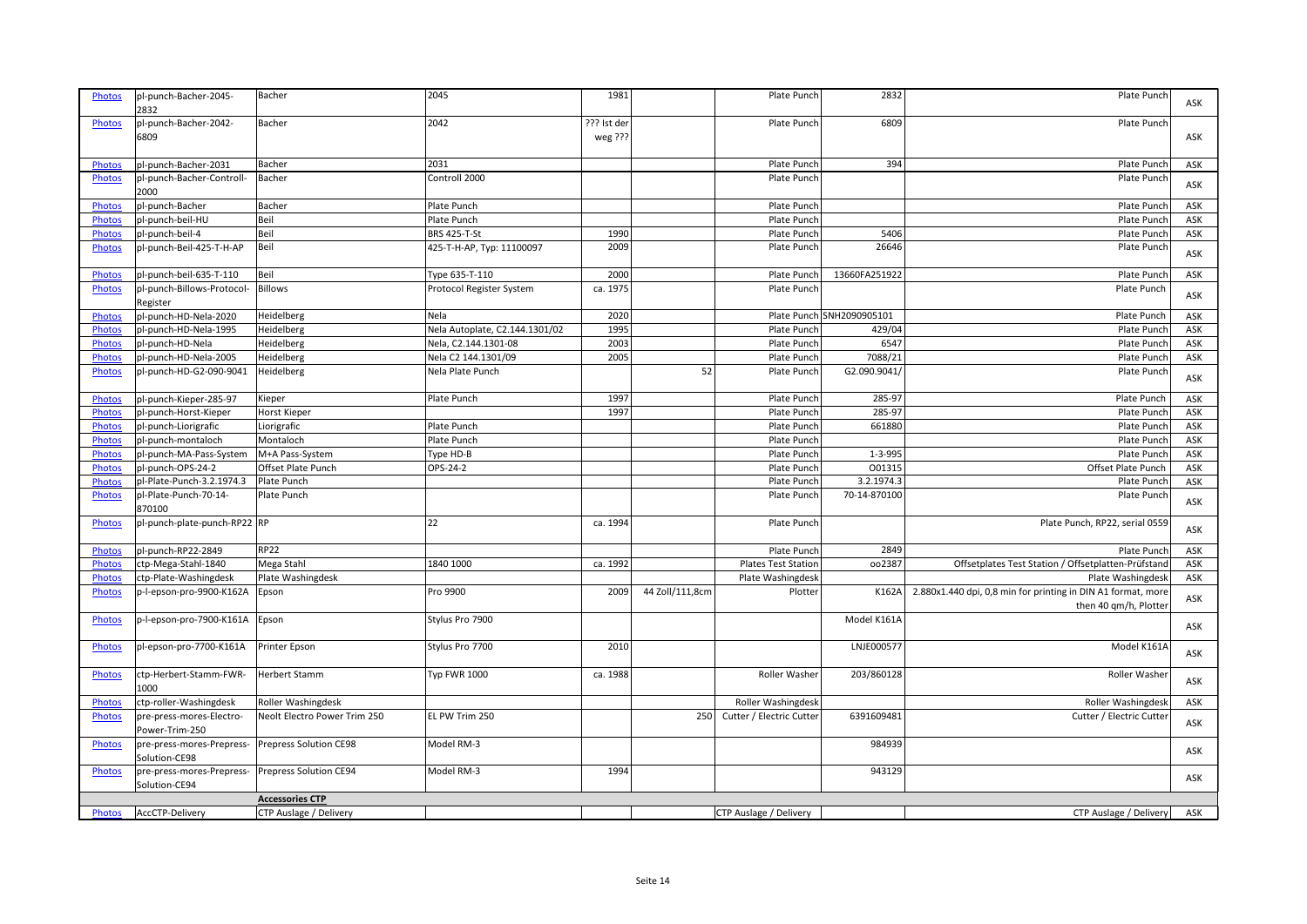| <b>Photos</b> | AccCTP-Epson-Stylus-Color-Epson<br>1520 |                                    | Stylus Color 1520         |          |        | <b>CTP Accessories</b>                | 3KFY017091     | <b>CTP Accessories</b>                                                                                                                                                                                                                                                                                                                                          | ASK |
|---------------|-----------------------------------------|------------------------------------|---------------------------|----------|--------|---------------------------------------|----------------|-----------------------------------------------------------------------------------------------------------------------------------------------------------------------------------------------------------------------------------------------------------------------------------------------------------------------------------------------------------------|-----|
|               |                                         | <b>Mores CTP</b>                   |                           |          |        |                                       |                |                                                                                                                                                                                                                                                                                                                                                                 |     |
| Photos        | ctp-Deitenbach-906-S                    | Deitenbach                         | 906 S                     | ca. 1998 |        | Platewasher                           | 982047         | Platewasher/Küvette. Conventional offline Plate Processor,<br>500 and 550 mms width; simple and all manual                                                                                                                                                                                                                                                      | ASK |
| Photos        | ctp-Deitenbach-93771                    | Deitenbach                         | 93771                     | ca. 1998 |        | Platewasher                           | 036395         | Platewasher/Küvette. Conventional offline Plate Processor<br>500 and 550 mms width; simple and all manual                                                                                                                                                                                                                                                       | ASK |
| <b>Photos</b> | ctp-Deitenbach-8700                     | Deitenbach                         |                           |          |        | Platewasher                           | 8700           | Platewasher/Küvette                                                                                                                                                                                                                                                                                                                                             | ASK |
| <b>Photos</b> | ctp-Deitenbach-911-1H                   | Deitenbach                         | 911/1H                    |          |        | Platewasher                           |                | Platewasher/Küvette. Conventional offline Plate Processor<br>500 and 550 mms width; simple and all manual                                                                                                                                                                                                                                                       | ASK |
| Photos        | ctp-Küvette                             | Küvette                            |                           |          |        | Küvette                               |                | Platewasher/Küvette. Conventional offline Plate Processor<br>500 and 550 mms width; simple and all manual                                                                                                                                                                                                                                                       | ASK |
| <b>Photos</b> | ctp-kuevette-Lefra                      | Lefra                              | 10550-100                 | 1993     |        | Küvette                               | 4905           | Küvette. Conventional offline Plate Processor, 500 and 550<br>mms width; simple and all manual                                                                                                                                                                                                                                                                  | ASK |
|               |                                         | Wiro Binding / Calender Production |                           |          |        |                                       |                |                                                                                                                                                                                                                                                                                                                                                                 |     |
| <b>Photos</b> | cal-Amia-Compact-1                      | Amia                               | Compact A2 Brevettata (1) |          |        | <b>Calender Production</b><br>Machine |                | <b>Calender Production Machine</b>                                                                                                                                                                                                                                                                                                                              | ASK |
| Photos        | cal-Amia-Compact-2                      | Amia                               | Compact A2 Brevettata (2) |          |        | <b>Calender Production</b><br>Machine |                | <b>Calender Production Machine</b>                                                                                                                                                                                                                                                                                                                              | ASK |
| <b>Photos</b> | wiro-Iberica-71                         | Iberica 71                         | 71                        |          |        | Wirobinder                            | 7906           | Wirobinder                                                                                                                                                                                                                                                                                                                                                      | ASK |
| Photos        | diff-bpm-jack-burn-prot                 | Jack Burn                          | <b>PROT</b>               | ca. 1973 |        | <b>Wiro Closing Machine</b>           | T1/9602        | <b>Wiro Closing Machine</b>                                                                                                                                                                                                                                                                                                                                     | ASK |
| Photos        | calend-Kugler-1878-340                  | Kugler                             | 1878-340-2                | ca. 1985 |        | <b>Calender Production</b>            |                | Bestückungsgröße L:340mm, Kapazität: 5000 pcs/hrs,<br>ausgestattet mit paternoster system, Max .: 360x360mm                                                                                                                                                                                                                                                     | ASK |
| Photos        | calend-Laminel-S.A.                     | Lamimetal                          | 500                       |          |        | <b>Calender Production</b>            | 960353         | Lamirel S.A.                                                                                                                                                                                                                                                                                                                                                    | ASK |
| Photos        | wiro-leitz-impressbind-280 Leitz        |                                    | Impressbind 280           |          |        | Wirobinding / Calender                | 100307661B     | Wirobinding / Calender Production                                                                                                                                                                                                                                                                                                                               | ASK |
| <b>Photos</b> | more-Mag-K50T                           | Mag                                | <b>K50T</b>               | 1994     |        | Wiro Punching Machine                 | 2800           | Wiro Punching Machine                                                                                                                                                                                                                                                                                                                                           | ASK |
| <b>Photos</b> | wiro-renz-srw                           | Renz                               | SRW 3:1 4x4 mm            |          |        | Wirobinding / Calender<br>Production  | 26310020.32789 | Wirobinding / Calender Production                                                                                                                                                                                                                                                                                                                               | ASK |
|               |                                         | <b>Digital Printers</b>            |                           |          |        |                                       |                |                                                                                                                                                                                                                                                                                                                                                                 |     |
| Photos        | dig-prin-canon-2012                     | Canon                              | 6010 SRA/3                | 2012     |        |                                       | F146002        |                                                                                                                                                                                                                                                                                                                                                                 | ASK |
| <b>Photos</b> | dig-prin-Xerox-DocuColor-Xerox<br>250   |                                    | DocuColor DC 250          | ca. 2001 |        |                                       | 3816533979     | <b>Digital Printer</b>                                                                                                                                                                                                                                                                                                                                          | ASK |
|               |                                         | <b>UV Surface Coater</b>           |                           |          |        |                                       |                |                                                                                                                                                                                                                                                                                                                                                                 |     |
| Photos        | surf-coat-steinemann-<br>colibri74      | Steinemann                         | Colibri 74                | 2006     | 74x104 | Surface Coater                        |                | Surface Coater, mabeg stream feeder, coating unit with<br>recirculating pump, UV drying station, cooling station, deep<br>pile delivery, vacuum pumps, extraction fans, 11.000<br>sheets/hour, stock range 70-600 gsm, fully automatic stacker<br>max sheet size 74x104cm, min sheet size 21x28cm, complete<br>manuals, electric diagrams, standard accessories | ASK |
|               |                                         | <b>Diverses</b>                    |                           |          |        |                                       |                |                                                                                                                                                                                                                                                                                                                                                                 |     |
|               |                                         | <b>Banding/Strapping Machines:</b> |                           |          |        |                                       |                |                                                                                                                                                                                                                                                                                                                                                                 |     |
| Photos        | ban-Compac-Tippy                        | Compac Tippy                       | Pack auto                 |          |        | <b>Banding Machine</b>                |                | <b>Banding Machine</b>                                                                                                                                                                                                                                                                                                                                          | ASK |
| <b>Photos</b> | ban-banding-machine-bru-<br>mett        | Gerhard Busch                      | <b>TB 22 P</b>            |          |        | <b>Banding Machine</b>                | 365/34         | <b>Banding Machine</b>                                                                                                                                                                                                                                                                                                                                          | ASK |
| Photos        | ban-GZG-Gröger-19                       | GZG Gröger                         | GZG                       | ca. 1986 |        | <b>Banding Machine</b>                | 19             | <b>Banding Machine</b>                                                                                                                                                                                                                                                                                                                                          | ASK |
| <b>Photos</b> | strap-Sato-1050-2H-28                   | Sato                               | 1050-2H-28                |          |        | <b>Strapping Machine</b>              | 47013498       | <b>Strapping Machine</b>                                                                                                                                                                                                                                                                                                                                        | ASK |
|               |                                         | <b>Board Cutters:</b>              |                           |          |        |                                       |                |                                                                                                                                                                                                                                                                                                                                                                 |     |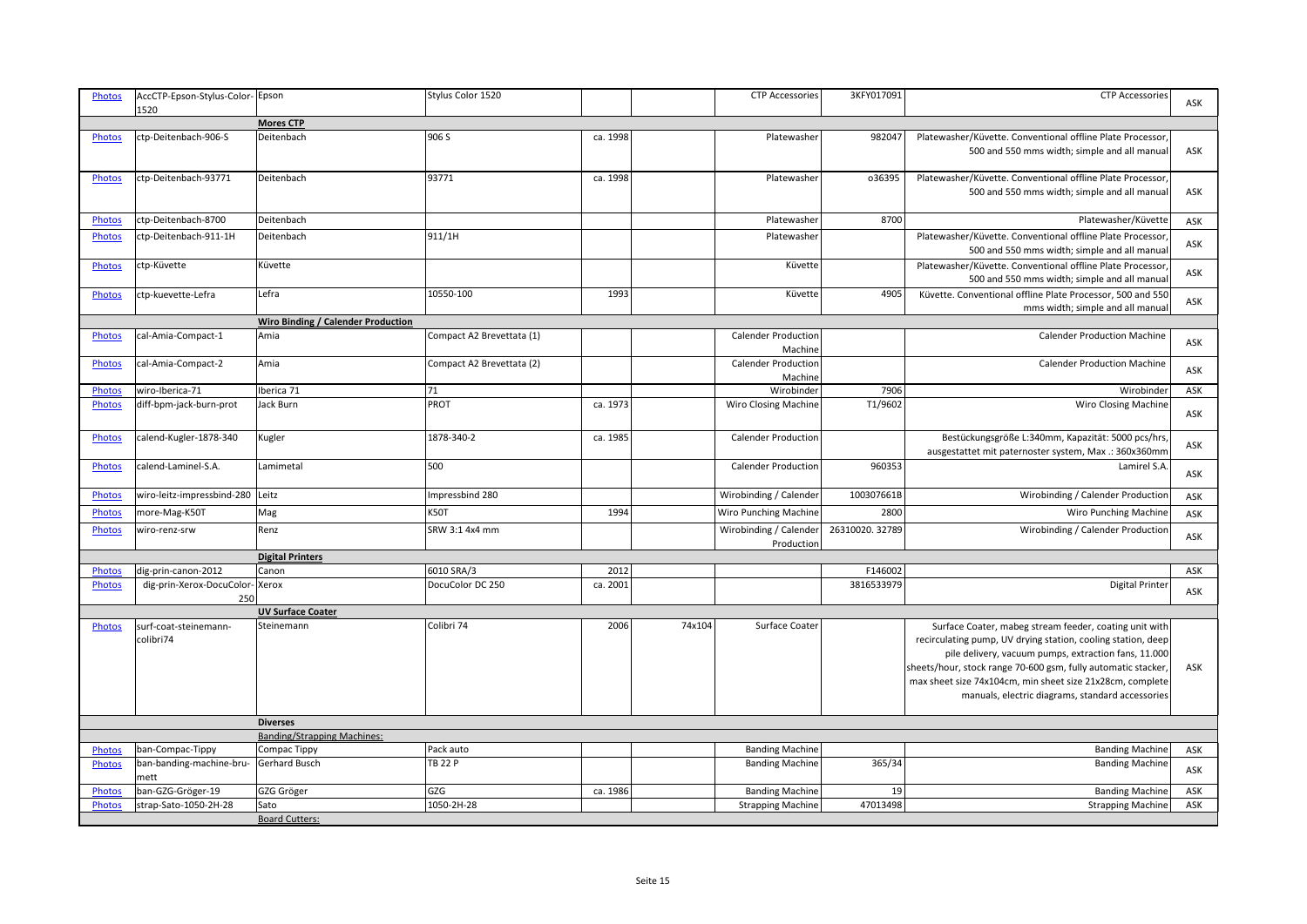| Photos        | bo-cut-Board-Cut-HU                 | <b>Board Cutter</b>                               |                             |          |              | <b>Board Cutter</b>                 |         | <b>Board Cutter</b>                                         | ASK        |
|---------------|-------------------------------------|---------------------------------------------------|-----------------------------|----------|--------------|-------------------------------------|---------|-------------------------------------------------------------|------------|
| Photos        | bo-cut-Board-Cut-No.2               | <b>Board Cutter</b>                               |                             |          |              | <b>Board Cutter</b>                 |         | <b>Board Cutter</b>                                         | ASK        |
| <b>Photos</b> | bo-cut-Board-Cut-No.3               | <b>Board Cutter</b>                               |                             |          |              | <b>Board Cutter</b>                 |         | <b>Board Cutter</b>                                         | ASK        |
| <b>Photos</b> | bo-cut-Ernst-F-Hofmann-<br>Perfekta | Ernst F. Hofmann                                  | Perfekta                    | ca. 1984 |              | <b>Board Cutter</b>                 |         | <b>Board Cutter</b>                                         | ASK        |
| <b>Photos</b> | bo-cut-schimanek-10                 | Schimanek                                         | $ 10\rangle$                |          |              | <b>Board Cutter</b>                 | 24127   | <b>Board Cutter</b>                                         | ASK        |
|               |                                     | <b>Book Block Rounder</b>                         |                             |          |              |                                     |         |                                                             |            |
| <b>Photos</b> | diff-Bock-Block-Rounder             | <b>Book Block Rounder</b>                         |                             |          |              | Book Block Rounder                  |         | Book Block Rounder                                          |            |
|               |                                     |                                                   |                             |          |              |                                     |         |                                                             | ASK        |
| <b>Photos</b> | diff-Schmedt-Bock-Back-             | Schmedt                                           | 1700                        | 2001     |              | <b>Book Back Rounding</b>           | 520     | <b>Book Back Rounding Machine</b>                           | ASK        |
|               | Rounder                             |                                                   |                             |          |              | Machine                             |         |                                                             |            |
|               |                                     | <b>Book Back Lining Machines</b>                  |                             |          |              |                                     |         |                                                             |            |
| Photos        | more-Matador-Perfekt-11B-Matador    |                                                   | Perfekt 11B                 | ca. 1988 |              | <b>Book Back lining</b>             | 9910    | Book Back lining machine, one-sided lamination with De-     |            |
|               | 9910                                |                                                   |                             |          |              | machine                             |         | curling device for perfect lie-flat sheets                  | ASK        |
| <b>Photos</b> | more-Matador-Perfekt-11B-Matador    |                                                   | Perfekt 11B                 | ca. 1985 |              | <b>Book Back lining</b>             |         | Book Back lining machine, one-sided lamination with De-     |            |
|               | ca.1985                             |                                                   |                             |          |              | machine                             |         | curling device for perfect lie-flat sheets                  | ASK        |
| <b>Photos</b> | bblm-Multiplex-RAS-40-              | Multiplex                                         | RAS 40 Super                |          | 45x75        | Fälzelmaschine, Book                | 506     | Fälzelmaschine, Book Back Lining Machine                    |            |
|               | Super                               |                                                   |                             |          |              | <b>Back Lining Machine</b>          |         |                                                             | ASK        |
|               |                                     |                                                   |                             |          |              |                                     |         |                                                             |            |
| <b>Photos</b> | more-Planatol-Planax-               | Planatol                                          | Planax TB 390               | 1991     | A5-A4        | <b>Book Back lining</b>             |         | Bordering and Book Back lining machine for bookbinderies /  |            |
|               |                                     |                                                   |                             |          |              |                                     |         |                                                             |            |
|               | <b>TB390</b>                        |                                                   |                             |          |              | machine                             |         | Einfass- und Fälzelmaschinen für Buchbindereien             | ASK        |
|               |                                     |                                                   |                             |          |              |                                     |         |                                                             |            |
| Photos        | bblm-UCHIDA-C450                    | Ushida                                            | Yoko C450                   | 1984     |              | <b>Book Back lining</b>             | 72020   | Book Back lining machine/Fälzelmaschine                     | ASK        |
|               |                                     |                                                   |                             |          |              | machine                             |         |                                                             |            |
|               |                                     | <b>Book Block Pruduction</b>                      |                             |          |              |                                     |         |                                                             |            |
|               |                                     | <b>Book Inserting Machines/Casing-In Machines</b> |                             |          |              |                                     |         |                                                             |            |
|               |                                     |                                                   |                             |          |              |                                     |         |                                                             |            |
| <b>Photos</b> | more-kolbus-KE778                   | Kolbus                                            | <b>KE778</b>                | 1986     |              | Casing-In-Machine                   | 778     | Casing-In-Machine                                           | ASK        |
| Photos        | insert-MM-Biliner-308               | Müller Martini                                    | Biliner 308                 |          | 320 x 400 mm | <b>Inserting Machine</b>            | 9927403 | Speed: 20.000 c/h, Equipment:, main product feeder, suction |            |
|               |                                     |                                                   |                             |          |              |                                     |         | opening unit, sword opening, 4 supplement feeder, 2 Tandem  | ASK        |
|               |                                     |                                                   |                             |          |              |                                     |         | supplement stations                                         |            |
| <b>Photos</b> |                                     |                                                   |                             |          |              |                                     | 156083  |                                                             |            |
|               | more-prakma                         | Prakma                                            | EH/1                        |          | 38 cm        | Manual Casing-In                    |         | Manual Casing-In Machine, Size: max 370 x 280 mm, Size:     |            |
|               |                                     |                                                   |                             |          |              | Machine                             |         | min 100 x 80 mm, Product thickness: max 90 mm, Product      | ASK        |
|               |                                     |                                                   |                             |          |              |                                     |         | thickness: min 2 mm, Speed: max 900 c/h                     |            |
| <b>Photos</b> | more-prakma-2                       | Prakma                                            | EH/1                        |          | 38 cm        | Manual Casing-In                    | 156111  | Manual Casing-In Machine, Size: max 370 x 280 mm, Size:     |            |
|               |                                     |                                                   |                             |          |              | Machine                             |         | min 100 x 80 mm, Product thickness: max 90 mm, Product      | ASK        |
|               |                                     |                                                   |                             |          |              |                                     |         | thickness: min 2 mm, Speed: max 900 c/h                     |            |
|               |                                     | <b>Book Press</b>                                 |                             |          |              |                                     |         |                                                             |            |
| <b>Photos</b> | book-Press-2                        | <b>Book Press</b>                                 | <b>Book Press</b>           |          |              | <b>Book Press</b>                   |         | <b>Book Press</b>                                           | ASK        |
| <b>Photos</b> | book-Pr-Hydraulic-Book-             | <b>Hydraulic Book Press</b>                       |                             |          |              | <b>Book Press</b>                   |         | <b>Book Press</b>                                           | ASK        |
|               | Press                               |                                                   |                             |          |              |                                     |         |                                                             |            |
| <b>Photos</b> | book-Pr-MÜRO                        | Müro                                              | <b>Book Press</b>           |          |              | <b>Book Press</b>                   |         | <b>Book Press</b>                                           | ASK        |
| <b>Photos</b> | book-Pr-Tecno-Meccanica             | Tecno Meccanica                                   | <b>Book Press</b>           |          |              | <b>Book Press</b>                   |         | <b>Book Press</b>                                           |            |
|               |                                     |                                                   |                             |          |              |                                     |         |                                                             | ASK        |
|               |                                     | <b>Bundling Press</b>                             |                             |          |              |                                     |         |                                                             |            |
| <b>Photos</b> | bun-book-Christanini                | Christanini                                       | Bundling Press / Book Press |          |              | <b>Bundling Press / Book</b>        |         | <b>Buchpresse/Bundling Press</b>                            |            |
|               |                                     |                                                   |                             |          |              | Press                               |         |                                                             | ASK        |
| <b>Photos</b> | bun-Helmut-Knorr                    | <b>Helmut Knorr</b>                               | <b>Type 80 1</b>            | 1966     |              | Buchpresse/Bundling                 | 1063    | <b>Buchpresse/Bundling Press</b>                            |            |
|               |                                     |                                                   |                             |          |              | Press                               |         |                                                             | ASK        |
| Photos        | bun-Hunkeler-HB 1000-               | Hunkeler                                          | HB 1000                     | ca. 1977 |              | <b>Bundle Pressing</b>              | 13481   | <b>Buchpresse/Bundling Press</b>                            | ASK        |
|               |                                     |                                                   |                             |          |              |                                     |         |                                                             |            |
| <b>Photos</b> | bun-lechner-BP1000-1234             | Lechner                                           | BP1000                      | 1976     |              | Buchpresse/Bundling                 | 1234    | <b>Buchpresse/Bundling Press</b>                            | ASK        |
| <b>Photos</b> | bun-lechner-SL82B-321               | Lechner                                           | <b>SL82B</b>                | 1967     | 1500         | <b>Buchpresse/Bundling</b><br>Press | 321     | <b>Buchpresse/Bundling Press</b>                            | <b>ASK</b> |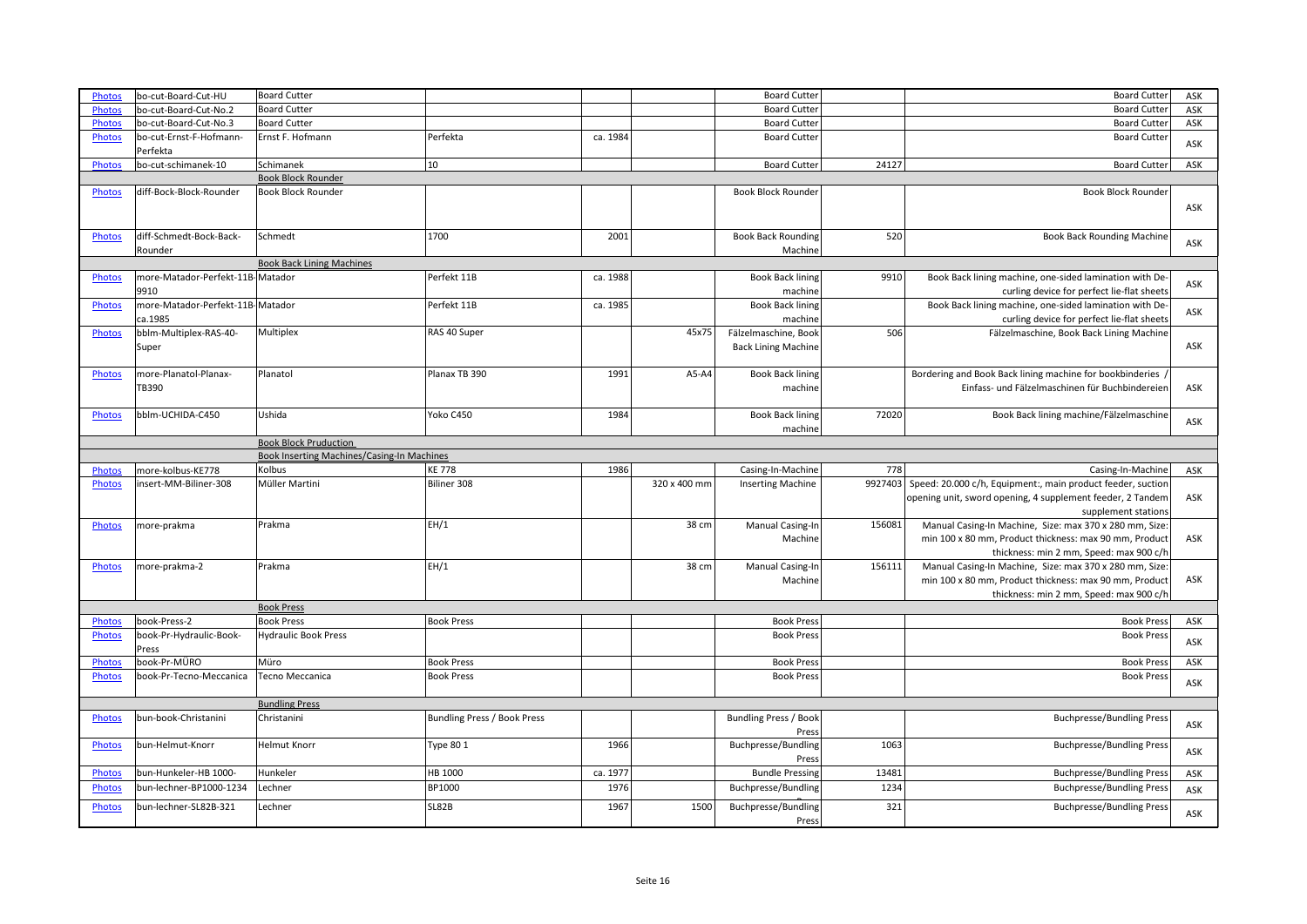| <b>Photos</b> | bun-lechner-BP1000-o.No-          | Lechner                  | BP1000                       | ca. 1970 | 285     | Buchpresse/Bundling<br>Press             |               | <b>Buchpresse/Bundling Press</b>                                                             | ASK        |
|---------------|-----------------------------------|--------------------------|------------------------------|----------|---------|------------------------------------------|---------------|----------------------------------------------------------------------------------------------|------------|
| <b>Photos</b> | bun-lechner-BP1000-o.No-          | Lechner                  | BP1000                       | ca. 1975 | 1785    | Buchpresse/Bundling<br>Press             |               | <b>Buchpresse/Bundling Press</b>                                                             | ASK        |
|               |                                   | Case Makers:             |                              |          |         |                                          |               |                                                                                              |            |
|               |                                   | <b>Colour Pumps</b>      |                              |          |         |                                          |               |                                                                                              |            |
| <b>Photos</b> | more-bvs-211398                   | <b>BVS</b>               | <b>BCP-108-R</b>             | 1998     |         | <b>Colour Pumps</b>                      | 211398        | 5 Bar, Colour Pump                                                                           | ASK        |
| Photos        | more-bvs-298022                   | <b>BVS</b>               | <b>BCP-1010RB</b>            | 1998     |         | <b>Colour Pumps</b>                      | 298022        | 5 Bar, Colour Pump                                                                           | ASK        |
|               |                                   | Compressor               |                              |          |         |                                          |               |                                                                                              |            |
| <b>Photos</b> | more-ABAC-Compressor              | ABAC                     | 200 Hp4                      |          |         | Compressor                               |               | Compressor                                                                                   | ASK        |
| Photos        | more-Ecoair-D20-10                | Ecoair                   | D20-10                       | 1991     | 23093 h | <b>Screw Compressor</b>                  | 901065136     | 1, 95 M3/min, 10 bar, 3000 1/min, Schrauben -Kompressor                                      |            |
|               |                                   |                          |                              |          |         |                                          |               | Screw Compressor for Central Air Supply                                                      | ASK        |
| <b>Photos</b> | comp-komnino-ZS-400               | Komnino                  | ZS-400                       |          |         | Compressor                               | 3196          | Compressor                                                                                   | ASK        |
| <b>Photos</b> | comp-steeb-06-4516                | Steeb Werke, Sulz Neckar | 06-4516                      | 1986     |         | Compressor                               | o07           | 12 Bar, 30 KW                                                                                | ASK        |
| Photos        | comp-siemens                      | Siemens                  |                              |          |         | Compressor                               |               | Compressor                                                                                   | ASK        |
| Photos        | comp-blitz-050117                 | Blitz                    | Hobby 1,1-24                 | 2005     |         | Compressor                               |               | 50117 Stages: 1, Motor: 1,1, Overpressure: 8 bar, Suction capacity:                          |            |
|               |                                   |                          |                              |          |         |                                          |               | 200 I/min, Speed: 2860 1/min, 1300 Watt                                                      | ASK        |
| Photos        | mores-Rietschle-DCL80DV           | Rietschle                | DCL80DV                      |          |         | Compressor                               | 94107         | Compressor                                                                                   | ASK        |
| <b>Photos</b> | comp-Rietschle-V-KTR-100          | Rietschle                | <b>V-KTR 100</b>             | 2013     |         | Compressor                               | SC10184086001 | Compressor                                                                                   |            |
|               |                                   |                          |                              |          |         |                                          |               |                                                                                              | ASK        |
| Photos        | comp-Rietschle-CLFG-41V           | Rietschle                | CLFG 41V (01)                | 1983     |         | Compressor                               | 763959        | Compressor                                                                                   | ASK        |
| Photos        | comp-Rietschle-1641133            | Rietschle                | CLFG 41V (01) 31.123.1401/01 | 1994     |         | Compressor                               | 1641133       | Compressor                                                                                   | ASK        |
| Photos        | comp-Rietschle-1641135            | Rietschle                | CLFG 41V (01) 61.123.1401/01 | 1994     |         | Compressor                               | 1641135       | Compressor                                                                                   | ASK        |
| <b>Photos</b> | comp-Rietschle-1641130            | Rietschle                | CLFG 41V (01) 61.123.1401/01 | 1994     |         | Compressor                               | 1641130       | Compressor                                                                                   | ASK        |
|               |                                   | <b>Corner Cutters</b>    |                              |          |         |                                          |               |                                                                                              |            |
|               |                                   | <b>Endsheet Tipping</b>  |                              |          |         |                                          |               |                                                                                              |            |
|               |                                   |                          |                              |          |         |                                          |               |                                                                                              |            |
| Photos        | more-Hunkeler-VEA-4853-<br>12     | Hunkeler                 | <b>VEA 400</b>               |          |         | Endsheet Tipping<br>Machine              | 4853-12       | Vorsatzklebemaschine / Endsheet Tipping Machine                                              | ASK        |
|               |                                   | <b>Endsheet Gluing</b>   |                              |          |         |                                          |               |                                                                                              |            |
|               |                                   |                          |                              |          |         |                                          |               |                                                                                              |            |
|               |                                   | Forklift                 |                              |          |         |                                          |               |                                                                                              |            |
| <b>Photos</b> | fork-doosan                       | Doosan                   | Forklift                     |          |         | Forklift                                 |               | Forklift                                                                                     | ASK        |
| <b>Photos</b> | fork-Meyer-5-211GH-13             | Meyer                    | 5-211GH-13                   | 2011     |         | Reel Clamp for fork lift 11/719436/0010/ |               | Reel Clamp for fork lift, Capacity: 1.800 Kg                                                 |            |
|               |                                   |                          |                              |          |         |                                          | 001 MY201221  |                                                                                              | ASK        |
| Photos        | fork-ETN-782428                   | <b>ETN</b>               | 782428                       |          |         | Reel Clamp for fork lift                 |               | Reel Clamp for fork lift                                                                     | ASK        |
| <b>Photos</b> | fork-25F-RCF-A06                  | Ascade                   | 25F-RCF-A06                  | 2002     |         | Reel Clamp for fork lift 794709-A-260265 |               | Reel Clamp for fork lift, Capacity: 1200, Weight: 355 kg, Max.                               |            |
|               |                                   |                          |                              |          |         |                                          |               | 160 Bar, Operating pressure (Arbeitsdruck): 140 bar, Centre                                  | ASK        |
|               |                                   |                          |                              |          |         |                                          |               | of Gravity (Eigenschwerpunkt): 220 mm, At Load Centre (bei                                   |            |
|               |                                   |                          |                              |          |         |                                          |               | Lastschwerpunkt): 650 mm                                                                     |            |
| Photos        | fork-Pfaff-45-8004                | Pfaff                    | Type: 4518004                | 1990     |         | Fork Lift                                | 90 / 174019   | Tragkraft: 1,2 Tons                                                                          | ASK        |
| <b>Photos</b> | more-Steinbock-2                  | Steinbock                | Boss 4545011                 | 1995     |         | <b>Electrical TruckLift</b>              | 95-70125      | Capacity 1200 KG, Hubhöhe 1,6m                                                               | ASK        |
| Photos        | fork-STILL-RX-60-25               | Still                    | RX 60-25                     | 2011     |         | Forklift                                 | 516321B00342  | Electric Lifter, Capacity: 2500 Kg                                                           | ASK        |
| Photos        | fork-STILL-RX-20-20               | Still                    | RX 20-20                     | 2014     |         | Forklift                                 | 516215E00823  | Electric Lifter, Capacity: 2000 Kg                                                           | ASK        |
| <b>Photos</b> | fork-Still-R60-35                 | Still                    | R60-35                       | 1998     |         | Electro Forklift                         | 0516026001611 | Electric, 3500 KG Capacity, Liftigng Height: 3,4m, Overhead<br>guard height: 2,3m, fork 1,4m | ASK        |
| Photos        | fork-Still-ecotron-xm-24v-        | Still                    | ecotron XM E 24V-30A         |          |         | <b>Forklift Battery</b>                  | 3,76811E+14   | <b>Forklift Battery</b>                                                                      | ASK        |
| <b>Photos</b> | 30a<br>fork-Still-ecotron-xm-24v- | <b>Still</b>             | ecotron XM E 24V-40A         | 2018     |         | Forklift Battery                         | $6,27E+11$    | <b>Forklift Battery</b>                                                                      | <b>ASK</b> |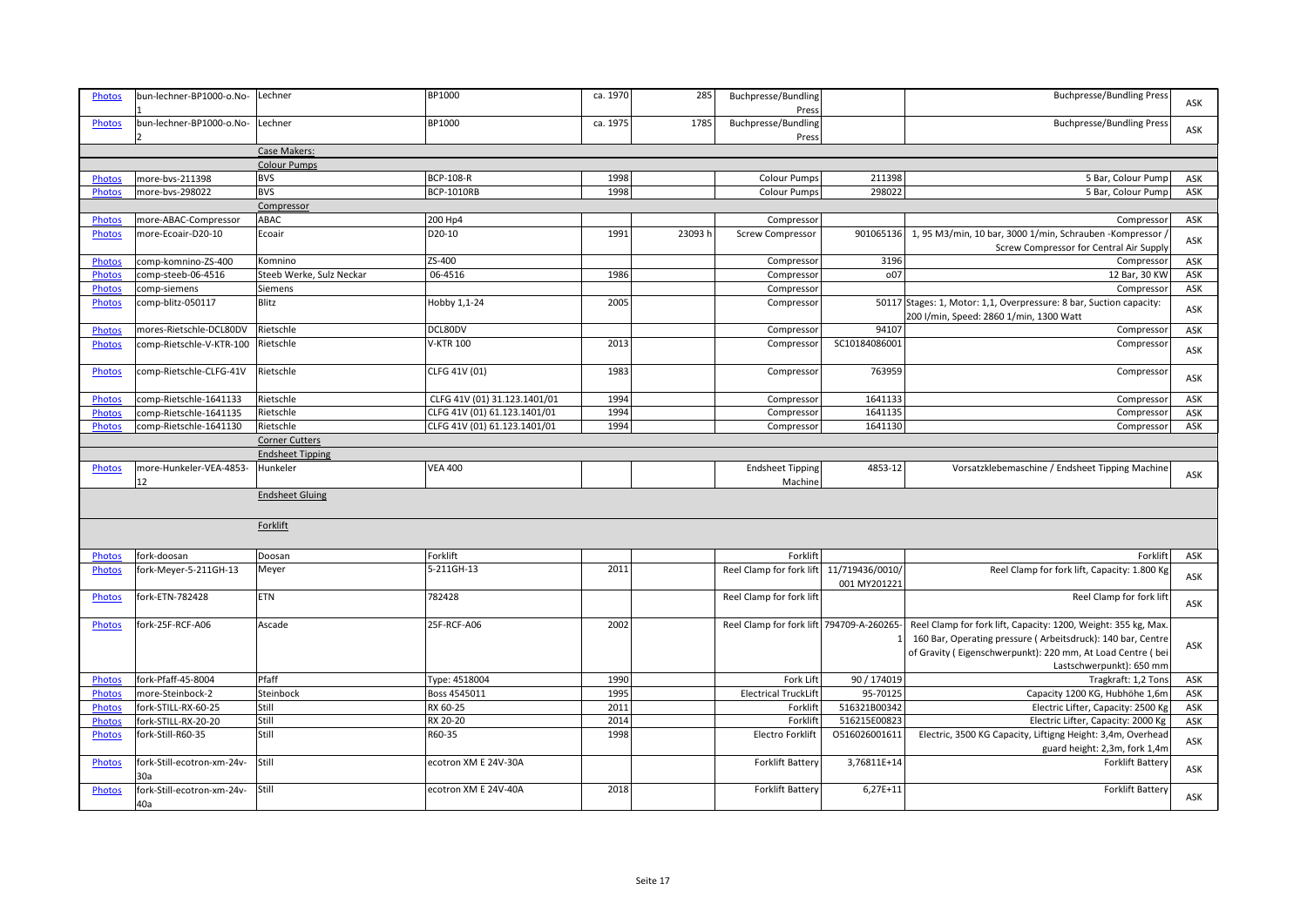|               |                                                  | <b>Gluing Machines:</b>      |                       |      |      |                                                         |               |                                                                                                             |     |
|---------------|--------------------------------------------------|------------------------------|-----------------------|------|------|---------------------------------------------------------|---------------|-------------------------------------------------------------------------------------------------------------|-----|
|               |                                                  |                              |                       |      |      |                                                         |               |                                                                                                             |     |
| <b>Photos</b> | glu-Gluing-AL-CE                                 | AL-CE                        | <b>Gluing Machine</b> |      |      | Anleimmaschine /<br>Kaschiermaschine                    | 8053          | Anleimmaschine / Kaschiermaschine                                                                           | ASK |
| Photos        | glu-Cappelletti                                  | Cappelletti                  |                       |      |      | <b>Gluing Machine</b>                                   |               | <b>Gluing Machine</b>                                                                                       | ASK |
| <b>Photos</b> | Glu-Machine                                      | <b>Gluing Machine</b>        | <b>Gluing Machine</b> |      |      | <b>Gluing Machine</b>                                   |               | <b>Gluing Machine</b>                                                                                       |     |
|               |                                                  |                              |                       |      |      |                                                         |               |                                                                                                             | ASK |
| <b>Photos</b> | glu-prakma-178109                                | Prakma                       |                       |      |      | Anleimmaschine /<br>Kaschiermaschine                    | 178109        | Anleimmaschine / Kaschiermaschine                                                                           | ASK |
|               |                                                  | <b>Index cutting Machine</b> |                       |      |      |                                                         |               |                                                                                                             |     |
| <b>Photos</b> | index-cut-nagel-mdx                              | Nagel                        | <b>MDX</b>            | 2007 |      | Index cutting machine                                   | 02-P/0199     | Format: A/4, 1.000 St./8 Std.                                                                               | ASK |
|               |                                                  | Joint Forming                |                       |      |      |                                                         |               |                                                                                                             |     |
| Photos        | joint-form-Rolong                                | Gantenbein                   | RAEL Rolong 980 Tisch | 1969 |      | Rückenanreibemaschin<br>e/Book Back Rubbing<br>Maschine | o770          | Rückenanreibemaschine/Book Back Rubbing Maschine                                                            | ASK |
| <b>Photos</b> | joint-form-HU                                    | Joint Forming                |                       |      |      | Joint Forming                                           |               | Falzeinbrennmaschine / Joint Forming machine                                                                | ASK |
| <b>Photos</b> | joint-form-La Fornigrafica                       | La Fornigrafica              | Joint Forming machine |      |      | Joint Forming                                           |               | Falzeinbrennmaschine / Joint Forming machine                                                                | ASK |
| <b>Photos</b> | joint-form-Sealmaster-580 Sealmaster             |                              | 580, AE 580.SA        |      |      | Joint Forming                                           | 930.408.177   | Joint Forming                                                                                               | ASK |
|               |                                                  | Knife Sharpner               |                       |      |      |                                                         |               |                                                                                                             |     |
|               |                                                  | Label Applicator             |                       |      |      |                                                         |               |                                                                                                             |     |
| <b>Photos</b> | more-Lable-Applicator-hun Lable Applicator       |                              |                       |      |      | Lable Applicator                                        |               | Lable Applicator                                                                                            | ASK |
| <b>Photos</b> | more-Labelpack-Label-X-JR-Labelpack<br><b>SX</b> |                              | Label X/JR/SX         | 2010 |      | Label Apllicator                                        | 1101E104      | Label Apllicator                                                                                            | ASK |
| <b>Photos</b> | more-SMC-CXSM15-50                               | <b>SMC</b>                   | CXSM15-50             |      |      |                                                         | 1141725       | Max press 7 bar                                                                                             | ASK |
|               |                                                  | <b>Lamination Machine</b>    |                       |      |      |                                                         |               |                                                                                                             |     |
| <b>Photos</b> | lam-Lamination-beha-60                           | <b>BEHA</b>                  | 60                    |      |      | <b>Lamination Machine</b>                               |               | Lamination Machine                                                                                          |     |
|               |                                                  |                              |                       |      |      |                                                         |               |                                                                                                             | ASK |
| <b>Photos</b> | lam-Billhöfer-MTS-76                             | Billhöfer                    | <b>MTS 76</b>         | 1990 |      | <b>Lamination Machine</b>                               |               | <b>Lamination Machine</b>                                                                                   | ASK |
| Photos        | lam-Foliant-Castor-520                           | <b>Foliant Castor</b>        | 520                   | 2007 |      | Lamination Machine                                      | 07121868520CR | <b>Lamination Machine</b>                                                                                   | ASK |
| <b>Photos</b> | lam-Foliant-520T                                 | Foliant                      | 520T                  | 2007 |      | <b>Lamination Machine</b>                               | 07111865520 T | <b>Lamination Machine</b>                                                                                   | ASK |
| <b>Photos</b> | lam-GMP-Excelamii-655QR                          | <b>GMP</b>                   | Excelamii-655QR       |      | 65cm | <b>Lamination Machine</b>                               | PE712030041   | <b>Lamination Machine</b>                                                                                   | ASK |
| <b>Photos</b> | llam-Laminator-1700                              | Laminator                    | MF 1700-M1 Pro        | 2019 |      | Lamination Machine 00C001022HF17M                       | 270           | max with 1630mm max stichness 33mm speed: 0-12m/min                                                         | ASK |
| <b>Photos</b> | lam-Lamination-mx6                               | MX6                          |                       |      |      | <b>Lamination Machine</b>                               |               | <b>Lamination Machine</b>                                                                                   | ASK |
| <b>Photos</b> | lam-Seal-Laminator-Image-                        | Seal Laminator               | Image 60S             |      |      | <b>Lamination Machine</b>                               |               | <b>Lamination Machine</b>                                                                                   |     |
|               | 60S                                              |                              |                       |      |      |                                                         |               |                                                                                                             | ASK |
|               |                                                  | Pallet Wrapping Machine      |                       |      |      |                                                         |               |                                                                                                             |     |
| <b>Photos</b> | more-Filma-FP10TCP260                            | Filma C619                   | FP10T CP260           | 2008 |      | <b>Pallet Wrapping</b><br>Machine                       |               | 10257 Pallet wrapping Machine, Max Load 1000 Kg, Volt 400, Watt<br>1300, Phase 3+N, Interface 3, Keyboard 3 | ASK |
| <b>Photos</b> | more-Siat-AF1-CF2                                | Siat                         | AF1.CF2               | 1988 |      | Palletenwickler / Pallet<br><b>Wrapping Machine</b>     |               | Serial 786, Palletenwickler / Pallet Wrapping Machine                                                       | ASK |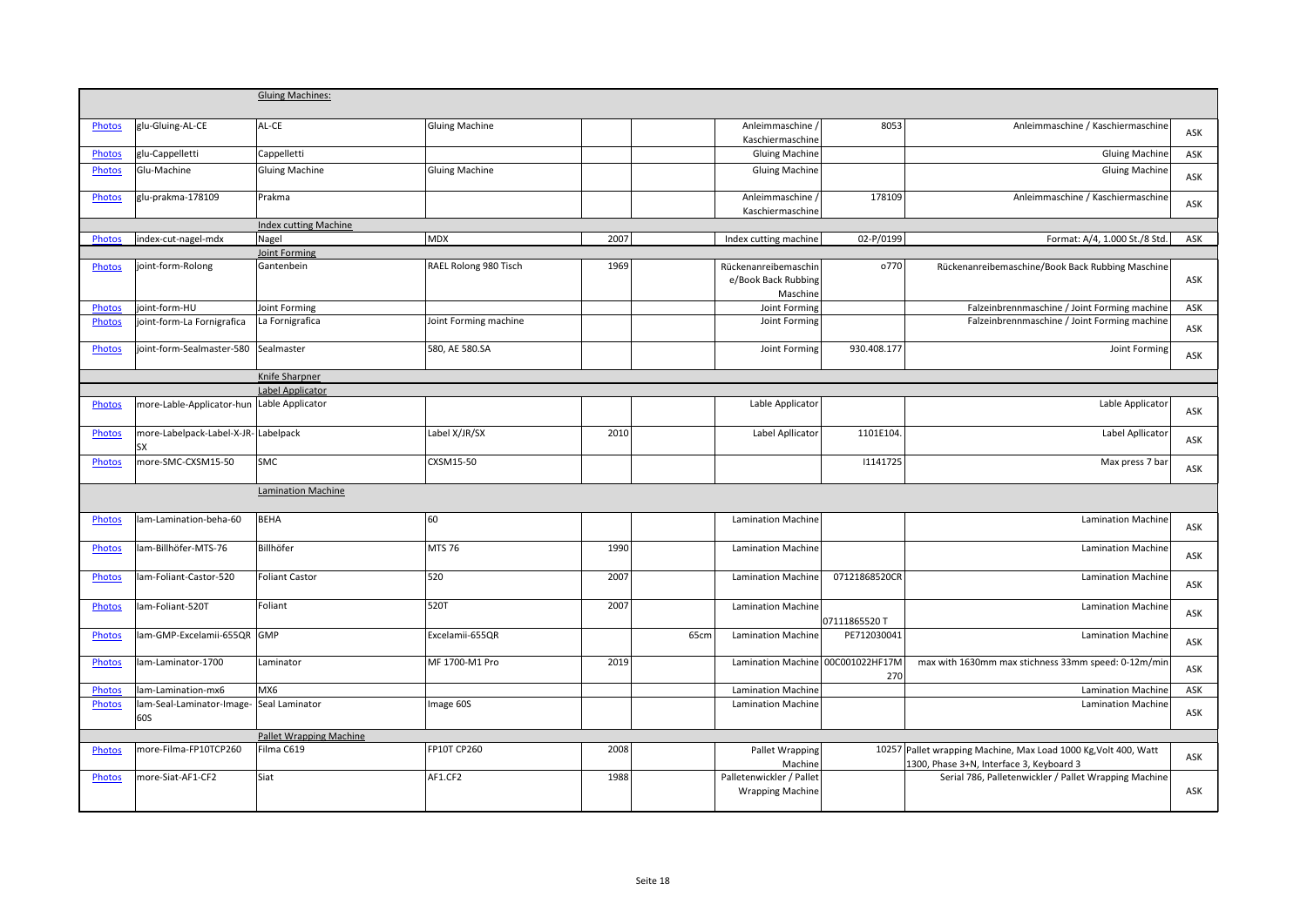| ASK<br><b>Wrapping Machine</b><br>Paper Drilling/Eyletting Machines:<br>270B<br>dril-Citoborma-270B<br>Drill Machine<br>ASK<br><b>Photos</b><br>Citoborma<br>Paper Drilling Machine<br>MTPP<br>dril-Droi-MTPP<br>Drill Machine<br>304<br>Paper Drilling Machine<br>ASK<br><b>Photos</b><br>Droi<br>dril-Hang-136DK-72184<br>136 DK<br>Drill Machine<br>72184<br>2 Head Paper Drilling Machine<br><b>Photos</b><br>Hang<br>ASK<br>dril-Hang-136D-71711<br>136D<br>Drill Machine<br>71711<br>2 Head Paper Drilling Machine<br>ASK<br><b>Photos</b><br>Hang<br>136D<br>22089<br>dril-Hang-136D-22089<br>Drill Machine<br>2 Head Paper Drilling Machine<br>ASK<br><b>Photos</b><br>Hang<br>136D<br>Photos<br>dril-Hang-136D-22089<br>Drill Machine<br>22089<br>2 Head Paper Drilling Machine<br>ASK<br>Hang<br>18289<br>dril-Hang-136D-18289<br>136D<br>Drill Machine<br>2 Head Paper Drilling Machine<br>ASK<br><b>Photos</b><br>Hang<br>136<br>17233<br>dril-Hang-136-17233<br>Hang<br>Drill Machine<br>1 Head Paper Drilling Machine<br>ASK<br><b>Photos</b><br>106DT20<br>15466<br>dril-Hang-106DT20<br>Drill Machine<br>2 Heads Paper Drilling Machine<br>ASK<br><b>Photos</b><br>Hang<br>106DTK<br>Drill Machine<br>91545<br>dril-Hang-106DTK<br>Hang<br>2 Heads Paper Drilling Machine<br>ASK<br><b>Photos</b><br>1983<br>dril-Modena-Venus-2-1983<br>Modena<br>Drill Machine<br>2 Heads Paper Drilling Machine<br>Venus 2<br><b>Photos</b><br>ASK<br>Drill Machine<br>Drilling machine<br>Citoborma 280<br>dril-Nagel-Citoborma-280<br>Nagel<br>Photos<br>ASK<br><b>Photos</b><br>dril-2-Heads-Drill-Machine<br>2 Heads Paper Drilling Machine<br>Drill Machine<br>2 Heads Paper Drilling Machine<br>ASK<br>DT-10<br>87155726<br>Drilling machine<br>ASK<br>dril-AEG-Drill-Machine<br>AEG<br>Drill Machine<br><b>Photos</b><br>Eyletting/rivetting machine<br>eylett-Constantin-Hang<br><b>Constantin Hang</b><br>Eyletting/rivetting<br><b>Photos</b><br>ASK<br>machine<br>103 SPK<br>Eyletting<br>15464<br><b>Eyletting Machine</b><br><b>Photos</b><br>eylett-Hang-103-SPK-15464 Hang<br>ASK<br><b>Photos</b><br>eylett-Siac<br>Siac<br>Eyletting<br><b>Eyletting Machine</b><br>ASK<br>Schuma 13811<br>1967<br>73333<br>1 Head Eyletting Machine<br>eylett-Textima-Schuma-<br>Textima<br>Eyletting/rivetting<br><b>Photos</b><br>ASK<br>13811-73333<br>machine<br><b>Perforation Machines:</b><br>H1-50<br>1980<br>21053<br><b>Bickel</b><br>50 cm<br>Perforation<br>Photos<br>perf-bickel-H1-50<br>Perforation<br>ASK<br><b>Bickel</b><br>perf-bickel<br>Perforation<br>Perforation<br><b>Photos</b><br>ASK<br>470<br>2000<br>02-P/0199<br><b>Photos</b><br>Perforation<br>Off-Line Rotary Numbering Machine with a high impression<br>perf-contagor-470-2000<br>Contagor<br>quality and precise registration, can be used for Numbering,<br>Perforation, Scoring or Semi-slitting, Programmable<br>software, Digtal control panel, Double sheet detection,<br>Production programming, Up to 20 numbering heads,<br>Automatic number repetition, Controlled numbering<br>ASK<br>sequence, works with cards, glossy paper, NCR sets (up to 5<br>parts), Paper feed weight: 45-250gr./M2, Maximum Paper<br>size: 470mm x 420mm, Minimum Paper Size: 115mm x<br>185mm, Up to 5,500 sheets per hour, Minimum distance<br>between wheels - 12mm<br>perf-CCCP-Y06<br>CCCP<br>Y06<br>1976<br>227<br>ASK<br><b>Photos</b><br>Perforation<br>858<br>diff-Foellmer-EXPO<br>Foellmer<br><b>EXPO</b><br>1998<br><b>Nutting Machine</b><br><b>Nutting Machine</b><br>ASK<br><b>Photos</b><br><b>Perforation Machine</b><br>Friedrich Walter Müller<br>Perforation<br>perf-Friedrich-Walter-<br><b>Photos</b><br>ASK<br>Muller<br>R740202<br><b>Photos</b><br>perf-Perforation-Tall<br>Kroll<br>Creasing and Perforation Machine<br>Creasing and<br>Creasing and Perforation Machine<br>ASK<br>Perforation Machine<br>1997<br>perf-OM-245A<br>0.M.<br>245A<br>Perforation<br>1149M<br>Rotary creasing and perforation Machine<br>ASK<br><b>Photos</b><br>1997<br>perf-Perforator-hu<br>G.M. U.M. 931.0<br>Perforation<br><b>Perforation Machine</b><br>ASK<br>Photos<br>Unimark<br>ASK<br><b>Photos</b><br>perf-Perforation-roj-es<br>Perforation<br>Perforation<br><b>Perforation Machine</b> | <b>Photos</b> | more-Siat-muh-de | Siat |  | Palletenwickler / Pallet | Palletenwickler / Pallet Wrapping Machine |  |
|-------------------------------------------------------------------------------------------------------------------------------------------------------------------------------------------------------------------------------------------------------------------------------------------------------------------------------------------------------------------------------------------------------------------------------------------------------------------------------------------------------------------------------------------------------------------------------------------------------------------------------------------------------------------------------------------------------------------------------------------------------------------------------------------------------------------------------------------------------------------------------------------------------------------------------------------------------------------------------------------------------------------------------------------------------------------------------------------------------------------------------------------------------------------------------------------------------------------------------------------------------------------------------------------------------------------------------------------------------------------------------------------------------------------------------------------------------------------------------------------------------------------------------------------------------------------------------------------------------------------------------------------------------------------------------------------------------------------------------------------------------------------------------------------------------------------------------------------------------------------------------------------------------------------------------------------------------------------------------------------------------------------------------------------------------------------------------------------------------------------------------------------------------------------------------------------------------------------------------------------------------------------------------------------------------------------------------------------------------------------------------------------------------------------------------------------------------------------------------------------------------------------------------------------------------------------------------------------------------------------------------------------------------------------------------------------------------------------------------------------------------------------------------------------------------------------------------------------------------------------------------------------------------------------------------------------------------------------------------------------------------------------------------------------------------------------------------------------------------------------------------------------------------------------------------------------------------------------------------------------------------------------------------------------------------------------------------------------------------------------------------------------------------------------------------------------------------------------------------------------------------------------------------------------------------------------------------------------------------------------------------------------------------------------------------------------------------------------------------------------------------------------------------------------------------------------------------------------------------------------------------------------------------------------------------------------------------------------------------------------------------------------------------------------------------------------------------------------------------------------------------------------------------------------------------------------------------------------------------------------------------------------------------------------|---------------|------------------|------|--|--------------------------|-------------------------------------------|--|
|                                                                                                                                                                                                                                                                                                                                                                                                                                                                                                                                                                                                                                                                                                                                                                                                                                                                                                                                                                                                                                                                                                                                                                                                                                                                                                                                                                                                                                                                                                                                                                                                                                                                                                                                                                                                                                                                                                                                                                                                                                                                                                                                                                                                                                                                                                                                                                                                                                                                                                                                                                                                                                                                                                                                                                                                                                                                                                                                                                                                                                                                                                                                                                                                                                                                                                                                                                                                                                                                                                                                                                                                                                                                                                                                                                                                                                                                                                                                                                                                                                                                                                                                                                                                                                                                                           |               |                  |      |  |                          |                                           |  |
|                                                                                                                                                                                                                                                                                                                                                                                                                                                                                                                                                                                                                                                                                                                                                                                                                                                                                                                                                                                                                                                                                                                                                                                                                                                                                                                                                                                                                                                                                                                                                                                                                                                                                                                                                                                                                                                                                                                                                                                                                                                                                                                                                                                                                                                                                                                                                                                                                                                                                                                                                                                                                                                                                                                                                                                                                                                                                                                                                                                                                                                                                                                                                                                                                                                                                                                                                                                                                                                                                                                                                                                                                                                                                                                                                                                                                                                                                                                                                                                                                                                                                                                                                                                                                                                                                           |               |                  |      |  |                          |                                           |  |
|                                                                                                                                                                                                                                                                                                                                                                                                                                                                                                                                                                                                                                                                                                                                                                                                                                                                                                                                                                                                                                                                                                                                                                                                                                                                                                                                                                                                                                                                                                                                                                                                                                                                                                                                                                                                                                                                                                                                                                                                                                                                                                                                                                                                                                                                                                                                                                                                                                                                                                                                                                                                                                                                                                                                                                                                                                                                                                                                                                                                                                                                                                                                                                                                                                                                                                                                                                                                                                                                                                                                                                                                                                                                                                                                                                                                                                                                                                                                                                                                                                                                                                                                                                                                                                                                                           |               |                  |      |  |                          |                                           |  |
|                                                                                                                                                                                                                                                                                                                                                                                                                                                                                                                                                                                                                                                                                                                                                                                                                                                                                                                                                                                                                                                                                                                                                                                                                                                                                                                                                                                                                                                                                                                                                                                                                                                                                                                                                                                                                                                                                                                                                                                                                                                                                                                                                                                                                                                                                                                                                                                                                                                                                                                                                                                                                                                                                                                                                                                                                                                                                                                                                                                                                                                                                                                                                                                                                                                                                                                                                                                                                                                                                                                                                                                                                                                                                                                                                                                                                                                                                                                                                                                                                                                                                                                                                                                                                                                                                           |               |                  |      |  |                          |                                           |  |
|                                                                                                                                                                                                                                                                                                                                                                                                                                                                                                                                                                                                                                                                                                                                                                                                                                                                                                                                                                                                                                                                                                                                                                                                                                                                                                                                                                                                                                                                                                                                                                                                                                                                                                                                                                                                                                                                                                                                                                                                                                                                                                                                                                                                                                                                                                                                                                                                                                                                                                                                                                                                                                                                                                                                                                                                                                                                                                                                                                                                                                                                                                                                                                                                                                                                                                                                                                                                                                                                                                                                                                                                                                                                                                                                                                                                                                                                                                                                                                                                                                                                                                                                                                                                                                                                                           |               |                  |      |  |                          |                                           |  |
|                                                                                                                                                                                                                                                                                                                                                                                                                                                                                                                                                                                                                                                                                                                                                                                                                                                                                                                                                                                                                                                                                                                                                                                                                                                                                                                                                                                                                                                                                                                                                                                                                                                                                                                                                                                                                                                                                                                                                                                                                                                                                                                                                                                                                                                                                                                                                                                                                                                                                                                                                                                                                                                                                                                                                                                                                                                                                                                                                                                                                                                                                                                                                                                                                                                                                                                                                                                                                                                                                                                                                                                                                                                                                                                                                                                                                                                                                                                                                                                                                                                                                                                                                                                                                                                                                           |               |                  |      |  |                          |                                           |  |
|                                                                                                                                                                                                                                                                                                                                                                                                                                                                                                                                                                                                                                                                                                                                                                                                                                                                                                                                                                                                                                                                                                                                                                                                                                                                                                                                                                                                                                                                                                                                                                                                                                                                                                                                                                                                                                                                                                                                                                                                                                                                                                                                                                                                                                                                                                                                                                                                                                                                                                                                                                                                                                                                                                                                                                                                                                                                                                                                                                                                                                                                                                                                                                                                                                                                                                                                                                                                                                                                                                                                                                                                                                                                                                                                                                                                                                                                                                                                                                                                                                                                                                                                                                                                                                                                                           |               |                  |      |  |                          |                                           |  |
|                                                                                                                                                                                                                                                                                                                                                                                                                                                                                                                                                                                                                                                                                                                                                                                                                                                                                                                                                                                                                                                                                                                                                                                                                                                                                                                                                                                                                                                                                                                                                                                                                                                                                                                                                                                                                                                                                                                                                                                                                                                                                                                                                                                                                                                                                                                                                                                                                                                                                                                                                                                                                                                                                                                                                                                                                                                                                                                                                                                                                                                                                                                                                                                                                                                                                                                                                                                                                                                                                                                                                                                                                                                                                                                                                                                                                                                                                                                                                                                                                                                                                                                                                                                                                                                                                           |               |                  |      |  |                          |                                           |  |
|                                                                                                                                                                                                                                                                                                                                                                                                                                                                                                                                                                                                                                                                                                                                                                                                                                                                                                                                                                                                                                                                                                                                                                                                                                                                                                                                                                                                                                                                                                                                                                                                                                                                                                                                                                                                                                                                                                                                                                                                                                                                                                                                                                                                                                                                                                                                                                                                                                                                                                                                                                                                                                                                                                                                                                                                                                                                                                                                                                                                                                                                                                                                                                                                                                                                                                                                                                                                                                                                                                                                                                                                                                                                                                                                                                                                                                                                                                                                                                                                                                                                                                                                                                                                                                                                                           |               |                  |      |  |                          |                                           |  |
|                                                                                                                                                                                                                                                                                                                                                                                                                                                                                                                                                                                                                                                                                                                                                                                                                                                                                                                                                                                                                                                                                                                                                                                                                                                                                                                                                                                                                                                                                                                                                                                                                                                                                                                                                                                                                                                                                                                                                                                                                                                                                                                                                                                                                                                                                                                                                                                                                                                                                                                                                                                                                                                                                                                                                                                                                                                                                                                                                                                                                                                                                                                                                                                                                                                                                                                                                                                                                                                                                                                                                                                                                                                                                                                                                                                                                                                                                                                                                                                                                                                                                                                                                                                                                                                                                           |               |                  |      |  |                          |                                           |  |
|                                                                                                                                                                                                                                                                                                                                                                                                                                                                                                                                                                                                                                                                                                                                                                                                                                                                                                                                                                                                                                                                                                                                                                                                                                                                                                                                                                                                                                                                                                                                                                                                                                                                                                                                                                                                                                                                                                                                                                                                                                                                                                                                                                                                                                                                                                                                                                                                                                                                                                                                                                                                                                                                                                                                                                                                                                                                                                                                                                                                                                                                                                                                                                                                                                                                                                                                                                                                                                                                                                                                                                                                                                                                                                                                                                                                                                                                                                                                                                                                                                                                                                                                                                                                                                                                                           |               |                  |      |  |                          |                                           |  |
|                                                                                                                                                                                                                                                                                                                                                                                                                                                                                                                                                                                                                                                                                                                                                                                                                                                                                                                                                                                                                                                                                                                                                                                                                                                                                                                                                                                                                                                                                                                                                                                                                                                                                                                                                                                                                                                                                                                                                                                                                                                                                                                                                                                                                                                                                                                                                                                                                                                                                                                                                                                                                                                                                                                                                                                                                                                                                                                                                                                                                                                                                                                                                                                                                                                                                                                                                                                                                                                                                                                                                                                                                                                                                                                                                                                                                                                                                                                                                                                                                                                                                                                                                                                                                                                                                           |               |                  |      |  |                          |                                           |  |
|                                                                                                                                                                                                                                                                                                                                                                                                                                                                                                                                                                                                                                                                                                                                                                                                                                                                                                                                                                                                                                                                                                                                                                                                                                                                                                                                                                                                                                                                                                                                                                                                                                                                                                                                                                                                                                                                                                                                                                                                                                                                                                                                                                                                                                                                                                                                                                                                                                                                                                                                                                                                                                                                                                                                                                                                                                                                                                                                                                                                                                                                                                                                                                                                                                                                                                                                                                                                                                                                                                                                                                                                                                                                                                                                                                                                                                                                                                                                                                                                                                                                                                                                                                                                                                                                                           |               |                  |      |  |                          |                                           |  |
|                                                                                                                                                                                                                                                                                                                                                                                                                                                                                                                                                                                                                                                                                                                                                                                                                                                                                                                                                                                                                                                                                                                                                                                                                                                                                                                                                                                                                                                                                                                                                                                                                                                                                                                                                                                                                                                                                                                                                                                                                                                                                                                                                                                                                                                                                                                                                                                                                                                                                                                                                                                                                                                                                                                                                                                                                                                                                                                                                                                                                                                                                                                                                                                                                                                                                                                                                                                                                                                                                                                                                                                                                                                                                                                                                                                                                                                                                                                                                                                                                                                                                                                                                                                                                                                                                           |               |                  |      |  |                          |                                           |  |
|                                                                                                                                                                                                                                                                                                                                                                                                                                                                                                                                                                                                                                                                                                                                                                                                                                                                                                                                                                                                                                                                                                                                                                                                                                                                                                                                                                                                                                                                                                                                                                                                                                                                                                                                                                                                                                                                                                                                                                                                                                                                                                                                                                                                                                                                                                                                                                                                                                                                                                                                                                                                                                                                                                                                                                                                                                                                                                                                                                                                                                                                                                                                                                                                                                                                                                                                                                                                                                                                                                                                                                                                                                                                                                                                                                                                                                                                                                                                                                                                                                                                                                                                                                                                                                                                                           |               |                  |      |  |                          |                                           |  |
|                                                                                                                                                                                                                                                                                                                                                                                                                                                                                                                                                                                                                                                                                                                                                                                                                                                                                                                                                                                                                                                                                                                                                                                                                                                                                                                                                                                                                                                                                                                                                                                                                                                                                                                                                                                                                                                                                                                                                                                                                                                                                                                                                                                                                                                                                                                                                                                                                                                                                                                                                                                                                                                                                                                                                                                                                                                                                                                                                                                                                                                                                                                                                                                                                                                                                                                                                                                                                                                                                                                                                                                                                                                                                                                                                                                                                                                                                                                                                                                                                                                                                                                                                                                                                                                                                           |               |                  |      |  |                          |                                           |  |
|                                                                                                                                                                                                                                                                                                                                                                                                                                                                                                                                                                                                                                                                                                                                                                                                                                                                                                                                                                                                                                                                                                                                                                                                                                                                                                                                                                                                                                                                                                                                                                                                                                                                                                                                                                                                                                                                                                                                                                                                                                                                                                                                                                                                                                                                                                                                                                                                                                                                                                                                                                                                                                                                                                                                                                                                                                                                                                                                                                                                                                                                                                                                                                                                                                                                                                                                                                                                                                                                                                                                                                                                                                                                                                                                                                                                                                                                                                                                                                                                                                                                                                                                                                                                                                                                                           |               |                  |      |  |                          |                                           |  |
|                                                                                                                                                                                                                                                                                                                                                                                                                                                                                                                                                                                                                                                                                                                                                                                                                                                                                                                                                                                                                                                                                                                                                                                                                                                                                                                                                                                                                                                                                                                                                                                                                                                                                                                                                                                                                                                                                                                                                                                                                                                                                                                                                                                                                                                                                                                                                                                                                                                                                                                                                                                                                                                                                                                                                                                                                                                                                                                                                                                                                                                                                                                                                                                                                                                                                                                                                                                                                                                                                                                                                                                                                                                                                                                                                                                                                                                                                                                                                                                                                                                                                                                                                                                                                                                                                           |               |                  |      |  |                          |                                           |  |
|                                                                                                                                                                                                                                                                                                                                                                                                                                                                                                                                                                                                                                                                                                                                                                                                                                                                                                                                                                                                                                                                                                                                                                                                                                                                                                                                                                                                                                                                                                                                                                                                                                                                                                                                                                                                                                                                                                                                                                                                                                                                                                                                                                                                                                                                                                                                                                                                                                                                                                                                                                                                                                                                                                                                                                                                                                                                                                                                                                                                                                                                                                                                                                                                                                                                                                                                                                                                                                                                                                                                                                                                                                                                                                                                                                                                                                                                                                                                                                                                                                                                                                                                                                                                                                                                                           |               |                  |      |  |                          |                                           |  |
|                                                                                                                                                                                                                                                                                                                                                                                                                                                                                                                                                                                                                                                                                                                                                                                                                                                                                                                                                                                                                                                                                                                                                                                                                                                                                                                                                                                                                                                                                                                                                                                                                                                                                                                                                                                                                                                                                                                                                                                                                                                                                                                                                                                                                                                                                                                                                                                                                                                                                                                                                                                                                                                                                                                                                                                                                                                                                                                                                                                                                                                                                                                                                                                                                                                                                                                                                                                                                                                                                                                                                                                                                                                                                                                                                                                                                                                                                                                                                                                                                                                                                                                                                                                                                                                                                           |               |                  |      |  |                          |                                           |  |
|                                                                                                                                                                                                                                                                                                                                                                                                                                                                                                                                                                                                                                                                                                                                                                                                                                                                                                                                                                                                                                                                                                                                                                                                                                                                                                                                                                                                                                                                                                                                                                                                                                                                                                                                                                                                                                                                                                                                                                                                                                                                                                                                                                                                                                                                                                                                                                                                                                                                                                                                                                                                                                                                                                                                                                                                                                                                                                                                                                                                                                                                                                                                                                                                                                                                                                                                                                                                                                                                                                                                                                                                                                                                                                                                                                                                                                                                                                                                                                                                                                                                                                                                                                                                                                                                                           |               |                  |      |  |                          |                                           |  |
|                                                                                                                                                                                                                                                                                                                                                                                                                                                                                                                                                                                                                                                                                                                                                                                                                                                                                                                                                                                                                                                                                                                                                                                                                                                                                                                                                                                                                                                                                                                                                                                                                                                                                                                                                                                                                                                                                                                                                                                                                                                                                                                                                                                                                                                                                                                                                                                                                                                                                                                                                                                                                                                                                                                                                                                                                                                                                                                                                                                                                                                                                                                                                                                                                                                                                                                                                                                                                                                                                                                                                                                                                                                                                                                                                                                                                                                                                                                                                                                                                                                                                                                                                                                                                                                                                           |               |                  |      |  |                          |                                           |  |
|                                                                                                                                                                                                                                                                                                                                                                                                                                                                                                                                                                                                                                                                                                                                                                                                                                                                                                                                                                                                                                                                                                                                                                                                                                                                                                                                                                                                                                                                                                                                                                                                                                                                                                                                                                                                                                                                                                                                                                                                                                                                                                                                                                                                                                                                                                                                                                                                                                                                                                                                                                                                                                                                                                                                                                                                                                                                                                                                                                                                                                                                                                                                                                                                                                                                                                                                                                                                                                                                                                                                                                                                                                                                                                                                                                                                                                                                                                                                                                                                                                                                                                                                                                                                                                                                                           |               |                  |      |  |                          |                                           |  |
|                                                                                                                                                                                                                                                                                                                                                                                                                                                                                                                                                                                                                                                                                                                                                                                                                                                                                                                                                                                                                                                                                                                                                                                                                                                                                                                                                                                                                                                                                                                                                                                                                                                                                                                                                                                                                                                                                                                                                                                                                                                                                                                                                                                                                                                                                                                                                                                                                                                                                                                                                                                                                                                                                                                                                                                                                                                                                                                                                                                                                                                                                                                                                                                                                                                                                                                                                                                                                                                                                                                                                                                                                                                                                                                                                                                                                                                                                                                                                                                                                                                                                                                                                                                                                                                                                           |               |                  |      |  |                          |                                           |  |
|                                                                                                                                                                                                                                                                                                                                                                                                                                                                                                                                                                                                                                                                                                                                                                                                                                                                                                                                                                                                                                                                                                                                                                                                                                                                                                                                                                                                                                                                                                                                                                                                                                                                                                                                                                                                                                                                                                                                                                                                                                                                                                                                                                                                                                                                                                                                                                                                                                                                                                                                                                                                                                                                                                                                                                                                                                                                                                                                                                                                                                                                                                                                                                                                                                                                                                                                                                                                                                                                                                                                                                                                                                                                                                                                                                                                                                                                                                                                                                                                                                                                                                                                                                                                                                                                                           |               |                  |      |  |                          |                                           |  |
|                                                                                                                                                                                                                                                                                                                                                                                                                                                                                                                                                                                                                                                                                                                                                                                                                                                                                                                                                                                                                                                                                                                                                                                                                                                                                                                                                                                                                                                                                                                                                                                                                                                                                                                                                                                                                                                                                                                                                                                                                                                                                                                                                                                                                                                                                                                                                                                                                                                                                                                                                                                                                                                                                                                                                                                                                                                                                                                                                                                                                                                                                                                                                                                                                                                                                                                                                                                                                                                                                                                                                                                                                                                                                                                                                                                                                                                                                                                                                                                                                                                                                                                                                                                                                                                                                           |               |                  |      |  |                          |                                           |  |
|                                                                                                                                                                                                                                                                                                                                                                                                                                                                                                                                                                                                                                                                                                                                                                                                                                                                                                                                                                                                                                                                                                                                                                                                                                                                                                                                                                                                                                                                                                                                                                                                                                                                                                                                                                                                                                                                                                                                                                                                                                                                                                                                                                                                                                                                                                                                                                                                                                                                                                                                                                                                                                                                                                                                                                                                                                                                                                                                                                                                                                                                                                                                                                                                                                                                                                                                                                                                                                                                                                                                                                                                                                                                                                                                                                                                                                                                                                                                                                                                                                                                                                                                                                                                                                                                                           |               |                  |      |  |                          |                                           |  |
|                                                                                                                                                                                                                                                                                                                                                                                                                                                                                                                                                                                                                                                                                                                                                                                                                                                                                                                                                                                                                                                                                                                                                                                                                                                                                                                                                                                                                                                                                                                                                                                                                                                                                                                                                                                                                                                                                                                                                                                                                                                                                                                                                                                                                                                                                                                                                                                                                                                                                                                                                                                                                                                                                                                                                                                                                                                                                                                                                                                                                                                                                                                                                                                                                                                                                                                                                                                                                                                                                                                                                                                                                                                                                                                                                                                                                                                                                                                                                                                                                                                                                                                                                                                                                                                                                           |               |                  |      |  |                          |                                           |  |
|                                                                                                                                                                                                                                                                                                                                                                                                                                                                                                                                                                                                                                                                                                                                                                                                                                                                                                                                                                                                                                                                                                                                                                                                                                                                                                                                                                                                                                                                                                                                                                                                                                                                                                                                                                                                                                                                                                                                                                                                                                                                                                                                                                                                                                                                                                                                                                                                                                                                                                                                                                                                                                                                                                                                                                                                                                                                                                                                                                                                                                                                                                                                                                                                                                                                                                                                                                                                                                                                                                                                                                                                                                                                                                                                                                                                                                                                                                                                                                                                                                                                                                                                                                                                                                                                                           |               |                  |      |  |                          |                                           |  |
|                                                                                                                                                                                                                                                                                                                                                                                                                                                                                                                                                                                                                                                                                                                                                                                                                                                                                                                                                                                                                                                                                                                                                                                                                                                                                                                                                                                                                                                                                                                                                                                                                                                                                                                                                                                                                                                                                                                                                                                                                                                                                                                                                                                                                                                                                                                                                                                                                                                                                                                                                                                                                                                                                                                                                                                                                                                                                                                                                                                                                                                                                                                                                                                                                                                                                                                                                                                                                                                                                                                                                                                                                                                                                                                                                                                                                                                                                                                                                                                                                                                                                                                                                                                                                                                                                           |               |                  |      |  |                          |                                           |  |
|                                                                                                                                                                                                                                                                                                                                                                                                                                                                                                                                                                                                                                                                                                                                                                                                                                                                                                                                                                                                                                                                                                                                                                                                                                                                                                                                                                                                                                                                                                                                                                                                                                                                                                                                                                                                                                                                                                                                                                                                                                                                                                                                                                                                                                                                                                                                                                                                                                                                                                                                                                                                                                                                                                                                                                                                                                                                                                                                                                                                                                                                                                                                                                                                                                                                                                                                                                                                                                                                                                                                                                                                                                                                                                                                                                                                                                                                                                                                                                                                                                                                                                                                                                                                                                                                                           |               |                  |      |  |                          |                                           |  |
|                                                                                                                                                                                                                                                                                                                                                                                                                                                                                                                                                                                                                                                                                                                                                                                                                                                                                                                                                                                                                                                                                                                                                                                                                                                                                                                                                                                                                                                                                                                                                                                                                                                                                                                                                                                                                                                                                                                                                                                                                                                                                                                                                                                                                                                                                                                                                                                                                                                                                                                                                                                                                                                                                                                                                                                                                                                                                                                                                                                                                                                                                                                                                                                                                                                                                                                                                                                                                                                                                                                                                                                                                                                                                                                                                                                                                                                                                                                                                                                                                                                                                                                                                                                                                                                                                           |               |                  |      |  |                          |                                           |  |
|                                                                                                                                                                                                                                                                                                                                                                                                                                                                                                                                                                                                                                                                                                                                                                                                                                                                                                                                                                                                                                                                                                                                                                                                                                                                                                                                                                                                                                                                                                                                                                                                                                                                                                                                                                                                                                                                                                                                                                                                                                                                                                                                                                                                                                                                                                                                                                                                                                                                                                                                                                                                                                                                                                                                                                                                                                                                                                                                                                                                                                                                                                                                                                                                                                                                                                                                                                                                                                                                                                                                                                                                                                                                                                                                                                                                                                                                                                                                                                                                                                                                                                                                                                                                                                                                                           |               |                  |      |  |                          |                                           |  |
|                                                                                                                                                                                                                                                                                                                                                                                                                                                                                                                                                                                                                                                                                                                                                                                                                                                                                                                                                                                                                                                                                                                                                                                                                                                                                                                                                                                                                                                                                                                                                                                                                                                                                                                                                                                                                                                                                                                                                                                                                                                                                                                                                                                                                                                                                                                                                                                                                                                                                                                                                                                                                                                                                                                                                                                                                                                                                                                                                                                                                                                                                                                                                                                                                                                                                                                                                                                                                                                                                                                                                                                                                                                                                                                                                                                                                                                                                                                                                                                                                                                                                                                                                                                                                                                                                           |               |                  |      |  |                          |                                           |  |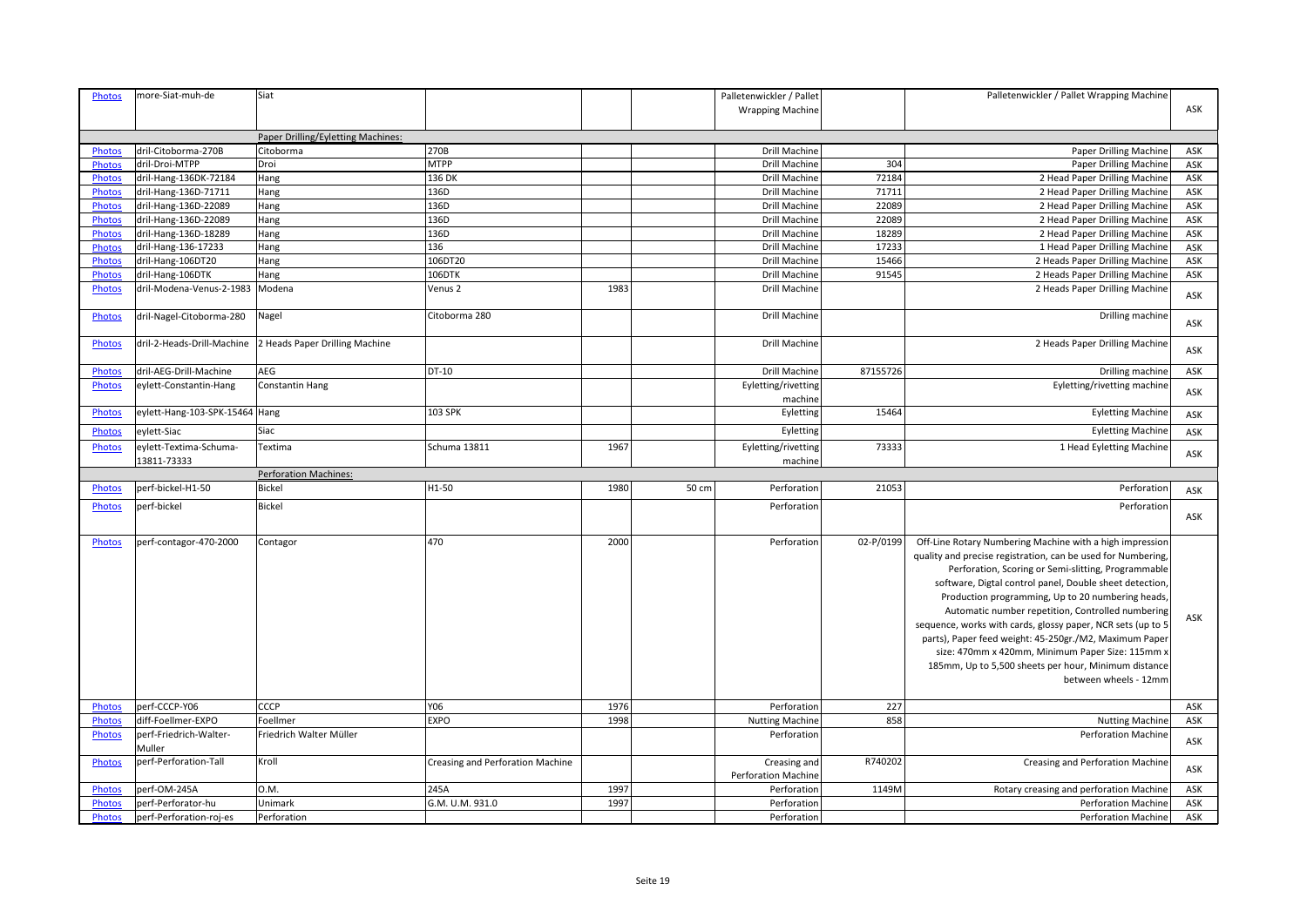| <b>Photos</b>                  | perf-machine-pfäffle                     | Pfäffle                              |                      |                  |            | Perforation        |           | <b>Perforation Machine</b>                                           | ASK        |
|--------------------------------|------------------------------------------|--------------------------------------|----------------------|------------------|------------|--------------------|-----------|----------------------------------------------------------------------|------------|
| Photos                         | perf-Shaw-Merlin-4040                    | Shaw                                 | Merlin               | 1973             |            | Perforation        | 4040      | Rotary creasing and perforation Machine                              | ASK        |
| <b>Photos</b>                  | perf-Table-Perforation                   | Table Perforation                    |                      | ca. 1975         |            | Perforation        |           | <b>Table Perforation</b>                                             | ASK        |
|                                |                                          | <b>Screen Printing</b>               |                      |                  |            |                    |           |                                                                      |            |
|                                |                                          | <b>Shrink Wrap/Sealing Machines:</b> |                      |                  |            |                    |           |                                                                      |            |
| <b>Photos</b>                  | seal-beck-S12-24                         | <b>Beck</b>                          | S12-24               | 1985             |            | Shrink Wrap/Foil   | 3893042   | with B200/25 and Number: 6852884, Shrink Wrap / Foil                 |            |
|                                |                                          |                                      |                      |                  |            | Sealing            |           | Sealing                                                              | ASK        |
| Photos                         | seal-Beck-packautomat-2                  | Beck                                 | Packautomat          |                  |            | Shrink Wrap/Foil   |           | Shrink Wrap/Foil Sealing                                             |            |
|                                |                                          |                                      |                      |                  |            | Sealing            |           |                                                                      | ASK        |
| <b>Photos</b>                  | seal-Beck-TL50-40E                       | Beck                                 | <b>TL50 40E</b>      | 1992             |            | Shrink Wrap/Foil   | 0808      | Shrink Wrap/Foil Sealing                                             |            |
|                                |                                          |                                      |                      |                  |            | Sealing            |           |                                                                      | ASK        |
| Photos                         | seal-fai-pack-2000                       | Fai Pack                             | SM53E                | 2000             |            | Shrink Wrap/Foil   | SMA0018   | 400 Products/Hr                                                      |            |
|                                |                                          |                                      |                      |                  |            | Sealing            |           |                                                                      | ASK        |
| <b>Photos</b>                  | seal-Italdibipack-ECO-                   | Italdibipack                         | <b>ECO 500SA</b>     | 2000             |            | Shrink Wrap/Foil   | 439       | Shrink Wrap/Foil Sealing                                             |            |
|                                | 500SA                                    |                                      |                      |                  |            | Sealing            |           |                                                                      | ASK        |
| <b>Photos</b>                  | seal-Italdibipack-199-9                  | <b>Italdibipack</b>                  | Speed Bag V          |                  |            | Shrink Wrap/Foil   | 199-9     | Shrink Wrap/Foil Sealing                                             |            |
|                                |                                          |                                      |                      |                  |            | Sealing            |           |                                                                      | ASK        |
| Photos                         | seal-Italdibipack-Baby-Pack Italdibipack |                                      | <b>Baby Pack</b>     |                  |            | Shrink Wrap/Foil   |           | Shrink Wrap/Foil Sealing                                             |            |
|                                |                                          |                                      |                      |                  |            | Sealing            |           |                                                                      | ASK        |
| Photos                         | seal-Kallfass-KW3535                     | Kallfass                             | KW3535               | 1986             |            | Shrink Wrap/Foil   | E986695   | Shrink Wrap/Foil Sealing                                             |            |
|                                |                                          |                                      |                      |                  |            | Sealing            |           |                                                                      | ASK        |
| <b>Photos</b>                  | seal-Kallfass-2                          | Kallfass                             | Universal 8060       | 1990             |            | Shrink Wrap/Foil   |           | K490156 Shrink Wrap/Foil Sealing; with Kallfass Standard AGE 1990, M |            |
|                                |                                          |                                      |                      |                  |            | Sealing            |           | No.S0290224                                                          | ASK        |
| Photos                         | seal-Minipack-Mailbag-                   | Minipack                             | <b>Mailbag Digit</b> | 2000             |            | Shrink Wrap/Foil   | 001071/D  | Shrink Wrap/Foil Sealing                                             |            |
|                                | Digit                                    |                                      |                      |                  |            | Sealing            |           |                                                                      | ASK        |
| <b>Photos</b>                  | seal-Minipack-2                          | Minipack                             | <b>FM76</b>          | ca. 2000         |            | Shrink Wrap/Foil   |           | Shrink Wrap/Foil Sealing                                             | ASK        |
|                                |                                          |                                      |                      |                  |            | Sealing            |           |                                                                      |            |
| Photos                         | seal-Minipack-3                          | Minipack                             | <b>FM76</b>          | ca. 1998         |            | Shrink Wrap/Foil   | 13682     | Shrink Wrap/Foil Sealing                                             | ASK        |
|                                |                                          |                                      |                      |                  |            | Sealing            |           |                                                                      |            |
| <b>Photos</b>                  | seal-SE-450                              | Smipack                              | <b>SE 450</b>        | 2004             | Format: A3 | Shrink Wrap/Foil   | 0011104   | Shrink Wrap/Foil Sealing                                             | ASK        |
|                                |                                          |                                      |                      |                  |            | Sealing            |           |                                                                      |            |
| <b>Photos</b>                  | seal-Soldi-Baby-Pack                     | Soldi                                | <b>Baby-Pack</b>     |                  |            | Shrink Wrap/Foil   | 116       | Shrink Wrap/Foil Sealing                                             | ASK        |
|                                |                                          |                                      |                      |                  |            | Sealing            |           |                                                                      |            |
| Photos                         | seal-Zappe-851124                        | Zappe                                | <b>KS44</b>          | ca. 1985         |            | Shrink Wrap/Foil   | 851124    | Shrink Wrap/Foil Sealing                                             | ASK        |
|                                |                                          |                                      |                      |                  |            | Sealing            |           |                                                                      |            |
|                                |                                          | <b>Stapling/Stiching Machines:</b>   |                      |                  |            |                    |           |                                                                      |            |
| Photos                         | stap-Guternic-AB-                        | Guternic AB                          | Plockmatic 36        | ca. 1985         |            | Stapler            | 366031051 | <b>Stapling Machine</b>                                              | ASK        |
|                                | Plockmatic 36                            |                                      |                      |                  |            |                    |           |                                                                      |            |
| Photos                         | stap-gw-km17-586                         | GW                                   | <b>KM17</b>          | 1997             |            | Stapler            | 586       | <b>Stapling Machine</b>                                              | ASK        |
| <b>Photos</b>                  | stap-gw-km17                             | GW                                   | <b>KM17</b>          | 1994             |            | Stapler            | 572       | 2 Head Stapling Machine                                              | ASK        |
| <b>Photos</b>                  | stap-Hans-Opitz-&-Co                     | Hans Opitz & Co. Hannover            |                      |                  |            | Stapler            |           | <b>Stapling Machine</b>                                              | ASK        |
| <b>Photos</b>                  | stap-Isaberg-Rapid-AB                    | Isaberg                              | Rapid AB A106        |                  |            | Stapler            | 43028     | <b>Stapling Machine</b>                                              | ASK        |
|                                |                                          |                                      |                      |                  |            |                    | 57542     |                                                                      |            |
| <b>Photos</b>                  | stap-Isaberg-Rapid-AB-                   | Isaberg                              | Rapid AB Type: A106  |                  |            | Stapler            |           | 2 Head Stapling Machine                                              | ASK        |
|                                | 57542                                    |                                      |                      |                  |            |                    |           |                                                                      |            |
| <b>Photos</b>                  | stap-foellmer-km17-kl2                   | Josef Foellmer<br>Koboldt            | <b>KM17/KL2</b>      | 1994<br>ca. 1972 |            | Stapler<br>Stapler | 572       | 2 Head Stapling Machine                                              | ASK        |
| Photos                         | stap-Koboldt                             |                                      |                      |                  |            | Stapler            | 6236-1    | <b>Stapling Machine</b>                                              | ASK<br>ASK |
| <b>Photos</b><br><b>Photos</b> | stap-Nagel-6236-1<br>stap-Nagel-Foldnak2 | Nagel                                | Foldnak <sub>2</sub> | ca. 1987         |            | Stapler            |           | <b>Stapling Machine</b><br>2 Head Stapling Machine                   | ASK        |
|                                |                                          | Nagel                                | Foldnak              |                  |            |                    |           |                                                                      |            |
| <b>Photos</b>                  | stap-Nagel-Foldnak                       | Nagel                                |                      |                  |            | Stapler            |           | <b>Stapling Machine</b>                                              | ASK        |
| <b>Photos</b>                  | stap-Nagel-Foldnak-3                     | Nagel                                | Foldnak              |                  |            | Stapler            |           | <b>Stapling Machine</b>                                              | ASK        |
| <b>Photos</b>                  | stap-Nagel-Multinak-S-                   | Nagel                                | Multinak-S           |                  |            | Stapler            | 974792    | <b>Stapling Machine</b>                                              | ASK        |
|                                | 974792                                   |                                      |                      |                  |            |                    |           |                                                                      |            |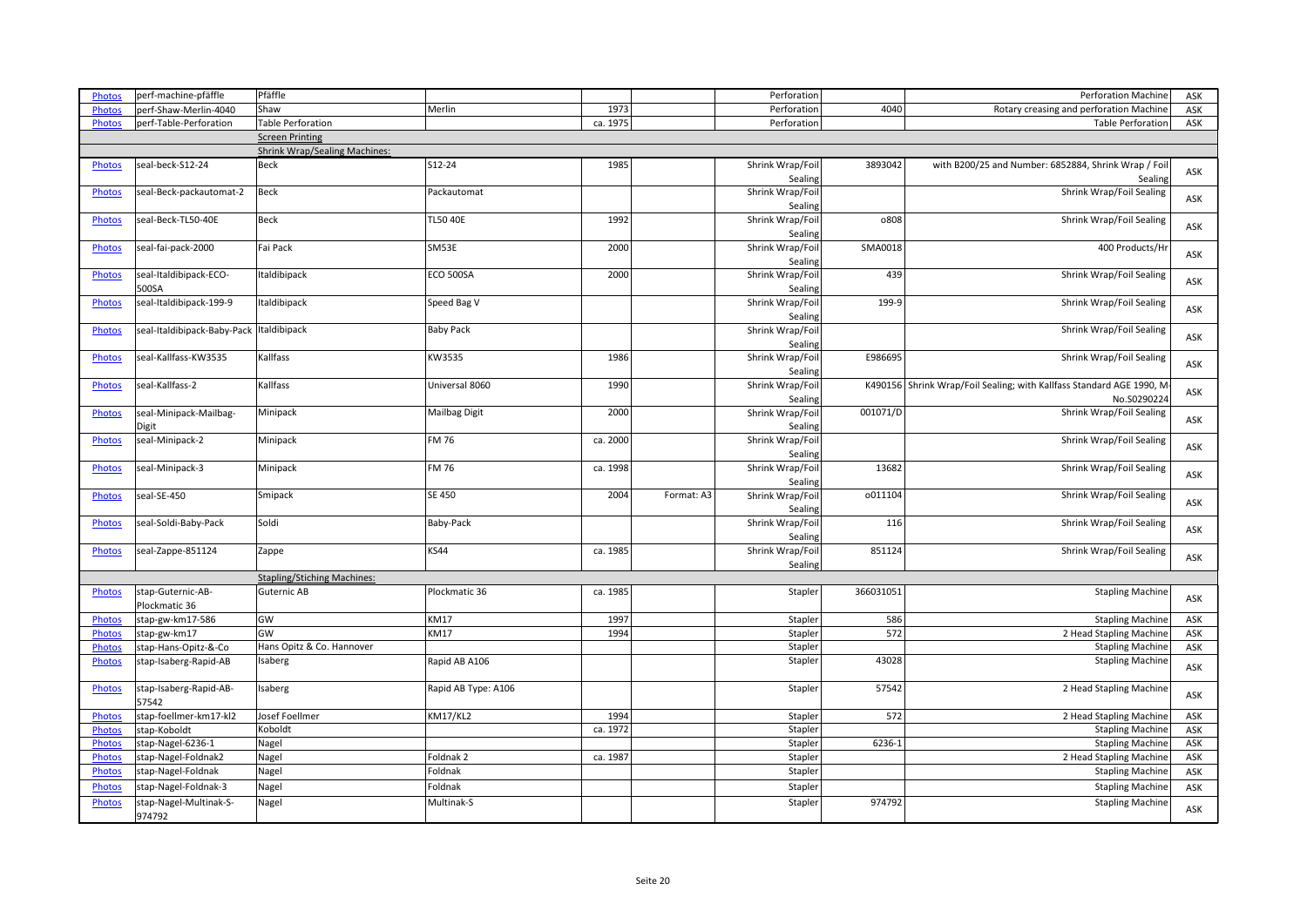| <b>Photos</b> | stap-Nagel-Multinak-S-kro- Nagel<br>de     |                            | Multinak-S                 |          | Stapler                  |             | <b>Stapling Machine</b>                                  | ASK |
|---------------|--------------------------------------------|----------------------------|----------------------------|----------|--------------------------|-------------|----------------------------------------------------------|-----|
| <b>Photos</b> | stap-Nagel-Multinak-914                    | Nagel                      | Multinak                   |          | Stapler                  | 914         | <b>Stapling Machine</b>                                  | ASK |
| <b>Photos</b> | stap-Nagel-Multinak-2                      | Nagel                      | Multinak                   |          | Stapler                  |             | 2-Head Stapler                                           | ASK |
| <b>Photos</b> | stap-nagel-rinak                           | Nagel                      | Rinak                      | ca. 1974 | Stapler                  |             | <b>Stapling Machine</b>                                  | ASK |
| <b>Photos</b> | stap-Nagel-2-Head                          | Nagel                      | Stapler                    |          | Stapler                  |             | 2-Head Stapler                                           | ASK |
| <b>Photos</b> | stap-Nagel-6236-1                          | Nagel                      | Stapler                    |          | Stapler                  | 6236-1      | <b>Stapling Machine</b>                                  | ASK |
| <b>Photos</b> | stap-stapler-bru-mett                      | Stapler                    |                            |          | Stapler                  |             | <b>Stapling Machine</b>                                  | ASK |
| <b>Photos</b> | stap-stapler-6276                          | Stapler                    |                            | ca. 1976 | Stapler                  | 6276        | 2 Head Manual Stapling Machine                           | ASK |
|               |                                            | Stapler                    |                            | ca. 1971 | Stapler                  |             |                                                          |     |
| <b>Photos</b> | stap-stapler                               |                            |                            |          |                          |             | 2 Head Stapling Machine                                  | ASK |
| <b>Photos</b> | stap-Stapling-Machine-NN3 Stapling Machine |                            |                            |          | Stapler                  |             | <b>Stapling Machine</b>                                  | ASK |
| <b>Photos</b> | stich-Rapid-106-electic                    | Rapid                      | 106 electic                |          | Stapler                  |             | <b>Stapling Machine</b>                                  | ASK |
| <b>Photos</b> | stich-F-T-P-25M                            | <b>FTP 25M</b>             |                            |          | Sticher                  | C79119      | <b>Stiching Machine</b>                                  | ASK |
| <b>Photos</b> | stich-kaev                                 | Kaev                       | P703/1T                    | 1994     | Sticher                  | 1866        | <b>Stiching Machine</b>                                  | ASK |
| <b>Photos</b> | stic-Mueller-HF33                          | Müller Langenfeld          | <b>HF33</b>                | 1988     | Sticher                  | 667         | Sticher, Type: 91                                        | ASK |
| <b>Photos</b> | stic-Nagel-Foldnak-8-1997                  | Nagel                      | Foldnak 8                  | 1997     | Sticher                  | 2654000     | Sticher, together with Nagel Setmanager 3, Typ: 2557014, |     |
|               |                                            |                            |                            |          |                          |             | Year 1997, M-No. 971031                                  | ASK |
|               |                                            | Transferbelt               |                            |          |                          |             |                                                          |     |
| <b>Photos</b> | trans-belt-Filma-TTLI-<br>500VR            | Filma                      | <b>TTLI/500VR</b>          | 1997     | Transferbelt             | 0871        | Transferbelt                                             | ASK |
| <b>Photos</b> | more-Kolbus-TG                             | Kolbus                     | TG                         | 1989     | Conveyor Belt            | 1032        | Transferbelt                                             | ASK |
| <b>Photos</b> | more-Kolbus-FS-Z-011                       | Kolbus                     | FS.Z 011                   | 1987     | Conveyor Belt            | 59          | Transferbelt                                             | ASK |
| <b>Photos</b> | more-Kolbus-TN                             | Kolbus                     | TN                         | 1980     | Conveyor Belt            | 944         | Transferbelt                                             | ASK |
| Photos        | more-Markem-9064                           | Markem                     | 9064                       |          | Conveyor Belt            |             | Transferbelt                                             | ASK |
| <b>Photos</b> | more-MK-Typ-GUF-P                          | MK                         | Typ GUF-P 2000 AC 2000-200 | 2008     | Conveyor Belt            | 2008        | Motorized Belt                                           |     |
|               |                                            |                            |                            |          |                          | 20224101001 |                                                          | ASK |
| <b>Photos</b> | more-Müller-Martini                        | Müller Martini             | 36.200.162                 |          | Transferbelt 99.25077.01 |             | Transferbelt                                             | ASK |
| <b>Photos</b> | more-Motorized-Belt                        | Motorized Belt             |                            |          | Conveyor Belt            |             | Motorized Belt                                           | ASK |
| <b>Photos</b> | more-Motorized-                            | <b>Motorized Coveyores</b> | + curve                    |          | Coveyores                | 16636       | 3 pieces                                                 |     |
|               | Coveyores-16636                            |                            |                            |          |                          |             |                                                          | ASK |
| <b>Photos</b> | more-Solema-1992                           | Solema                     |                            | 1992     | Conveyor Belt            | 4031        | Transferbelt                                             | ASK |
| <b>Photos</b> | more-Solema-3                              | Solema                     |                            |          | Conveyor Belt            |             | Transferbelt                                             | ASK |
| <b>Photos</b> | more-Tec-Graf-S84-210                      | Tec-Graf                   | <b>S84</b>                 | 1988     | Transferbelt             | 210         | Transferbelt                                             | ASK |
| <b>Photos</b> | more-Tecnograf-Modulo-                     | Tecnograf                  | Modulo 2X                  | 1993     | Transferbelt             | M336        | Transferbelt                                             | ASK |
|               | 2X                                         |                            |                            |          |                          |             |                                                          |     |
| <b>Photos</b> | more-transferbelt                          | Transferbelt               |                            |          | Conveyor Belt            |             | Transferbelt                                             | ASK |
| Photos        | more-transferbelt-hun                      | Transferbelt               |                            |          | Conveyor Belt            |             | Transferbelt                                             | ASK |
| <b>Photos</b> | more-transferbelt-hun2                     | Transferbelt               |                            |          | Conveyor Belt            |             | Transferbelt                                             | ASK |
| <b>Photos</b> | trans-belt-Transferbelt-45°                | Transferbelt               | $45^\circ$                 |          | Transferbelt             |             | Transferbelt                                             | ASK |
| <b>Photos</b> | more-Trapo-Stumpf                          | Trapo                      | Stumpf                     | 1994     | Conveyor Belt            | 501407      | Transferbelt                                             | ASK |
|               |                                            | More:                      |                            |          |                          |             |                                                          |     |
| <b>Photos</b> | mores-Technotrans-EWP                      | Technotrans                | EWP 1800/225-T             |          |                          | 111749      |                                                          | ASK |
| <b>Photos</b> | mores-Technotrans-EWP-                     | Technotrans                | EWP 1800/225-T             |          |                          | 121137      |                                                          |     |
|               | 121137                                     |                            |                            |          |                          |             |                                                          | ASK |
| <b>Photos</b> | more-yard-king                             | <b>Yard King</b>           | 40,0707                    |          | Snow shovel              | 92081532    | Typ: 1221 02, Tire pressure: 4x1,5 Bar, Oil: 10W 40      | ASK |
| <b>Photos</b> | more-pamü                                  | PAMÜ                       | <b>Scoring Machine</b>     |          | <b>Scoring Machine</b>   |             | <b>Scoring Machine</b>                                   | ASK |
| <b>Photos</b> | more-METABO-730                            | <b>METABO</b>              | 730                        |          |                          | 206407      |                                                          | ASK |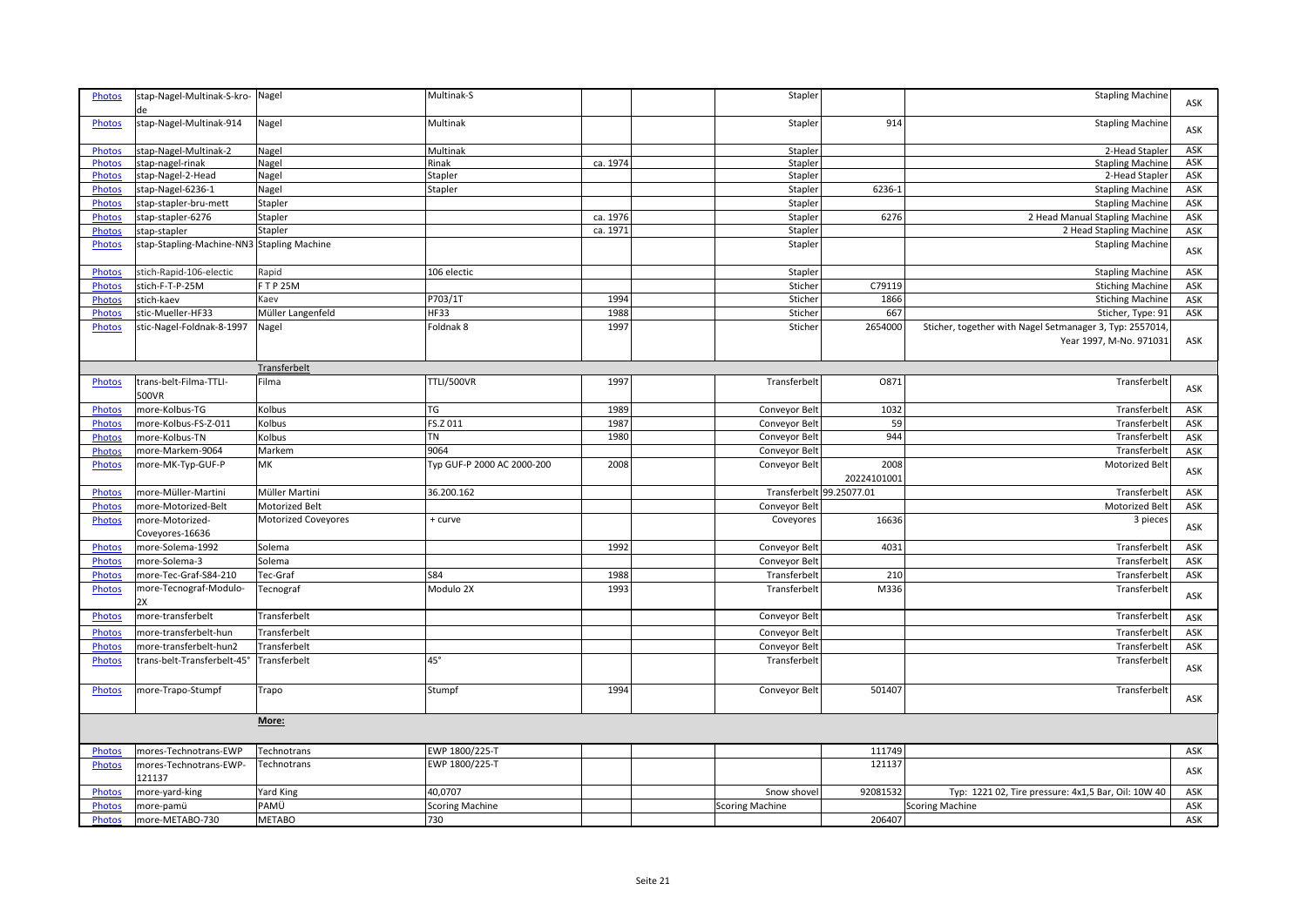| <b>Photos</b> | mores-buhrs                                        | <b>Buhrs</b>        | Variadress 218      | 1997 | Adressing machine                        | 4453-027            | Adressing machine                                                                                                                                                                                                                                                                                                                                                                                     | ASK |
|---------------|----------------------------------------------------|---------------------|---------------------|------|------------------------------------------|---------------------|-------------------------------------------------------------------------------------------------------------------------------------------------------------------------------------------------------------------------------------------------------------------------------------------------------------------------------------------------------------------------------------------------------|-----|
| <b>Photos</b> | more-small-compressed                              | Small compressed    |                     |      | Air Punch                                |                     | air punch with punches and dies (Kleine Druckluft-<br>Lochstanze mit Stempel und Matrizen                                                                                                                                                                                                                                                                                                             | ASK |
| Photos        | more-Franz-Arnold-Söhne                            | Franz Arnold Söhne  | Type: VB5           |      | Balingpress,<br>Balkenpresse             | 596                 | (max. druck 5 tons), Balingpress / Balkenpresse                                                                                                                                                                                                                                                                                                                                                       | ASK |
| <b>Photos</b> | more-Binder-Block-Press-<br>obsteiKar              | Binder, Block Press |                     |      | Binder, Block Press                      |                     | Binder, Block Press                                                                                                                                                                                                                                                                                                                                                                                   | ASK |
| <b>Photos</b> | more-Comarma-Gemini-<br>T <sub>21</sub>            | Comarma             | Gemini T21          |      | Carton packaging<br>Machine              | 89T12941            | Carton packaging Machine                                                                                                                                                                                                                                                                                                                                                                              | ASK |
| <b>Photos</b> | more-Sharp-Digital-Copy-<br>machine                | Sharp               | MX 3050N            |      | Digital Copy machine                     | 75064641            | Digital Copy machine                                                                                                                                                                                                                                                                                                                                                                                  | ASK |
| Photos        | more-upright-drilling-<br>machine                  | Upright             |                     |      | <b>Drilling Machine</b>                  |                     | (Ständerbohrmaschine/Upright drilling machine)                                                                                                                                                                                                                                                                                                                                                        | ASK |
| <b>Photos</b> | more-Druckschrank-k-h-irg Druckschrank             |                     |                     |      | Druckschrank                             |                     | Druckschrank                                                                                                                                                                                                                                                                                                                                                                                          |     |
|               |                                                    |                     |                     |      |                                          |                     |                                                                                                                                                                                                                                                                                                                                                                                                       | ASK |
| <b>Photos</b> | more-Elektra-Beckum-SPA- Elektra Beckum<br>1100-98 |                     | SPA 1100            | 1998 | Dust-Exhaust                             | 81113319            | Dust-Exhauster for Perfect Binder                                                                                                                                                                                                                                                                                                                                                                     |     |
|               |                                                    |                     |                     |      |                                          |                     |                                                                                                                                                                                                                                                                                                                                                                                                       | ASK |
| Photos        | more-Lutz-Aircat-Ocato-<br>0120502633              | Lutz                | Aircat              | 2005 | Dust-Exhaust                             | Ocato<br>0120502633 | Dust-Exhauster for Perfect Binder                                                                                                                                                                                                                                                                                                                                                                     |     |
|               |                                                    |                     |                     |      |                                          |                     |                                                                                                                                                                                                                                                                                                                                                                                                       | ASK |
| <b>Photos</b> | more-sauger-KF-1300                                | Sauger              | <b>Type KF 1300</b> | 2004 | Dust-Exhaust                             |                     | Dust-Exhauster for Perfect Binder                                                                                                                                                                                                                                                                                                                                                                     | ASK |
| <b>Photos</b> | more-Edge-protection-                              | Edge                | Protection machine  |      | Edge protection                          |                     | Edge protection machine / Kantenschutzmaschine                                                                                                                                                                                                                                                                                                                                                        |     |
|               | machine                                            |                     |                     |      | machine/<br>Kantenschutzmaschine         |                     |                                                                                                                                                                                                                                                                                                                                                                                                       | ASK |
| <b>Photos</b> | more-Kolbus-FS.Z                                   | Kolbus              | FS.Z                | 2000 | <b>Electric Pane</b>                     | 227                 | Electric Panel                                                                                                                                                                                                                                                                                                                                                                                        | ASK |
| Photos        | more-Pitney-Bowes-si-4400 Hefter Systemform        |                     | SI 4400 B           | 2016 | Folding and Inserting                    | 440369              | Folding and Inserting Machine: speed: upto 4.000 per hour,                                                                                                                                                                                                                                                                                                                                            | ASK |
| Photos        | more-Pitney-Bowes-D1-600 Pitney Bowes              |                     | D1 600              |      | Folding and Inserting<br>Machine         |                     | Folding and Inserting Machine: speed: upto 4.000 per hour,<br>maximum monthly performance: 70.000, maximum annual<br>output: 600.000, power required: 230V, noise level: <74 dBA,<br>number of feeder chutes: 2, maximum feeding capacity per<br>feeder: 2 single sheet stations, 2 insert stations, folds:<br>wrapfold, z-fold, single fold, double parallel fold,<br>Programable Jobs: upto 20 jobs | ASK |
| <b>Photos</b> | more-Albert-Siebdruck                              | Albert              | Siebdruck           |      | Grinding Machine<br>Doctor Blade Grinder |                     | Grinding Machine / Doctor Blade Grinder                                                                                                                                                                                                                                                                                                                                                               | ASK |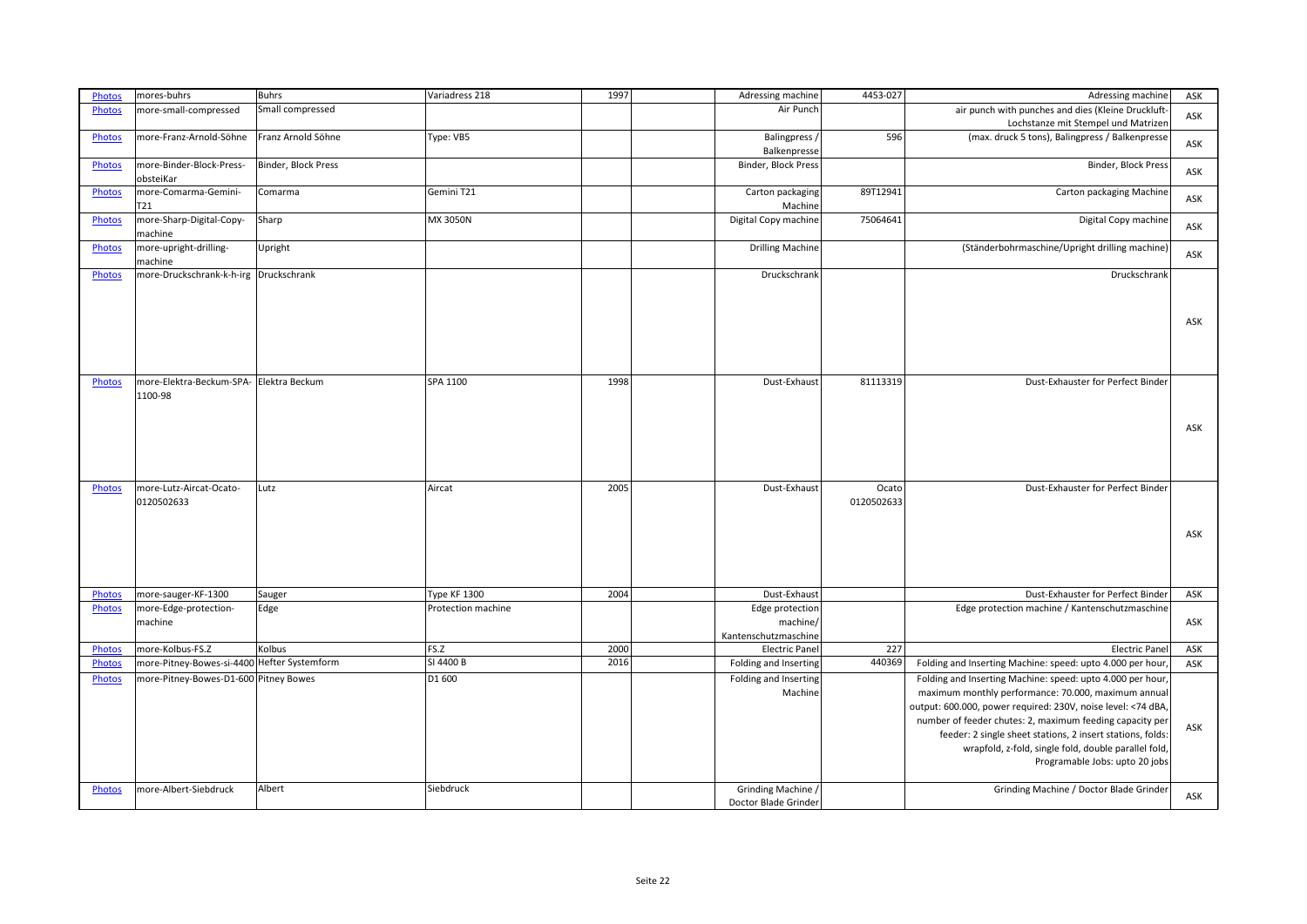| <b>Photos</b> | more-Helmut-Diebold-                         | <b>Helmut Diebold</b>    | HSD01                 |         | Grinding Machine /                            | 0493286    | Grinding Machine / Schleifmaschine                                                                          | ASK |
|---------------|----------------------------------------------|--------------------------|-----------------------|---------|-----------------------------------------------|------------|-------------------------------------------------------------------------------------------------------------|-----|
|               | HSD01                                        |                          |                       |         | Schleifmaschine                               |            |                                                                                                             |     |
| <b>Photos</b> | more-hole-punch-tool                         | Hole                     |                       |         | Hole punch tool/Loch                          |            | Hole punch tool/Loch-Werkzeug                                                                               | ASK |
|               |                                              |                          | punch tool            |         | Werkzeug                                      |            |                                                                                                             |     |
| Photos        | more-Kern-K610-Ident No.<br>811              | Kern                     | K610 Ident No. 811    | 1978    | <b>Inserting Machine</b>                      | K610.6406  | Kuvertiermaschine / Inserting machine                                                                       | ASK |
| Photos        | more-Josef-Florenz                           | Josef Florenz            |                       |         | Neigungswaage                                 | B411162    | Neigungswaage                                                                                               |     |
|               |                                              |                          | Neigungswaage         |         |                                               |            |                                                                                                             | ASK |
| Photos        | more-Finest-FOG-Osmose                       | Finest                   | FOG                   | 2009    | Osmoseanlage                                  | B070587    | Osmoseanlage                                                                                                | ASK |
| <b>Photos</b> | more-Oki-C-9550                              | Oki                      | C 9550                |         | Photo Copy Machine                            |            | Colour Photo Copy Machine / Farbkopierer                                                                    | ASK |
| <b>Photos</b> | more-Robert-18c72oZ                          | Robert                   | 18c72oZ               | 1979    | <b>Regid Plastic creasing</b><br>with Heating |            | Regid Plastic creasing with Heating (Folien-Biegemaschine)                                                  | ASK |
| <b>Photos</b> | more-Gandossi-&-Flli-<br>Fossati             | Gandossi & Flli Fossati  |                       |         | <b>Rilling Machine</b>                        |            | <b>Rilling Machine</b>                                                                                      | ASK |
| <b>Photos</b> | more-avdel-rivet-gun                         | Avdel                    |                       |         | <b>Rivet Gur</b>                              |            | (Nietpistolen/Rivet Gun)                                                                                    | ASK |
| Photos        | more-gesipa-rivet-gun-2                      | Gesipa                   |                       |         | Rivet Gun                                     |            | (Nietpistolen/Rivet Gun)                                                                                    | ASK |
| <b>Photos</b> | more-gesipa-rivet-gun-1                      | Gesipa                   |                       |         | <b>Rivet Gun</b>                              |            | (Nietpistolen/Rivet Gun)                                                                                    | ASK |
| <b>Photos</b> | more-rivet-gun                               | Rivet                    |                       |         | Rivet Gun                                     |            | (Nietpistolen/Rivet Gun)                                                                                    | ASK |
| Photos        | more-Rivetting-Machine                       | <b>Rivetting Machine</b> |                       |         | <b>Rivetting Machine</b>                      |            | <b>Rivetting Machine</b>                                                                                    | ASK |
| <b>Photos</b> | more-Scoring-Machine                         | <b>Scoring Machine</b>   |                       |         | <b>Scoring Machine</b>                        |            | <b>Scoring Machine</b>                                                                                      | ASK |
| <b>Photos</b> | more-stückmann-hillen                        | Stückmann & Hillen       | AK200-1250            | 1954    | <b>Steal Banding Machine</b>                  |            | <b>Steal Banding Machine</b>                                                                                | ASK |
|               |                                              |                          |                       |         |                                               | 454.103    |                                                                                                             |     |
| Photos        | more-table-1                                 | Table                    | with Foilrolls Holder |         | Table                                         |            | (Tisch mit der Möglichkeit für Folienrollen anzuhängen/Table<br>with the possibility of hanging film rolls) | ASK |
| <b>Photos</b> | more-Tapete-zur-Buchsäge Tapete zur Buchsäge |                          |                       |         | Tapete zur Buchsäge                           |            | Tapete zur Buchsäge                                                                                         | ASK |
| <b>Photos</b> | more-ras-82-10                               | RAS                      | 82.10                 |         | Tin Snips / Blechschere                       |            | Tin Snips / Blechschere                                                                                     | ASK |
| <b>Photos</b> | more-linotype                                | Mergenthaler             | Linotype              | unknown | Typesetting machine,                          |            | Linotype, Typesetting machine / Setzmaschine                                                                | ASK |
| <b>Photos</b> | more-Unterschrank-10-                        | Unterschrank             |                       |         | Unterschrank                                  |            | Unterschrank, 10 Schubladen                                                                                 | ASK |
| Photos        | more-Dalex-PL40-1                            | Dalex                    | PL40-1                |         | <b>Welding Machine</b><br>/Schweißmaschine    | 18913670/1 | Welding Machine / Schweißmaschine                                                                           | ASK |
| <b>Photos</b> | more-Dalex-SF16-71                           | Dalex                    | SF16/71               |         | <b>Welding Machine</b><br>/Schweißmaschine    | 28611677/5 | Welding Machine / Schweißmaschine                                                                           | ASK |
| Photos        | more-Zitat-Machine-Tall                      | Zitat-Machine            |                       |         | Zitat-Machine                                 |            | Zitat-Machine                                                                                               | ASK |
| <b>Photos</b> | more-Bacher-180-1989                         | Bacher                   | 180                   | 1989    |                                               |            |                                                                                                             | ASK |
| Photos        | more-Diverse-1                               | Diverse-1                |                       |         |                                               |            |                                                                                                             | ASK |
| <b>Photos</b> | more-Diverse-2                               | Diverse-2                |                       |         |                                               |            |                                                                                                             | ASK |
| Photos        | more-Polygraph-62-1-4                        | Polygraph                | 62 1/4                |         |                                               | 63021      |                                                                                                             | ASK |
| Photos        | more-Rhewa-83Z                               | Rhewa                    | 83Z                   |         |                                               | 120394     |                                                                                                             | ASK |
|               |                                              |                          |                       |         |                                               |            |                                                                                                             |     |
| <b>Photos</b> | more-Solema-2007                             | Solema                   |                       | 2007    |                                               | 7.017      |                                                                                                             | ASK |
| Photos        | more-ulmia-5653                              | Ulmia                    | 1605-7                | 1960    |                                               | 5653       |                                                                                                             | ASK |
| <b>Photos</b> | more-White-Screen-<br>Normlicht-k-h-irg      | White Screen Normlicht   |                       |         |                                               |            |                                                                                                             | ASK |